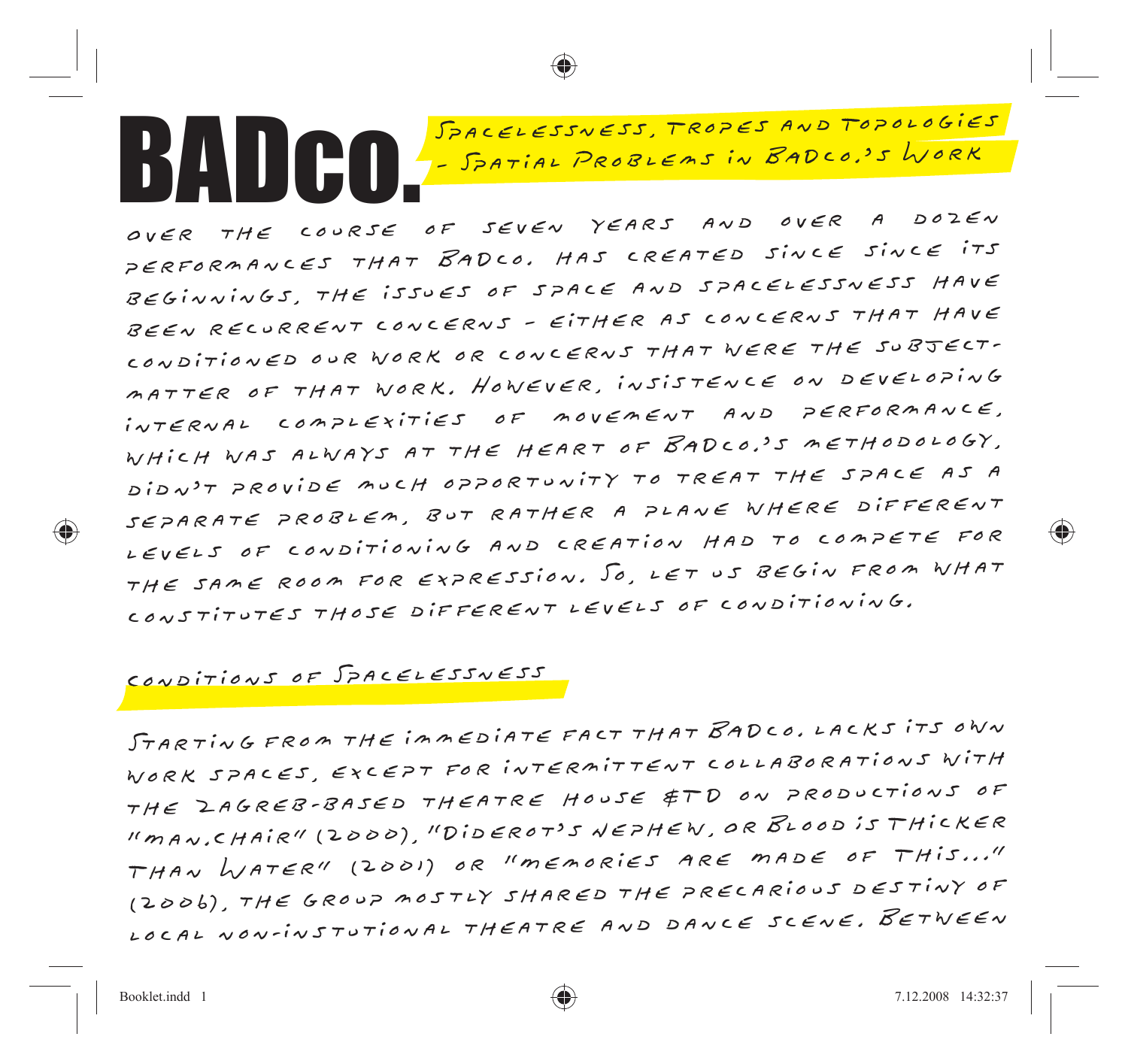attempts to squeeze into overfilled schedules of theatre houses, transitory occupations of abandoned industrial sites, performances at clubbing or exhibition venues, opportunities to hold performances at home come alon<sup>g</sup> rarely. What's more, the opportunity to perform at home oftentimes comes at a price of having to rent the theatre venue and invest own effort to get the space ready for performance – from finding the technical equipment to cleaning the floors. The grim situation of having to invest into home performances what needs to be earned some place else is reflected in the disbalance how many opportunities more demanding performances get to be presented in Croatia and how many opportunities abroad – for instance, our performance "Deleted Messages" was performed a mere five times in Croatia and over twenty times abroad.

◈

And yet, while opportunities to perform, depending though on individual agility, available resources and selection preferences of rare festivals, do come alon<sup>g</sup> every once in a while, for non-institutional actors spatial limitations prove to be far more aggravating once we turn our view from availability of performing venues to AVAILABILITY OF PRODUCTION SPACE. WITHOUT AN ENTITLEMENT to rehearsal slots in theatre houses, without a dance centre, without a centre for independent culture, it

♠

⇔

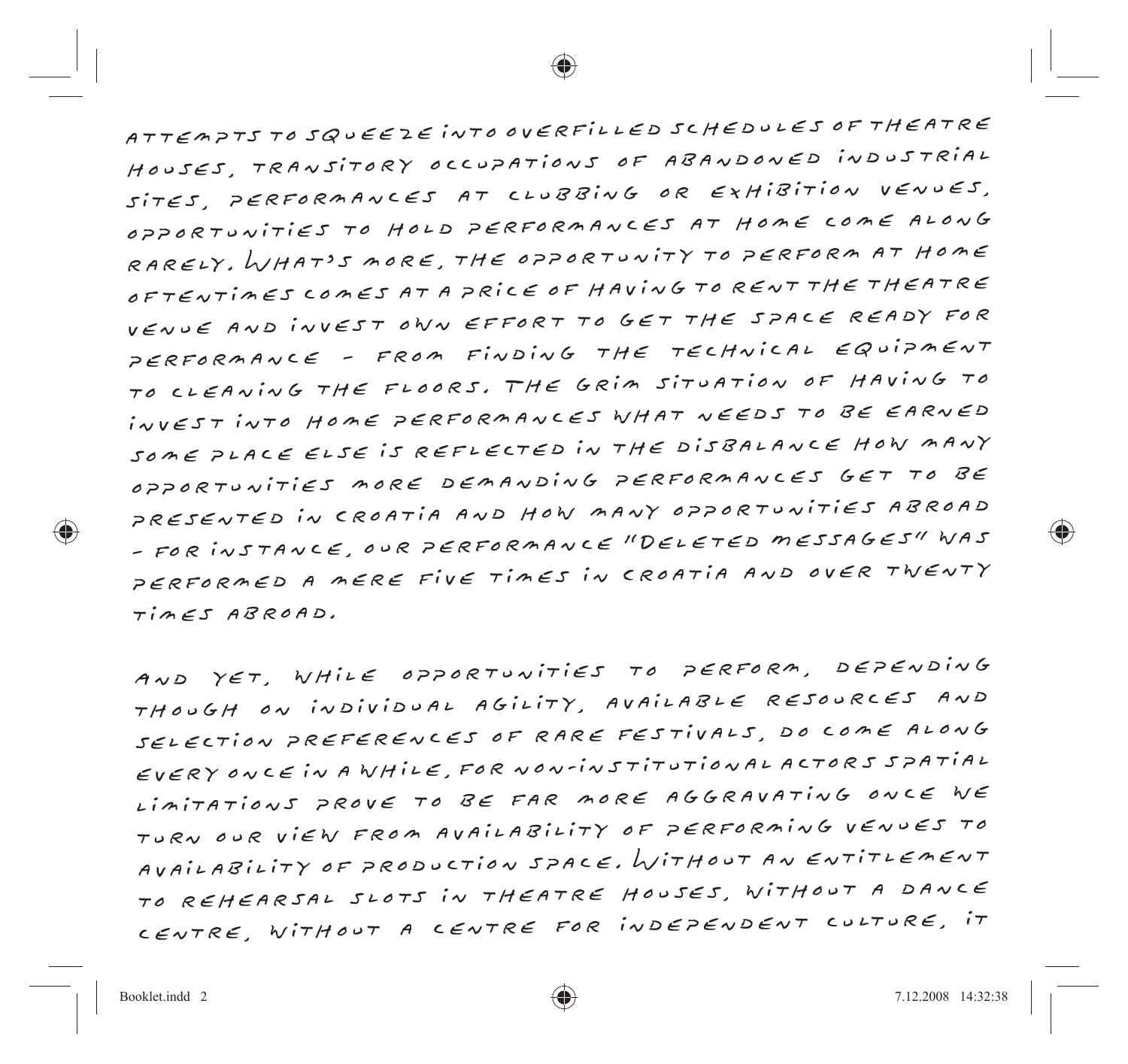is left to struggle working in inadequate spaces, to create without spatial and technical conditions it will employ in performances, to rely on its spaceless imagination. For example, BADco. has enjoyed the benefit of hospitality of Center for Culture Novi Zagreb, where it has access to no more than a small, technically illequipped rehearsal space without a marley dance floor, although it never performs in spaces anywhere similar to that one.

◈

With the non-institutional context of our work, lacking a production space and a performance venue of our own, our performances come to rely on a kind of performative free fall into the actual space, which produces conditionings of conceptual kind: experimentation tends to be spatially agnostic, reduced to spatial extensions needed for expression, relations between actors and spatial relations, and rarely having an opportunity to experiment with the performativity of particular spaces. To simplify, performers who are not institutionally tied down to the performativity of a particular space, creators whose independence from the infrastructure sets them free for mobility, authors whose spatial concepts are not defined by the identity of a particular venue, either have the option to create performances for the geometry of generic

♠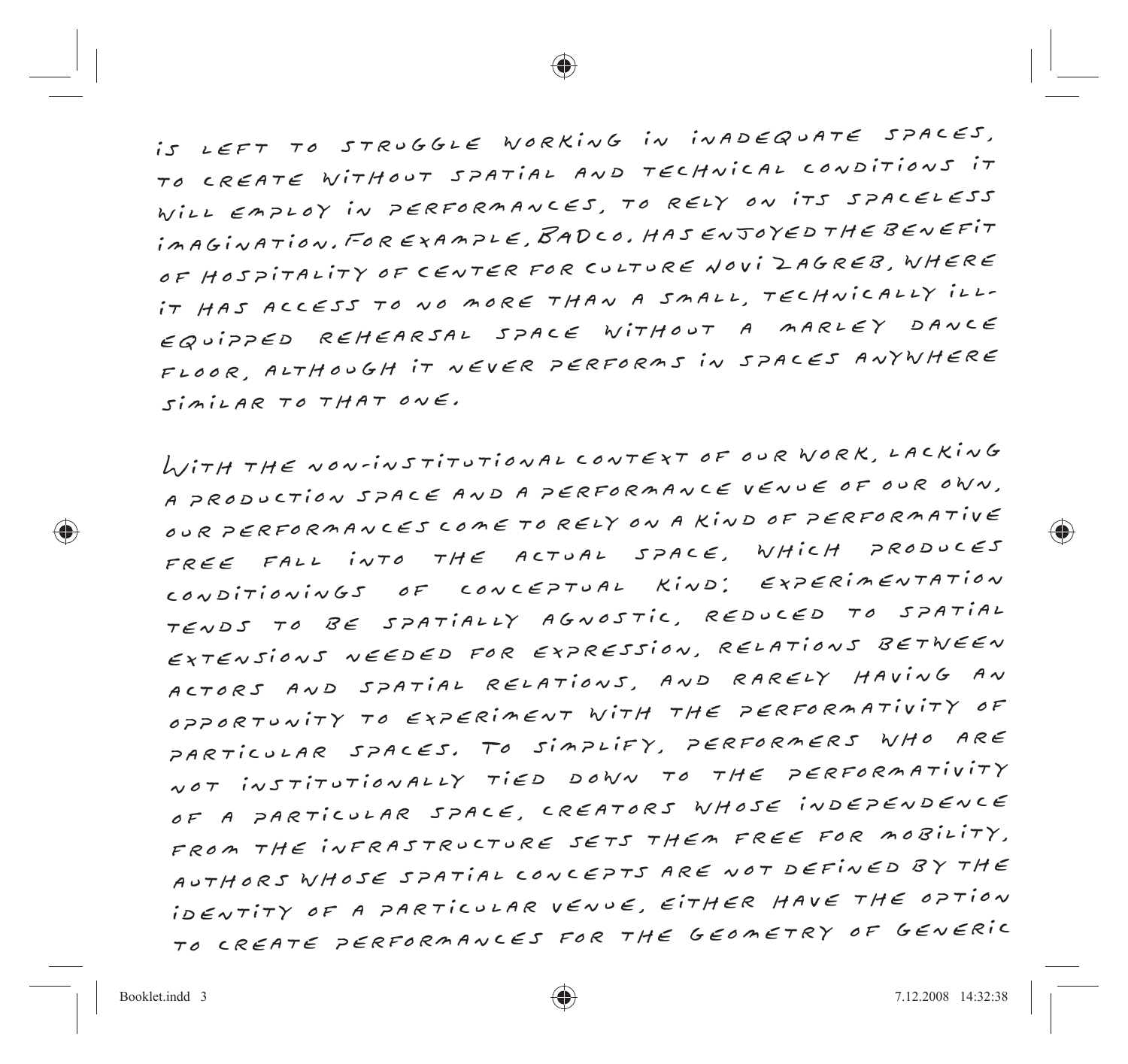space or the option to create performances for the sitespecific locality. The performances of BADco. are mostly set within the generic space, while some are even intent on exacerbating the generic aspect of space, for example by erasing the functional separation of respective positions of audience and performers in space as is the case of "Deleted Messages" (2004) or by recombining spaces with different theatrical functions as is the case of "Memories Are Made of This...".

◈

#### Spaces and Tropes

⊕

The central feature of generic performative spaces is their overcoding by the symbolic space of subject-matter. The materiality of performing space, although always remaining present, retreats into the invisible functional background of symbolization – into the metaphoric space of stage. Accordingly, a canonical post-conventional strategy in performing arts would be to intervene with materiality into the symbolization in order to prevent it from forming a complete illusion.

The space in BADco.'s work is frequently marked by the dialectics of materiality and symbolization. In "Ribcage" (2003), for instance, the walk of performers along the circumference of the performative space stands in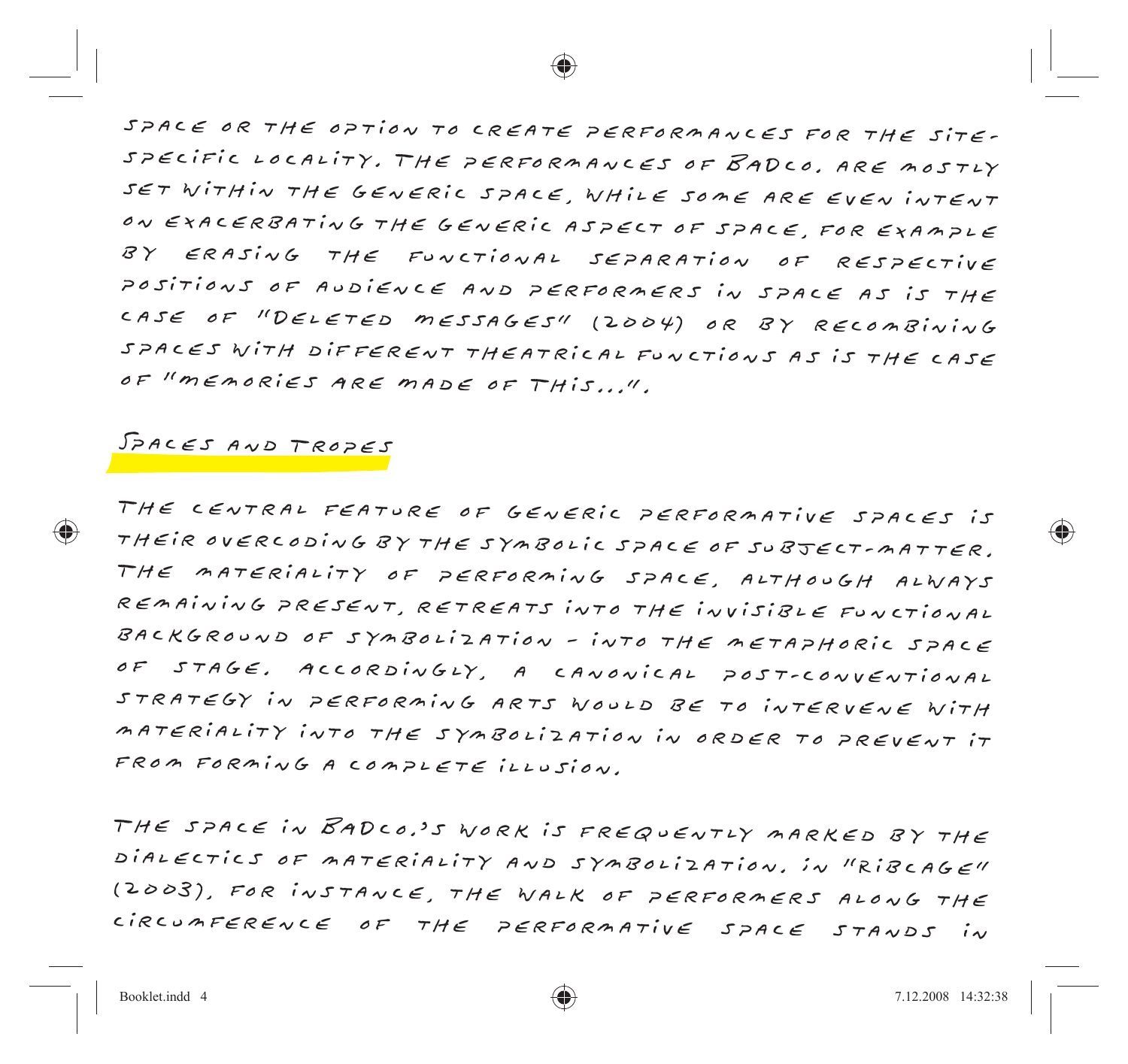for the frequently depicted prison walk providing the inmates with an opportunity to talk to each other, but at the same time this walk functions as an actual form for performers to step out of the plot and discuss the performance as it unfolds. In "FleshDance" (2004) the dance is pushed into the seam between the floor and the wall and performed as if the gravity was pulling down to both planes, allowing it thus to revisit the specific dimensionality of space in the paintings of Francis Bacon, but also allowing it to produce a very specific form of dance movement. "Deleted Messages" emulates the space of a quarantine, while at the same time uses the model of contagion as organizational principle for the unfolding of performance.

⊕

Spaces and Topologies

However, there's another level to the relationality between metaphors and space where the organizational principle of performance coincides with the organizational principles observable in the world outside of the performance – where a topos in the performance is a structure of the WORLD BEYOND THE CONFINES OF PERFORMANCE.

In "Deleted Messages" again the space is organized so as to function as a space of soft control, indicated by

♠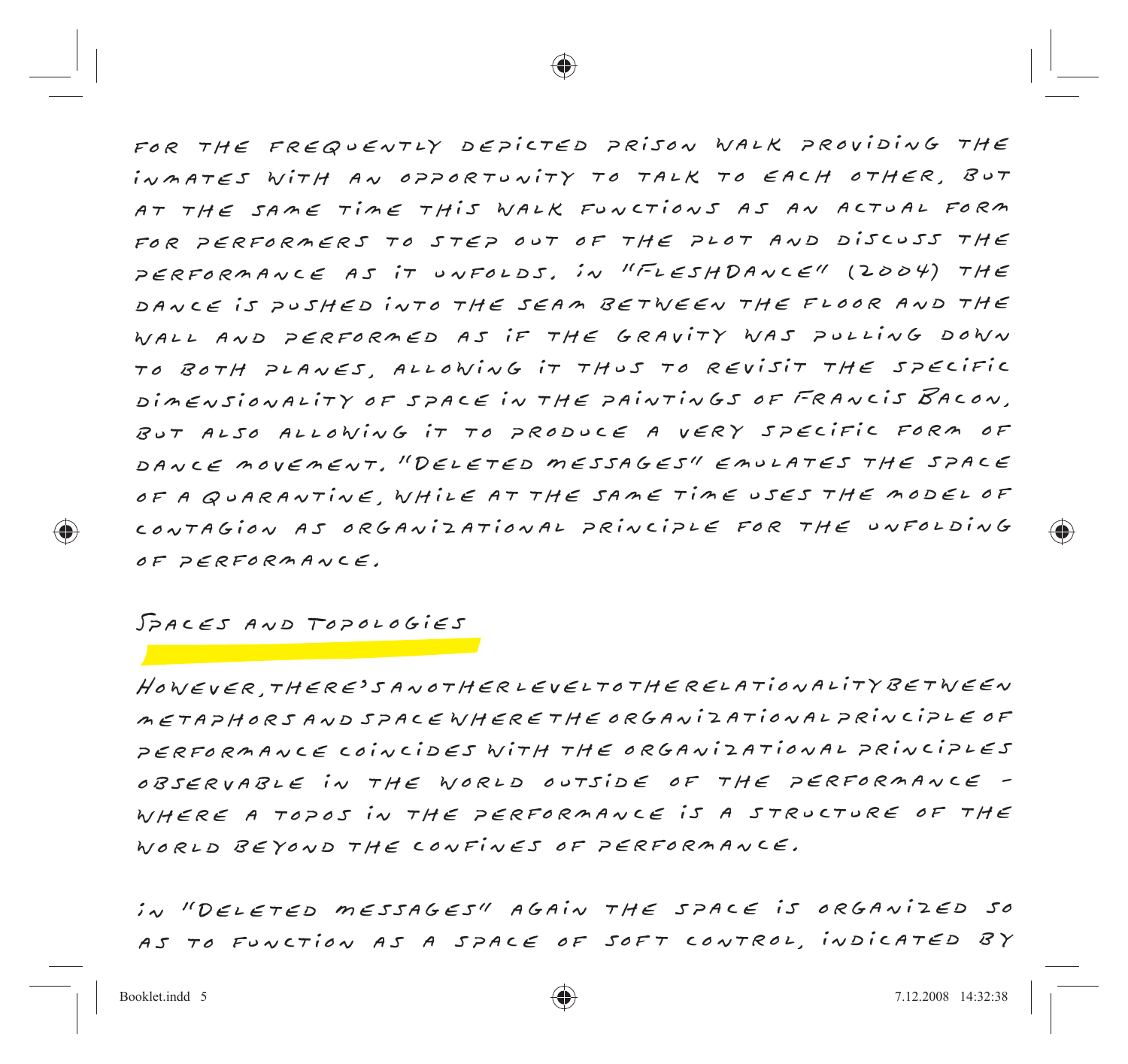white cloth covering the rough concrete floor and thin, almost invisible aluminum poles suspended in space. The rules how to move around and behave inside the microworld of performance are not made clear, but only so slightly indicated. The lack of clear rules, in turn, FORCES THE AUDIENCE SUBJECTIVATE IN ACCORDANCE WITH THEIR OWN PROTECTION OF OTHER SUBTECT'S EXPECTATIONS, AND WHATEVER THE RULE THEY CHOSE IT IS THIS VERY PROJECTION of other subject's expectation that locks them in into the performance's program.

⊕

It is through this soft subjectivation by the power of own choice driven by the projection of controlling other  $-$  the choice that leaves no choice other than what is programmed in advance – that subjects are formed and informed in today's age of commodified desire.

This completes the overview of three levels of conditioning and productivity that are juxtaposed in the work of BADco.: spacelessness and spatial mobility, topical overcoding of performative space and material incursions, topological homology between organizational principles of performative space and organizational principles of the world beyond the performative space.

Tomislav Medak, BADco.

⊕

⇔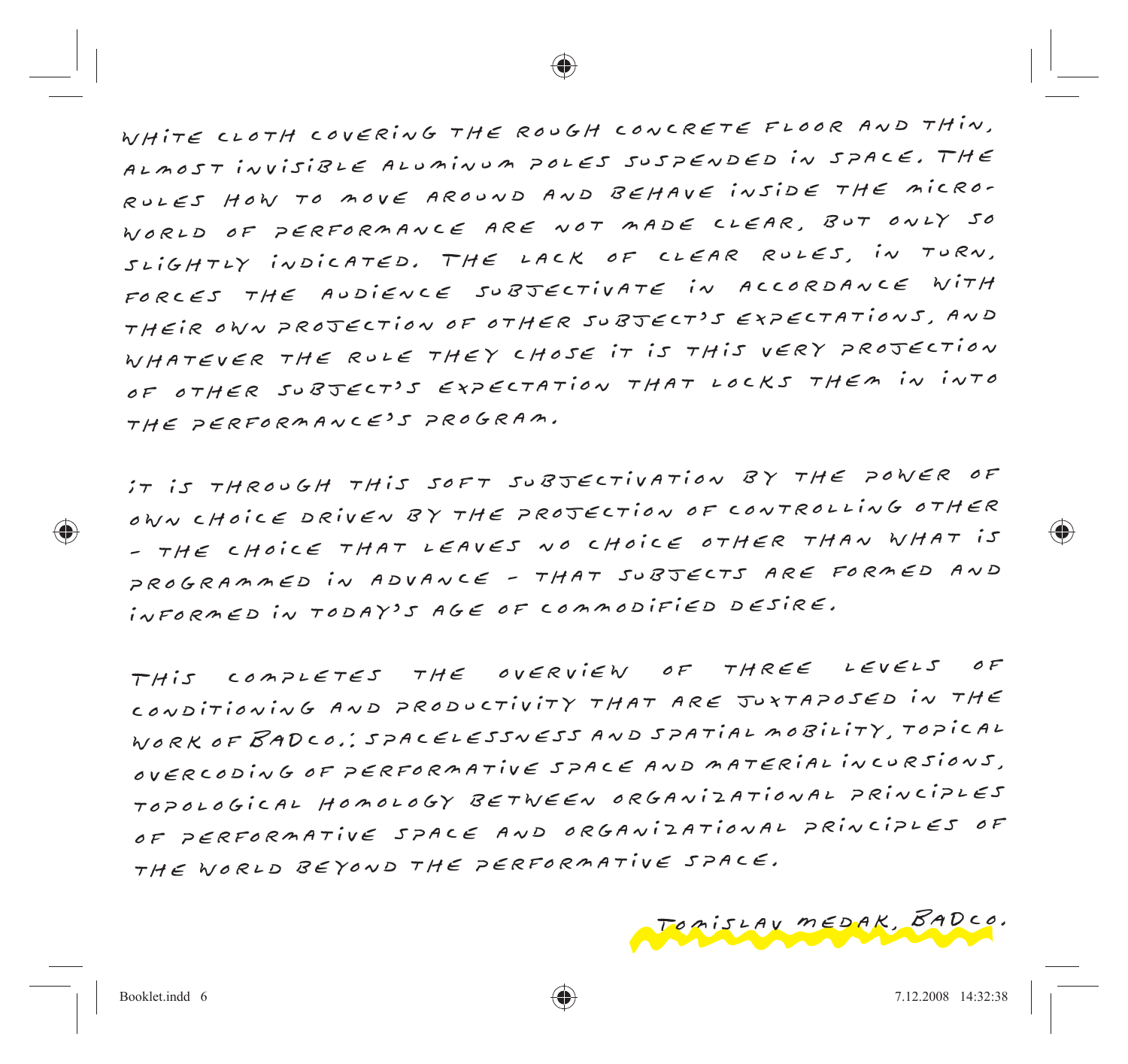

THIS

n

OMMONS A

LICENSE

BY-SA

COPY

.<br>ا , SHARE

タイトRiBuTioN THR: Schief

PREVENT

م<br>م

OR THE

MODIFIED

modiFiED

VERSION

VERJION

Yo<br>P

HAVE

MADE.

 $3990$ 

インタイ

THE ORIGINAL ORIGINAL

ARTICLE

ARTICLE

Yo

ARE

DISTRIBUTING

DiJTRIBUTING

OTHERS

REVENT OTHERS

THE

.<br>ا ,

/2.5/

HR/, : ギイイア ://

ARTICLE

**ARTSC** 

 $\overline{\phantom{0}}$ 

# "GIVE ME A PROBLEM!" BADCO. 2007

"The ant understood that the producer could overtake power only if he occupies the site of the parasite."<sup>1</sup>

TTRIBUTIONFROM HAVING CREATIVECOMMONSSO I remember meeting badco. in 2001 confused 02:6.1142 MODIFY ORIGINAL AVAILABLE  $\zeta$ all I considered being mat ters of concern VAILABLE HAVING THAT in performance then. The situation in HARE contemporary dance and theater in Europe at نڊ<br>ا THE Yo<br>V , AUTHOR AUTHOR the time was gravely invested in polemics, in a APROVIDED LIKESAME UNDERpolitics of polarization for/against spectacle, コンタンター .ORG /コブルコ non-acting, choreography as opposed to  $3.0$  CROATS. AND  $\overline{a}$  $\vec{\delta}$ dance, transparency of a self-referential act, FREEDOMSLICENSES Yo<br>V  $C \subseteq D$ DO and other protestant gestures of renouncing REATIVE  $\sqrt{2}$  $\leq$  $\leq$  $\leq$  $\sqrt{2}$ FREELY ROATIA representation. I came to Zagreb armed GIVE NOT with imperative questions like: how can dance  $\diagdown$ , make one think, how to subvert the need for recognition in a 19<sup>th</sup> century audience, how to produce nothing so that "they must produce everything... Seeing Diderot's Nephew revealed that there was more than one difference in position. Or, that **badco**. was a group of

Text from the performance Changes (Promjene) by badco. 2007: "Monolgue about work" manuscript.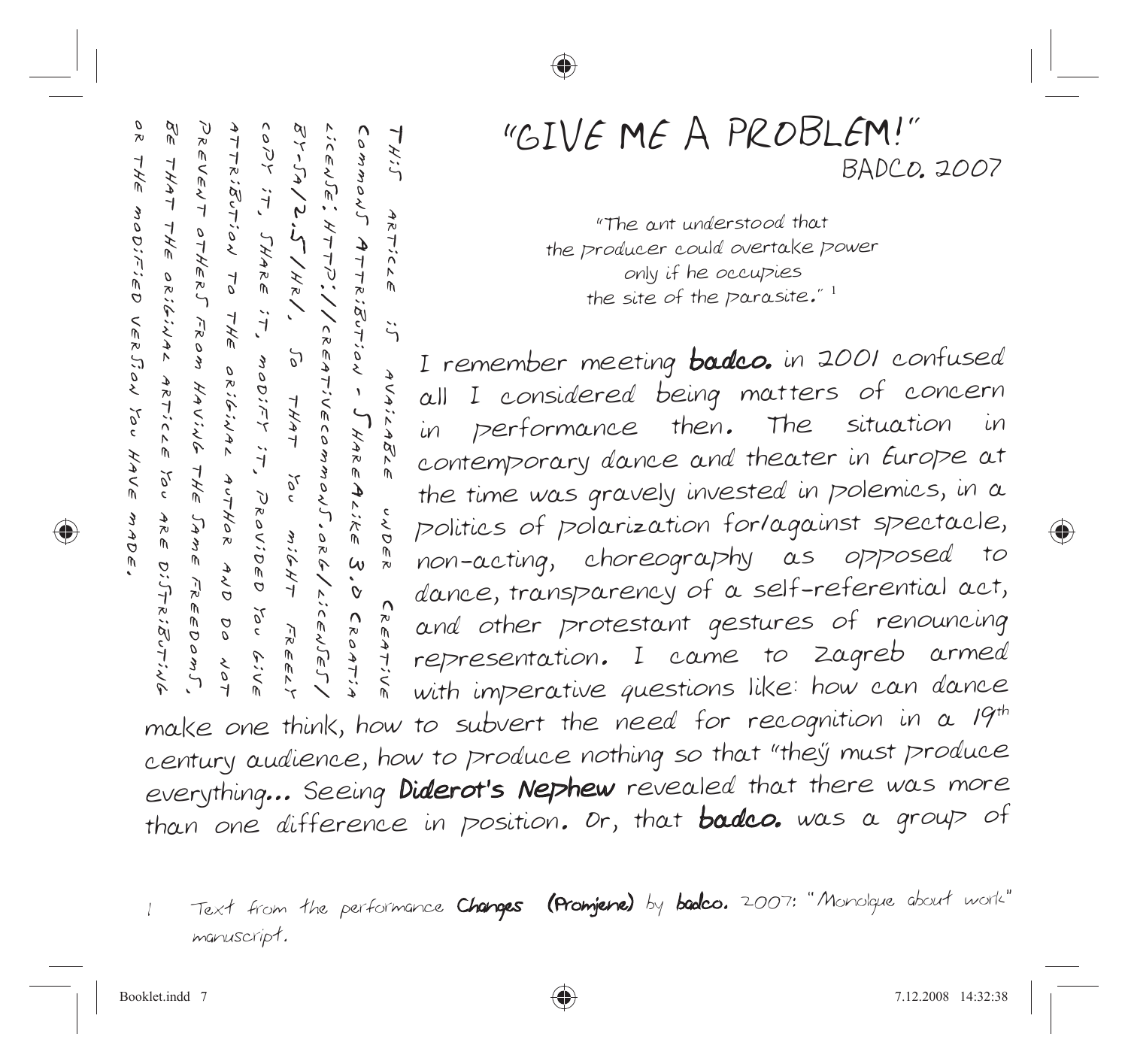dancers, dramaturges plus a philosopher, who neither saw urgency in siding by a paradigmatically Western modernist claim for mediumcontemporaneity nor loomed as a ludic self-absorbed face from/of the East. Somehow, they knew better. To be nomadic means staying home to explore one's own foreign territories, "countries of work. One of them was the performance art from the1980s in Croatia. By reworking Man.chair by Damir Bartol Indoš into a reconstruction with "dance variations in 2000, badco. were appropriating a history which opened a possibility for another future in Croatian performance. A "manifesto of co-belonging" to be misrecognized both home and abroad! <sup>2</sup> Misrecognition home, i.e. lack of a substantial support from the city that rejects that which does not represent it, finally proves to be an advantage. It propels movement's autonomy, as movement needs continuity and duration for transformation.

Speaking about badco. today, it wouldn't suffice to focus on a few preferred performances-examples. Fourteen performances and six projects in seven years – even if they evidence a considerable opus -only form an open, fragmentary whole. Each of the "work's emerges with an entirely different set of relations between space, problematic, and people involved, in one word: situation. From Confessions (Ispovjedi

2 Man-Chair (Covjek-stolica) is a performance by D. B. Indos that took place in 1982. In 2000, it was reconstructed under the title Man.chair or Covjek.Stolac in Croatian.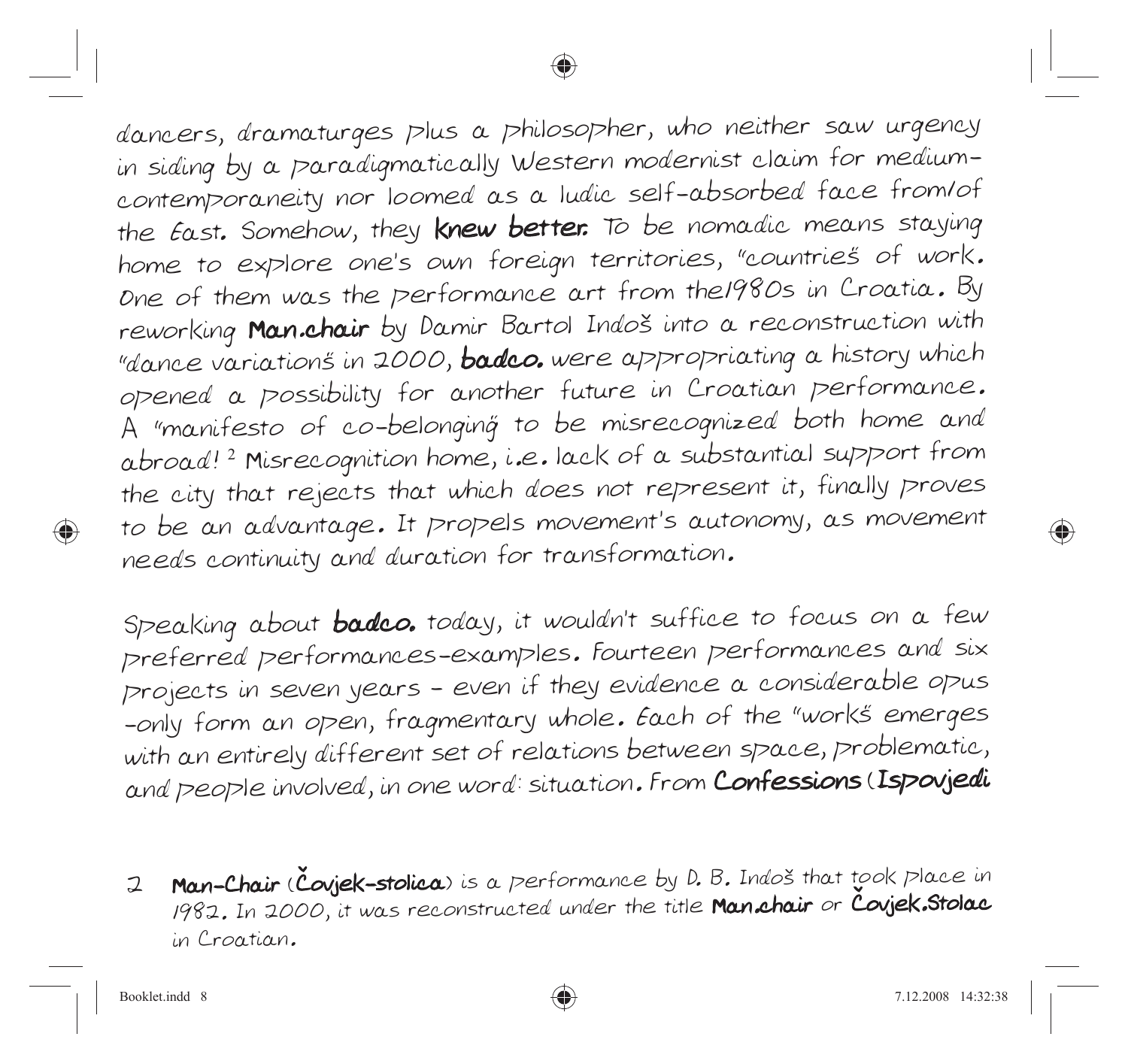1999) to Changes (Promjene 2007), the situations shift to the degree of being incomparably different – in the sense that no one lends an image of an aesthetics, or politics, or working method **badco**. should be identified with. Every performance, similarly to an element in performance, appears as an expression that modifies the whole that we thought **badco**, was. That makes it rather difficult for all those managing business, marketing or represented politics in the arts: what is **badco.** like? where to place it? what to compare it with? how to compare it with its non-coinciding varying self?

Speaking about **badco**, means tracing the heterogeneous movements as forces of expression that crystallize in singular points. The issues I will raise here are less themes, and more nodes through which ideas qua problems pass. Problems qua problems are the real objects of ideas, for having ideas entails posing, i.e. inventing or constructing problems as both a category of knowledge and a category of being.<sup>3</sup> To grasp something about how badco. "does, one has to seek not "thoughts" in their content, but to understand the situations **badco.** create which force one to think. Because, thinking is not a natural possibility, but a creation, and concepts are not evidences of common sense, but are products of imagination, even fiction. Let's begin:

3 Cf. Gilles Deleuze, "The Image of Thought" in Difference and Repetition, Continuum, London and New York, 129-167.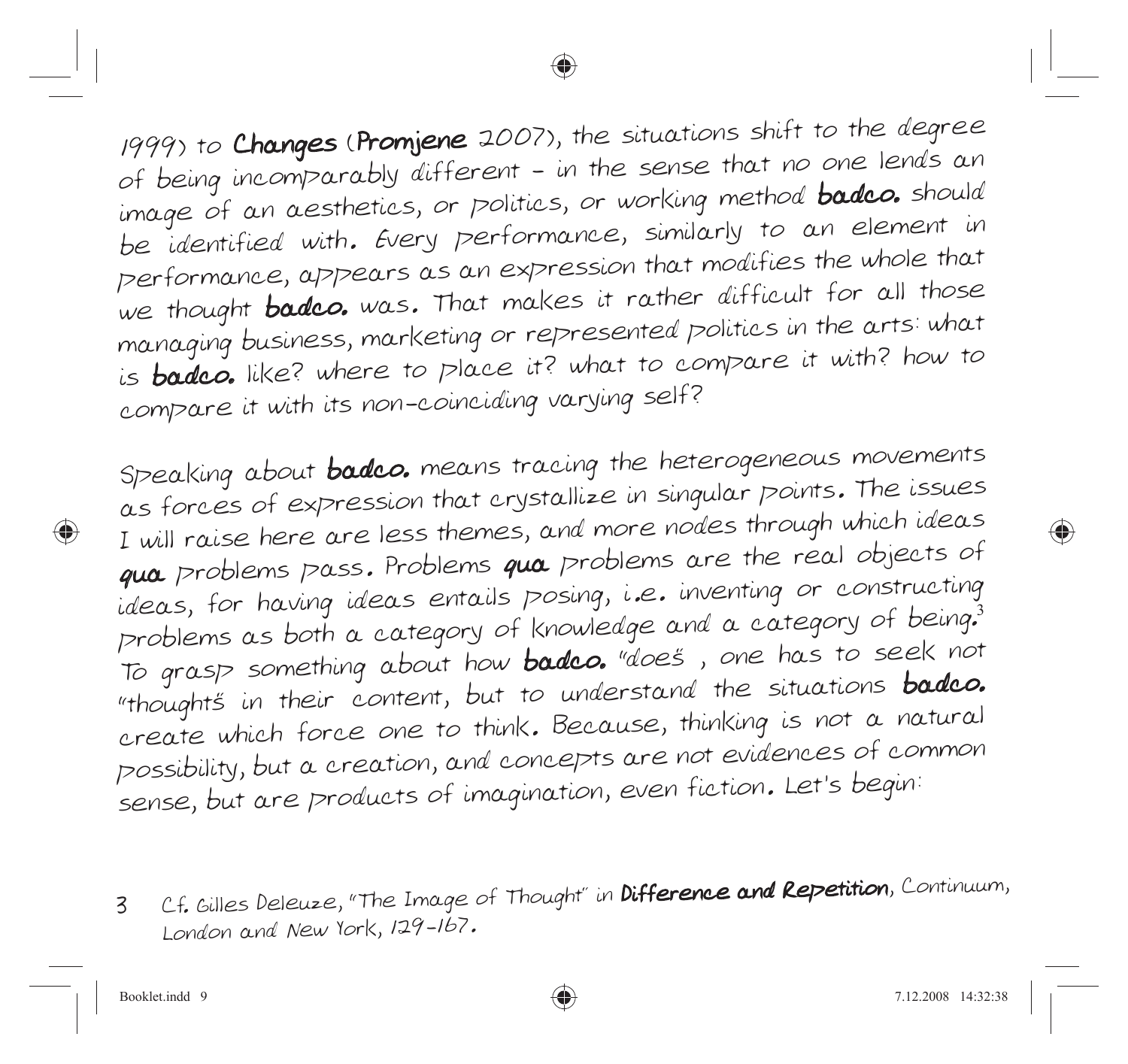## "GIVE ME A PROBLEM!"

It always turns out problematic to make an account of what **badco**.'s performances are "about". In Diderot's Nephew, Or Blood is Thicker than Water (Diderotov necak, ili krv nije voda) trusting that there is a text, and even more so, a reference to two plays, "Rameau's nephew" (by D. Diderot) and "The Death of Socrates" (which exists only in the synopsis for a "perfect philosophy play" by the same author) is betrayed: a narrative is hollowed into an empty shell. Rather than voided, the performance teems with parallel worlds, whereby each performer evolves the whole of the performance like a physical and emotional automaton. Systems of improvised actions, around impossible or paradoxical movements, or extreme physical or emotional situations for each performer, compose a (model of  $a$ ) world of compossible worlds without a vantage-point (viewpoints being  $multiple$   $qua$  performers).

⊕

The question of thematizing one problem or issue is not just a misleading shortcut, it is like cut ting out a multiplicity of components, and then trying to unfold relations, connections, encounters in which these components merged forming zones of indiscernability, leaving simple linear causality between ideas and performing actions or materials behind. Memories are made of this  $(2007)$  is thus a joke of a title when reversed: "this (performance) is made of memories. This performance is subtitled "performance notes, following from Notes by F. Scott Fitzgerald, where the author produced a taxonomy

⊕

 $\bigoplus$  $\overline{a}$  menefreghista - one who simply did not give a  $\overline{a}$ .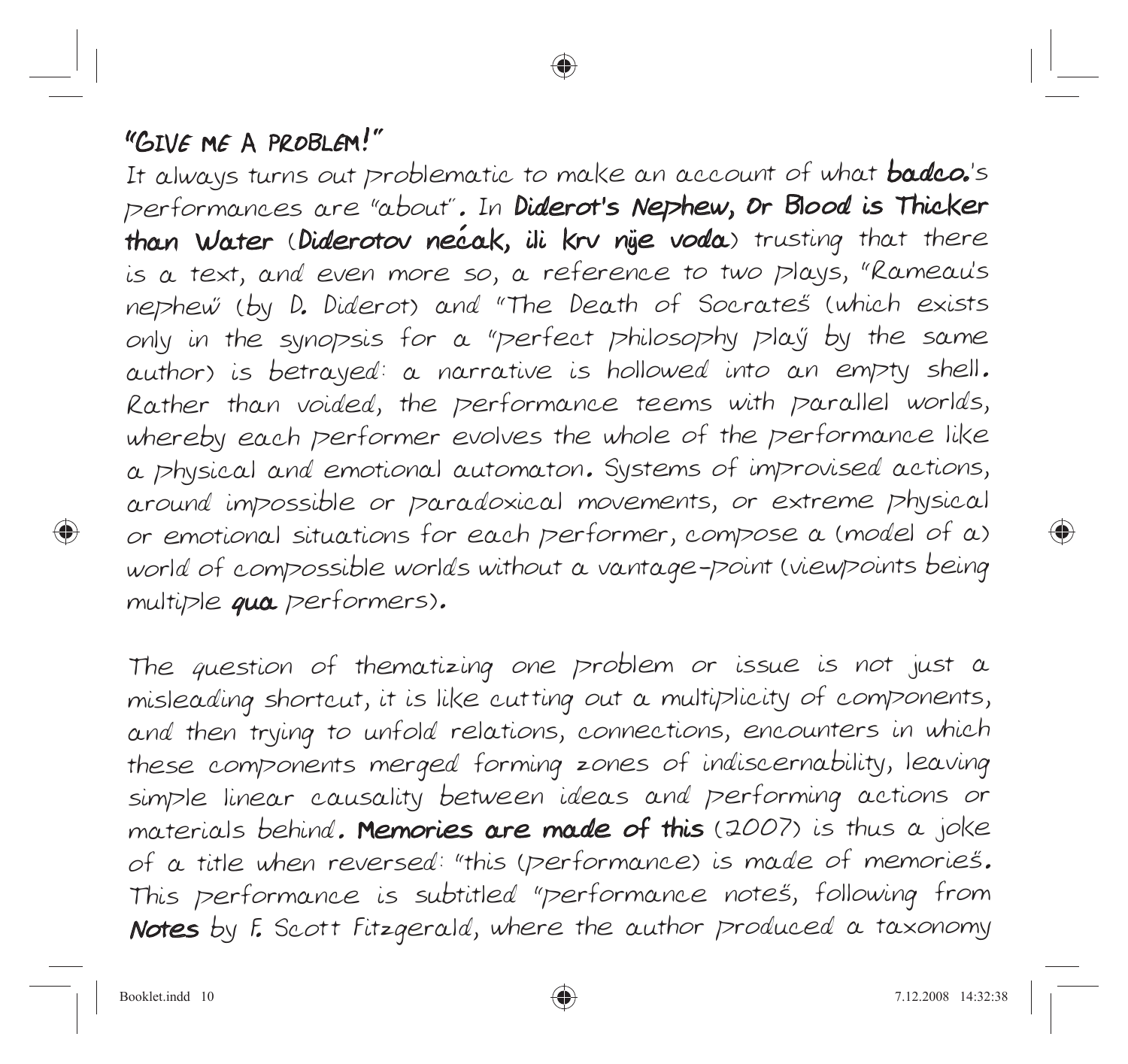of his writer's notes accumulated over years: "Observations, "Ideas, "Scenes and situations, "Conversations and things overheard", "Feelings and emotions, "Anecdotes, "Description of places where I've been, "Things I should remember" etc.

An open-ended string of conversations, stories, statements, movements, radio voices, evergreen and jazz tunes, actions, film scenes, imaginary scenes, images and spaces… extend, and notes shuffle, exchange performers, subjects and predicates. What does F. Scott Fitzgerald, the American writer of the jazz age with "The Crack-Up", the story he wrote in 1936, near the end of his life as an intimate confession of his "emotional bankruptes" have to do with Dean Martin? No matter what he was doing, his biographer says, Dino had never had much interest in this world; he was "a menefreghista - one who simply did not give a fuck". He would never finish the songs he sang at his concerts. He'd sing the song halfway through and say: "No point in sing [sic!] the whole thing, you might not buy the record. Put your hand on my shoulder... But this is not Dino, this is Elvis. While Elvis is with us always, Dino returns only at Christmas time.

Who was it, was it Pravdan Devlahović who said it (first)? I don't remember. What I remember is that at a certain point I wasn't any longer sure whether words or images were circulating for real, or that I had a dream about them which now strikes me as a kind of déjà vu or prevision, the awareness of something before you see it and the ability to see something

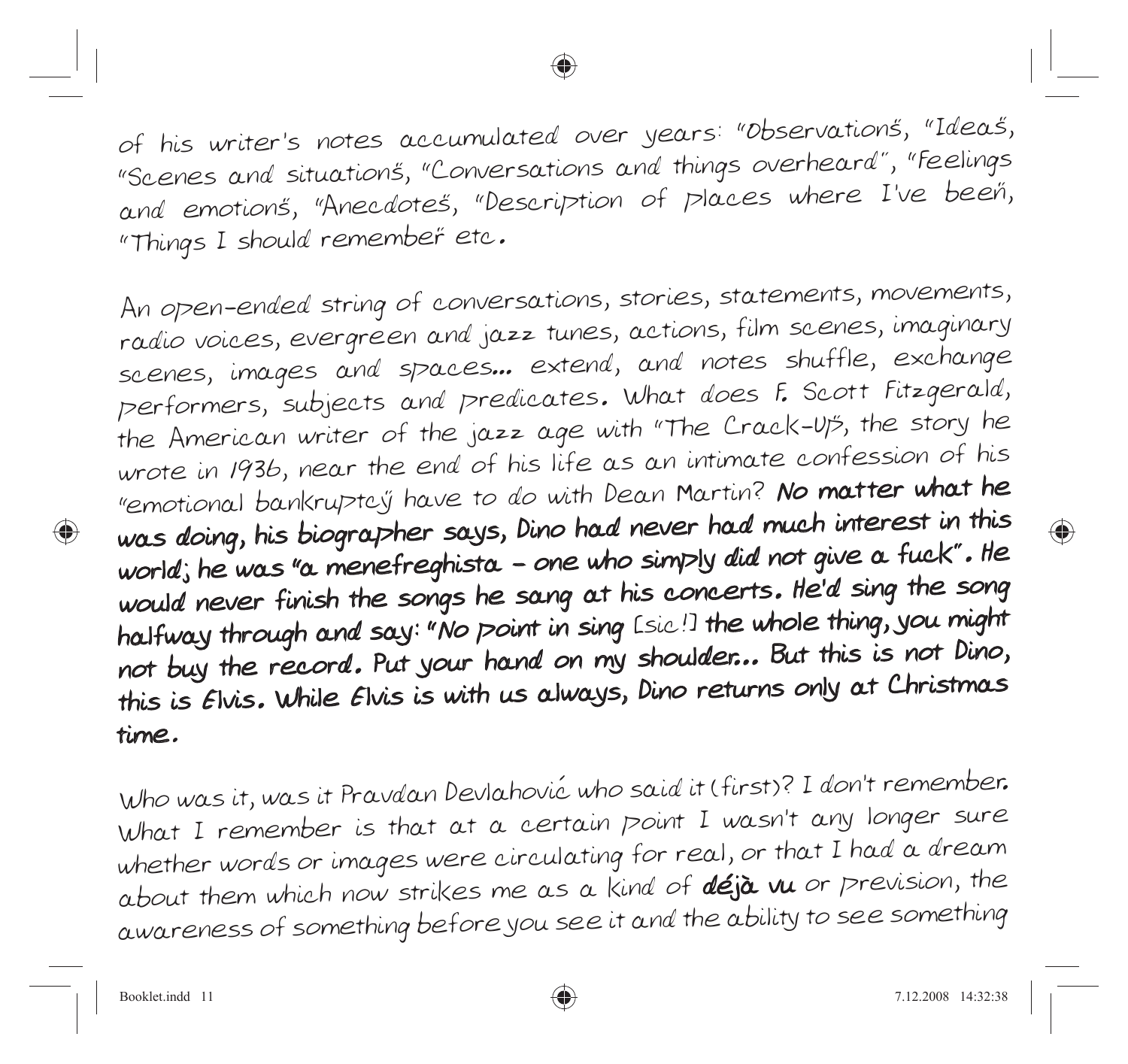from the past in full technicolour glory.<sup>4</sup> Of course, this sensation might have been evoked by substitutions, a procedure that both defines metonymy and a kind of confusion of categories in dreams where a house can become two legs can become a word can become yellow. Unlike metonymy in poetry that still leads to a metaphor or a symbol, the memory construed by a dream is concrete, which makes it all the more virtual, real but not actualized.

I will dance (live) ( shop) (stroll) so that every movement (payment) (step) I perform (walk), I never really perform (live) (pay) to the full, but interrupt with another movement (payment). I will not attempt to connect these interruptions. With parts of my moving body (apartment) (shop's architecture) (path) I won't form lines and planes, I will imagine that lines and planes have perpetually existed in this space (park). I will work (live) (shop) with (in) multiple (shop departments) parts o<sup>f</sup> my body (apartment) simultaneously. I will not give in to inertia, but will impede it. I will not explore construction, but deconstruction of space into geometrical forms that strike me, speaking with contingency, from the exterior and motorise my body (habitation) (shopping). I will dance (pack my goods) (stroll) along left-right-front-back directions, and in all combinations of those directions. *<sup>5</sup>*

- 4 The notion of prevision I owe to Liam Gillick, Prevision: Should the future help the past? see HTTP://WWW.UNITEDNATIONSPLAZA.ORG/READINGROOM/GILLICK\_PREVISION.PDF
	- This text is the result of overlaying several texts performed in **Memories...** where

⊕

♠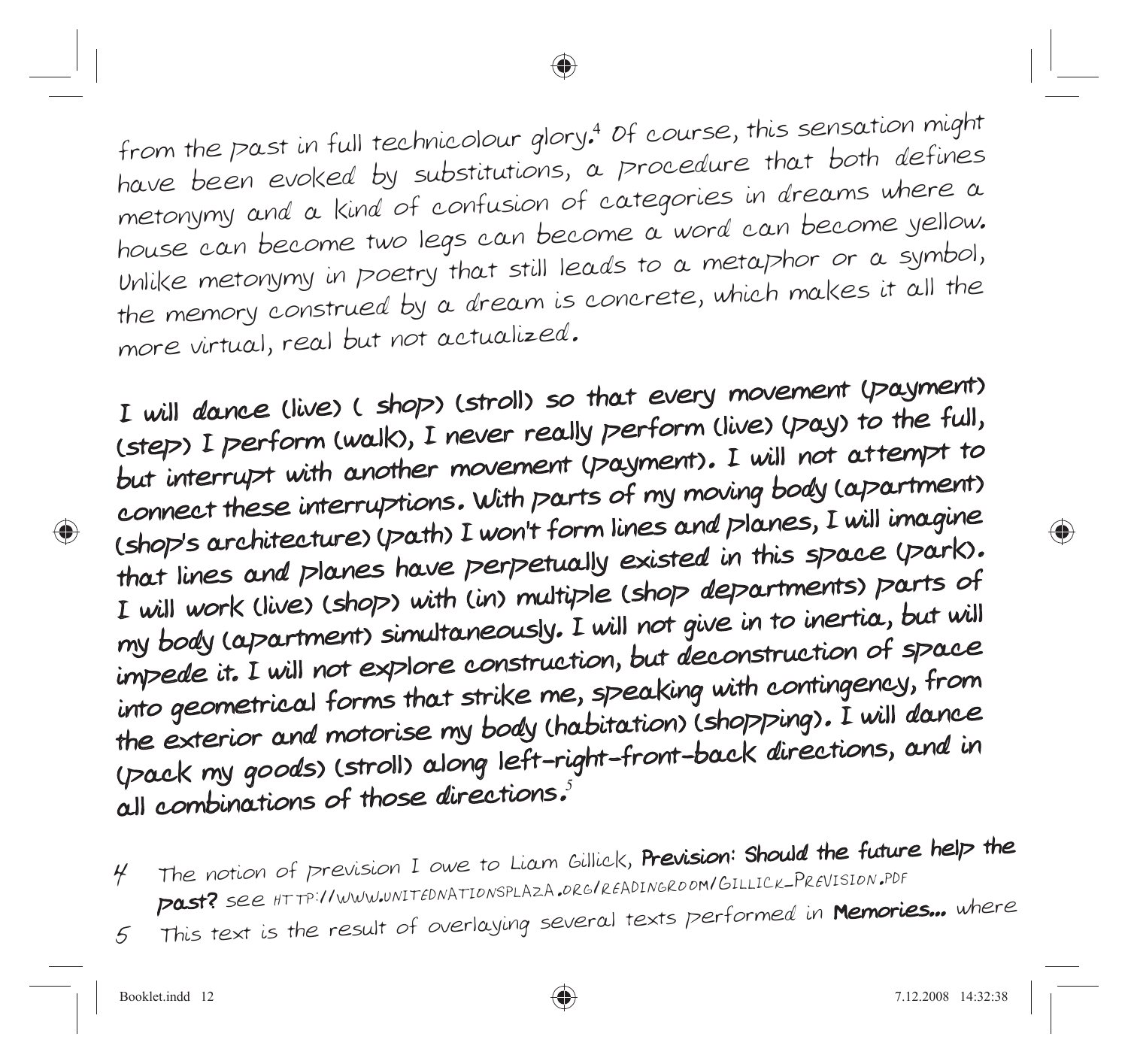Substitutions began already in the entrance, where the performers were leading the audience into the theater space. Each one was describing another space with radically different architecture according to the function of the space the audience was supposed to see, that is, imagine: a shopping mall, a cultural center, an underground railway, a housing project. Not arguing, they were complementing each other, or deviating in a conjunctive way of adding "this… and then that…" despite often funny matches or mismatches among their visions, or between these visions and the actual theater hall we were standing in. By the end of this foreplay, the space had been overwrit ten and transcoded so many times that the audience could only have a generic memory of it. Maybe the result was the kind of simultaneity or synchrony of images that new generic cities mobilize, what Rem Koolhaas calls "memories of memories: if not all memories at the same time, then at least an abstract, token memory."6\* The same applies to a Dean Martin song, or a dialogue from Tarkovsky's Stalker, or an album of intimate photos of strangers. The memory or even nostalgia we might feel is the nostalgia for nostalgia, which isn't the same as recollecting the sensation of having a sensation in the past, when you were affected by something. It's not a mat ter of loss, of the victimhood of ephemarality performance takes pride in. In memory time can slip into a future-past. Films and music, or some of their historical genres but also the home-media like TV, home-video,

⊕

Memories… <sup>e</sup>

Prevision: Should the future help the

 $\epsilon$ that lines and planes have perpetually existed in this space (park).

 $b$  Quotes from the projection in **Memories..** 

words in brackets substitute each other for each text.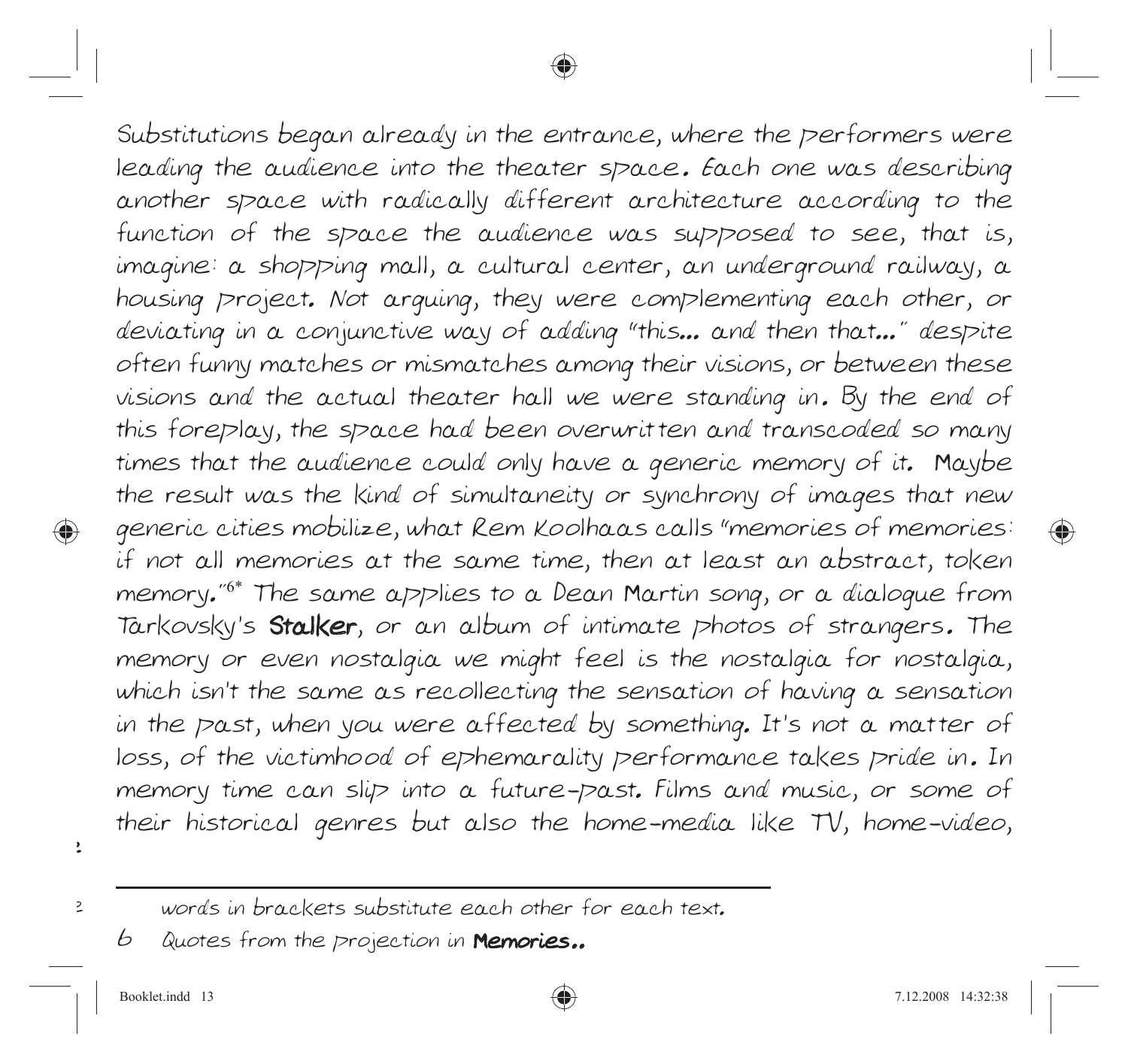and photos, exercize this power of prevision, partaking in a sensorial becoming with no reference to the lived and the personal. I have never been in the 1950s or to the Grand Canyon, but I can evoke how it feels like. Did you read Karl May as a child?

"Give me a problem" spells out: "give me a concept, then!", precisely because the concept is not given, like a regulative idea or a proposition of the state of affairs or of possibilities of knowing. For instance, no pursuit of what memory is, or of what we are capable of inferring about memory. "The concept is the contour, the configuration, the constellation of an event to come", as Deleuze and Guattari wrote (WP: 32), because it extracts an event from the existing situation at the same time as it sets up a new event: a cross-cutting for a new situation. Conceptual methodology in choreographic practice usually assumes working out certain concepts that have been borrowed from a metalinguistic discourse of theory (cf. "language", "text", "deconstruction", "becoming, "body without organs etc.). But in badco., concepts are never represented, they are the events of problems, hence, expressive concepts. Construction amounts to invisible procedures providing occasions for the spectator to make connections. Procedures are never demonstrated as a knowledge aware of itself. For instance, when Krešimir Mikić and Sergej Pristaš in Memories... perform a refracted dialogue of answers which act as questions to generate new questions, we don't know that they aren't talking to each other, that the questions are invented on the spot as a consequence to the answers from a previously

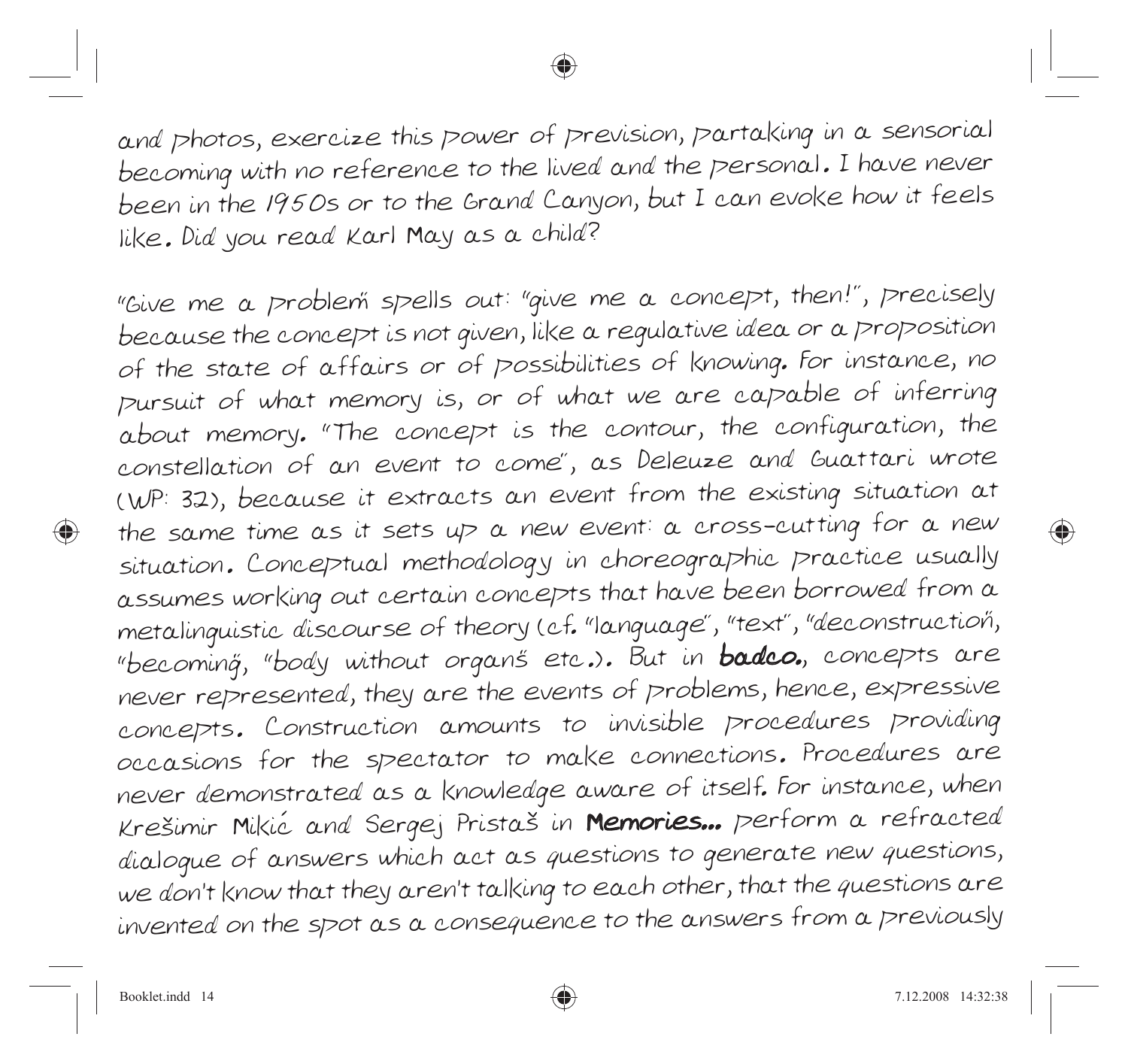◈

held interview. This "disjunctive synthesis" is probably at stake in the movements as well: performers pull out opposite points or strokes of lines in often contrary motion. Movement doesn't separate from or beyond the body but glues to it, as a delayed tracking volume of the body in space. A text on the screen reads: The test of a first-rate intelligence is the ability to hold two opposed ideas in the mind at the same time, and still retain the ability to function.

◈

These connections necessarily pass through affections an<sup>d</sup> perceptions, but what is expressed isn't the chain of many causes the destination of which should be the target of analysis/exegesis of the spectator, but it is the power of thinking equal to the power o<sup>f</sup> existing of the spectator that is renewed or expressed. "Give me a concept" screams for:

# "GIVE ME AN AUDIENCE!"

A new text could be begun here, one that would concentrate solely on how space and audience are constitutive for **badco.**, or maybe it is the reverse? According to the Ancients, theater is the show constituted by having a witness in the audience (teatron). The role of "reception" has been widely stretched nowadays to the notions of "spectatorship", which emphasizes the scopic regime of perception, and of "participation" that overstates the social part to be rehearsed. I wouldn't exaggerate in claiming that in **badco**. it isn't a matter of

♠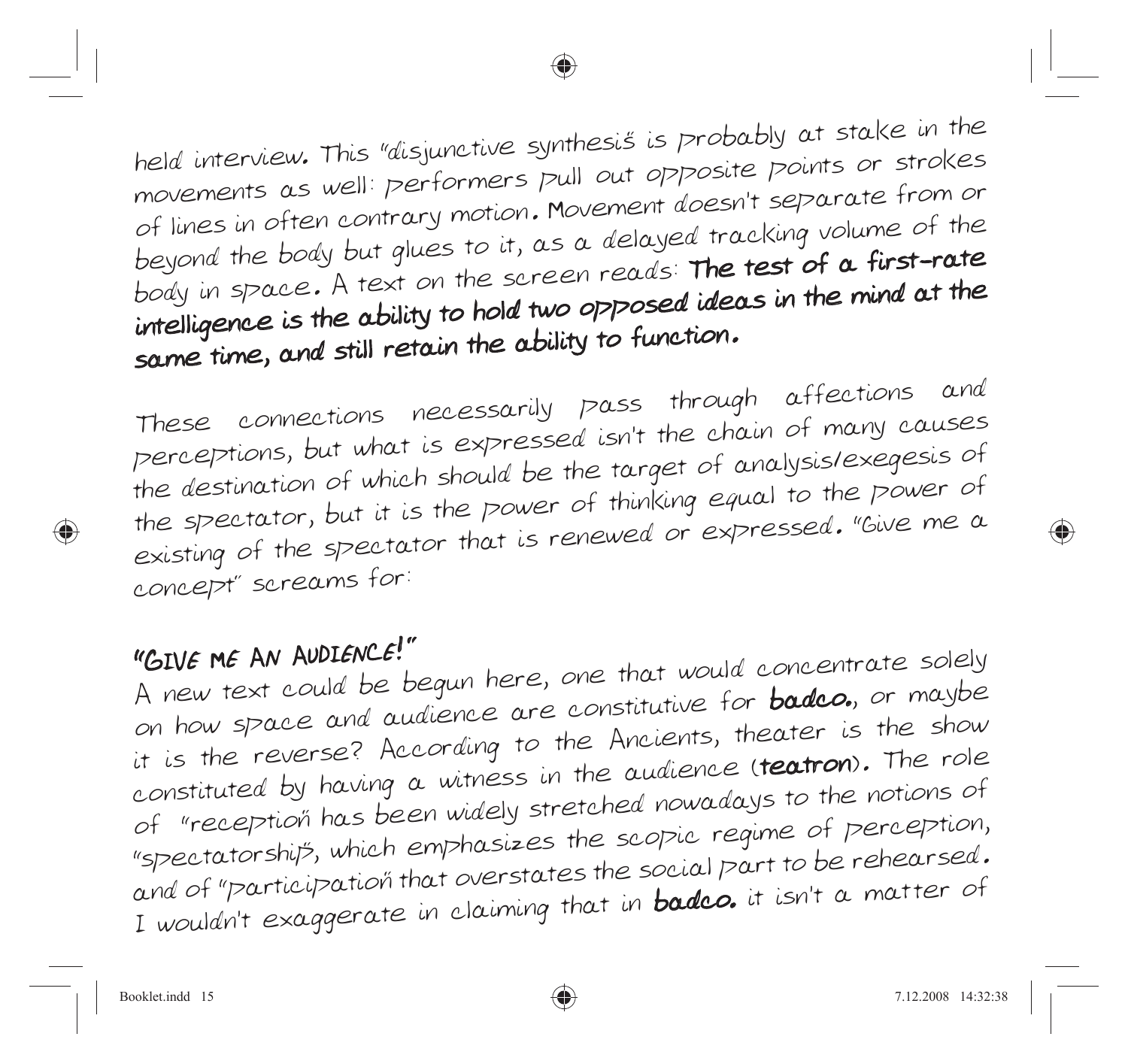"participation" nor "activation" (however, vitalism plays a certain role in audience plugging senses in often synaesthetic environments). The audience is being constituted, or rather implicated. Solo Me (2003),  $a$ virtual duet of two actual intertwining solos, folds in a square arena of audience. The auditorium isn't just a frame, it's a tactile springboard for movement, a mirror of glances to exchange, a recorder of ears to be whispered in. Nikolina Pristaš and Pravdan Devlahović develop a manner of approaching the audience by offering them something they didn't ask for. Nikolina stops before any spectator whatever and starts snapping her fingers:

"What does it mean?"

Without Nikolina stopping to snap her fingers, the woman replies:

"I don't know."

Nikolina retorts by snapping once again her fingers from an opposite direction:

"I don't know either, but here it comes again".

Address dissolves from being an act to cynically provoke or hijack the audience. It hints at implicating them in a kind of co-composition. In Fleshdance (2005), they are sitting at an intimidatingly close distance from a wide white wall. Watching three dancers hinge the horizontal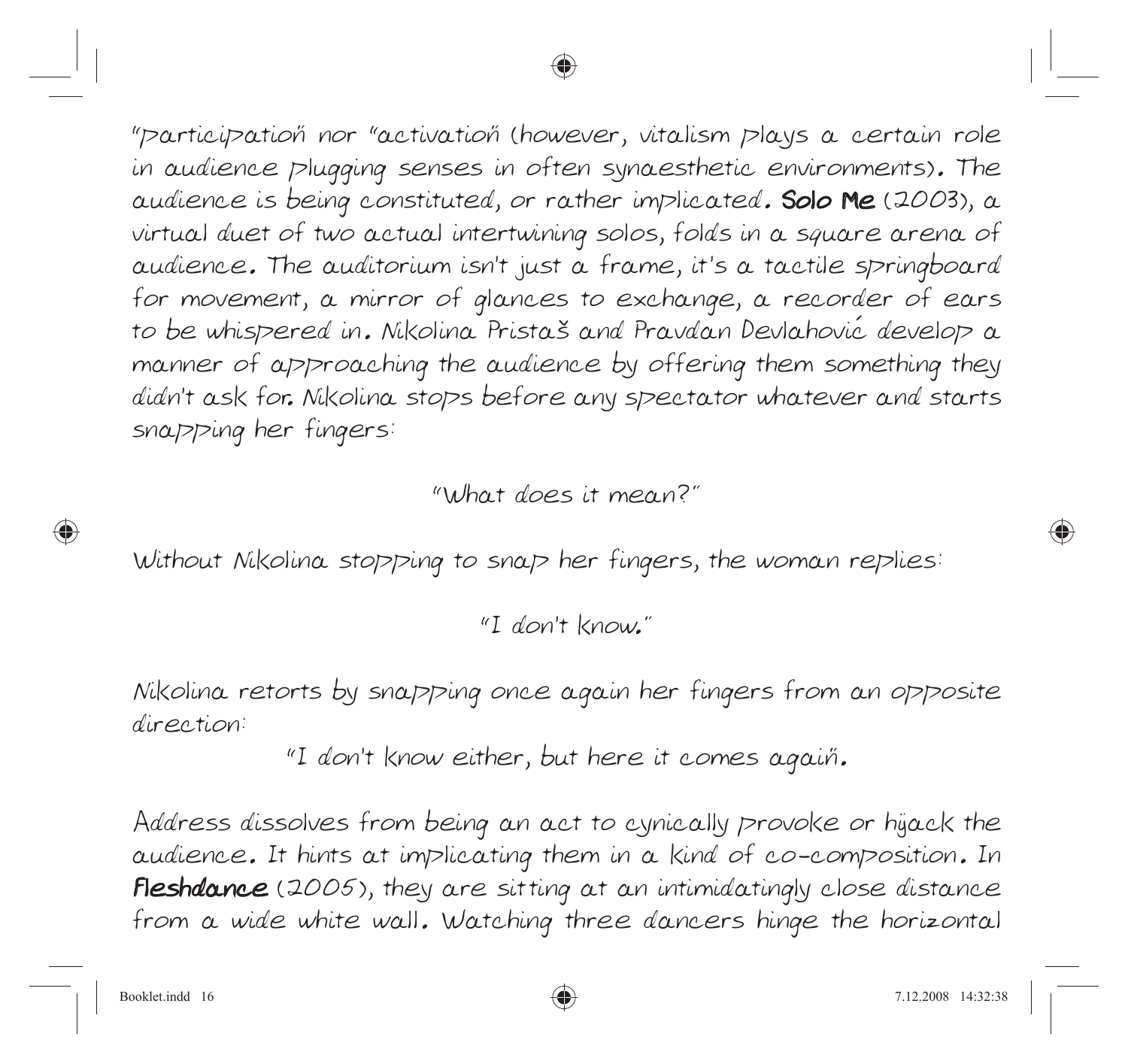(floor) and the vertical surface (wall) by movement can dismantle the organism in favor of the body, flesh and nerve only if the gaze acts as a camera: literally framing and deframing a composition of figures, body parts, or wave-flows traversing the tension between the bone and the flesh.

A careful elaboration of spaces, their uses and spatialization in **badco.**'s projects would be needed. I have suggested only a conditioning between audience and the space set-ups so far. However, a principle can be asserted: partly due to the conditions of not having a regular hosting theater, **badco.** is always migrating in its own city. This deprivation forces quite an affirmative - a proactive approach. Instead of getting bored (and boring others) with a critical routine of the question: "what is the readymade dispositif of the situation we are invited to?" "how should the territory be deterritorialized (and reterritorialized)?" **badco.** integrated space as the first component in a situation where transformation should issue from.

Deleted Messages (2005) plays up the involvement of the audience in a space to an extreme proportion: nothing to thematize, everything to include! A discreetly delineated territory is inhabited by both performers and the audience, a simulation of a quarantine (the performance is usually performed in abandoned ports or factories). The system where the performers are each performing their material within a pregiven framework of five parameters (the genetic matrix was imported from

⊕

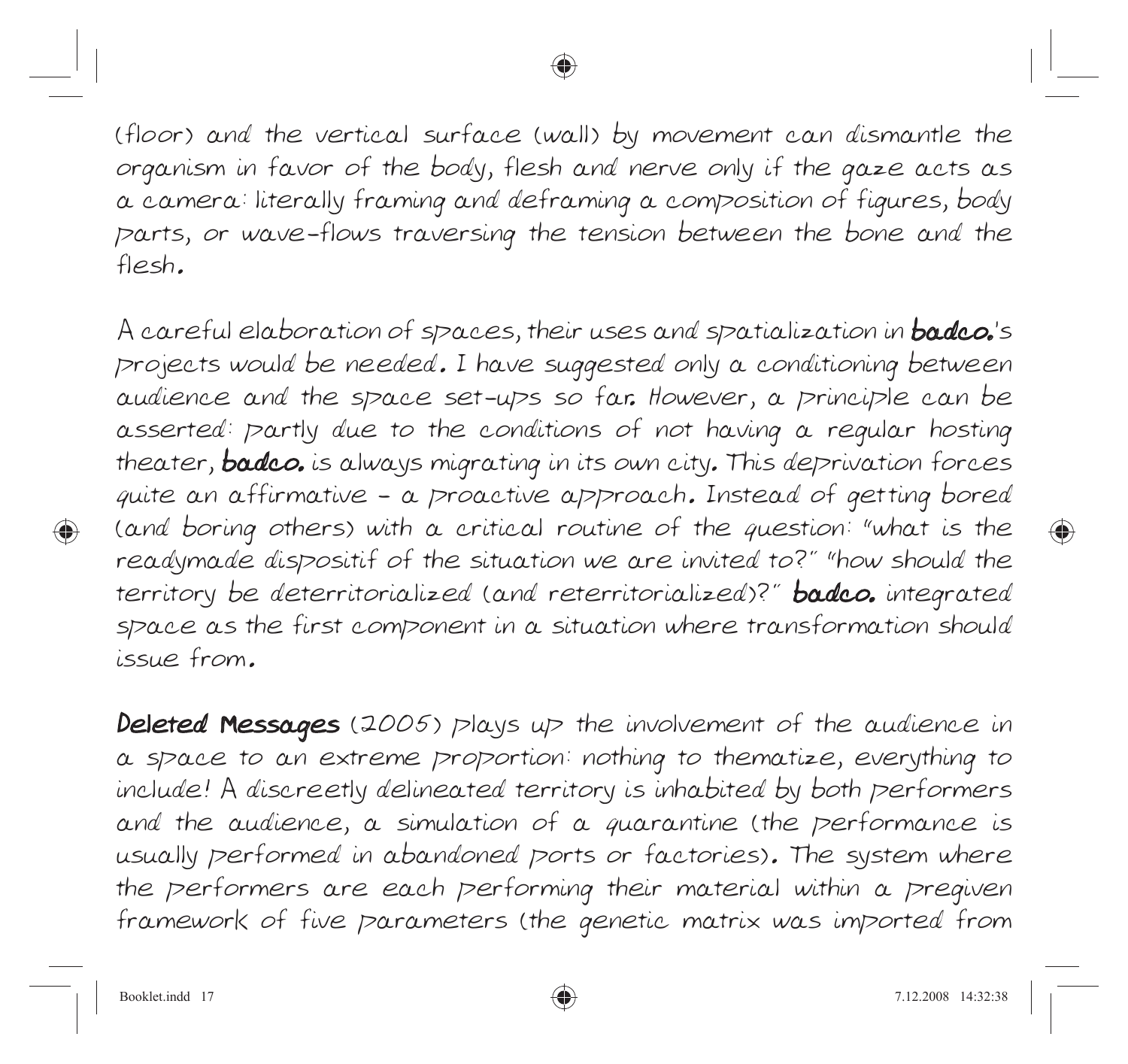Funktionen by Thomas Lehmen, which designate type of movement, space, manner, image and relation towards people and object in space), develops an exchange and mutual infections among materials/ performers. The particular meets the singular: while performers who started off with their own particular movement/action materials are heading towards a genesis of a shared code (all five parameters shared by all performers) – as Niklas Luhmann would have it, that only complexity (of mutations) can reduce complexity (lead to a new code) the audience is organizing itself in moving about the space at their will. Out of the interaction between self-organization (operation+observation of the audience) and "soft" control (surveillance through screening all movements like the collective behavior of swarm intelligence) singular contacts emerge. Approaching audience here means an investigation of collective/singular behavior in regard to at tention. A political sense looms from equating at tention with response: if to "at tend" is transduced to "respond", responsibility is less of a duty, and more of an ability to respond. If  $b$ adco. engages a politics of attention, then it equates at tention to a degree of power expressed in one's capacity/ disposition to be affected (acted upon) in great many ways.

⊕

#### \*\*\*

Meeting **badco.** every so often doesn't only answer my curiosity about the whereabouts of the group's developments. It invigorates questioning precepts of a performance world I'm subscribing to.

♠

A n

t

◈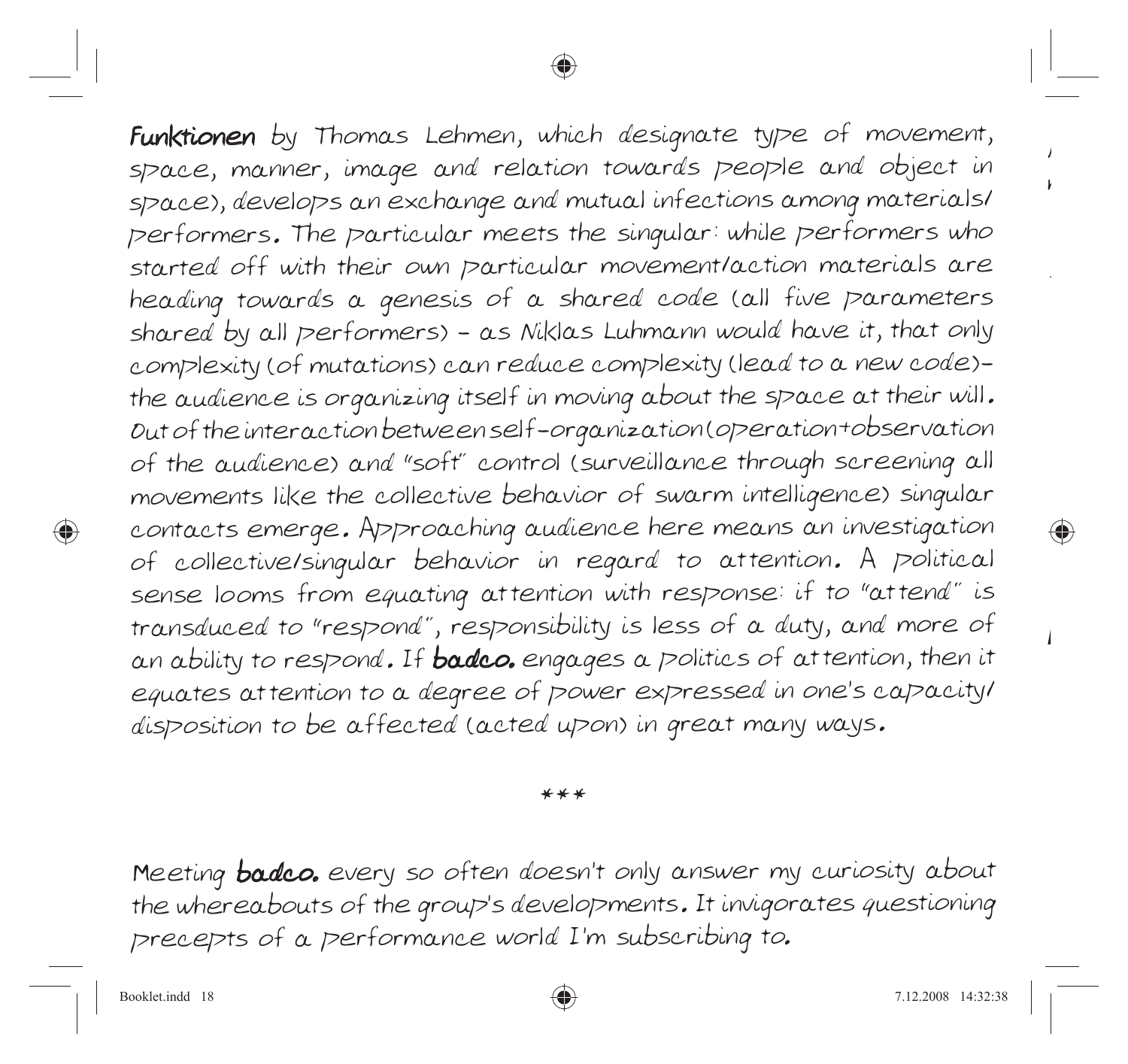Are the performing arts in the West capable of detecting their politics now (in 2007)?

⊕

When will the artists in Europe assume to exercize their power (an<sup>d</sup> their right) to think structurally, and not just individually? Doesn't insisting on medium-specificity in regard to choreography, theater or performance reinforce the modernist canon? Has our conceptual imagination waned?

(The questions I left Zagreb with after seeing Memories...)



"What's the hurry? You want to flee?" – questions I was asked by Marin Blažević in an interview for the upcoming book "Talks on Croatian New Theatre"

### $\overline{1.2}$

1.

"The nomads are those who don't move on, they become nomads because they refuse to disappear (Deleuze 1995: 138).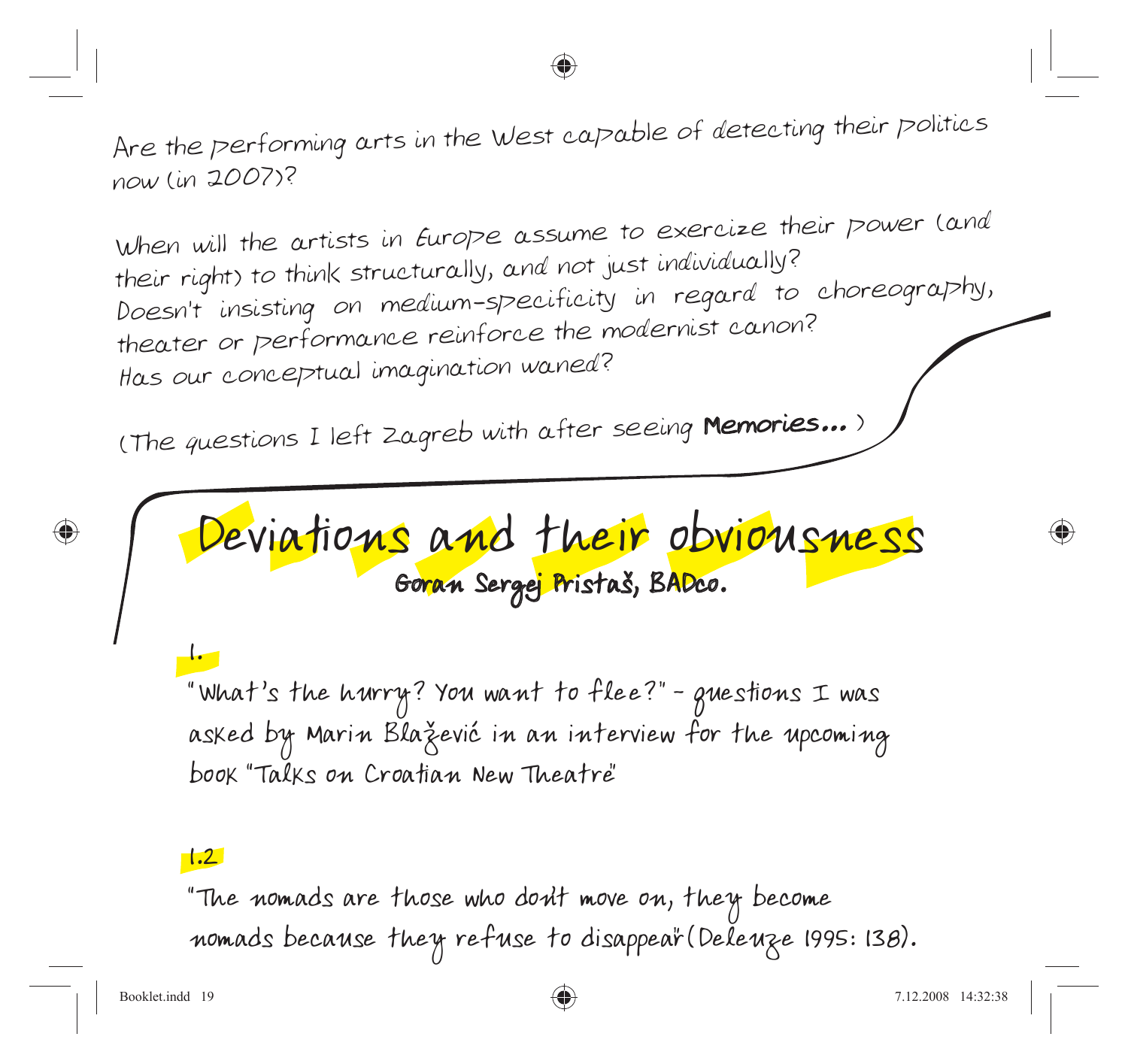2. All the artists (Nikolina Bujas – Pristaš, Pravdan Devlahović, Ivana Sajko and me) who established BADco. in 2000, have found the collaborative frame as a possibility for deviation, stationary escape, as a way to structure some pregnant moments of (f)laws of energies and interests, or curds of performance - examples which come into being through a continuity of their complex artistic and personal relations. The complexity of those relations developed through the combinatory dynamics of nearness and remoteness, through the capacity to be affected by each other and to produce a joy of co-belonging. From the external, local point of view the combination was already deviational - two dancers + two dramaturgists (one of them primarily a playwright). However, from our perspective the organizational platform was clear: to create circumstances for the common work with artistic differentiation through the projects proposed always by one of the authors within the group and done in collaboration with others who want to be included. So if

⊕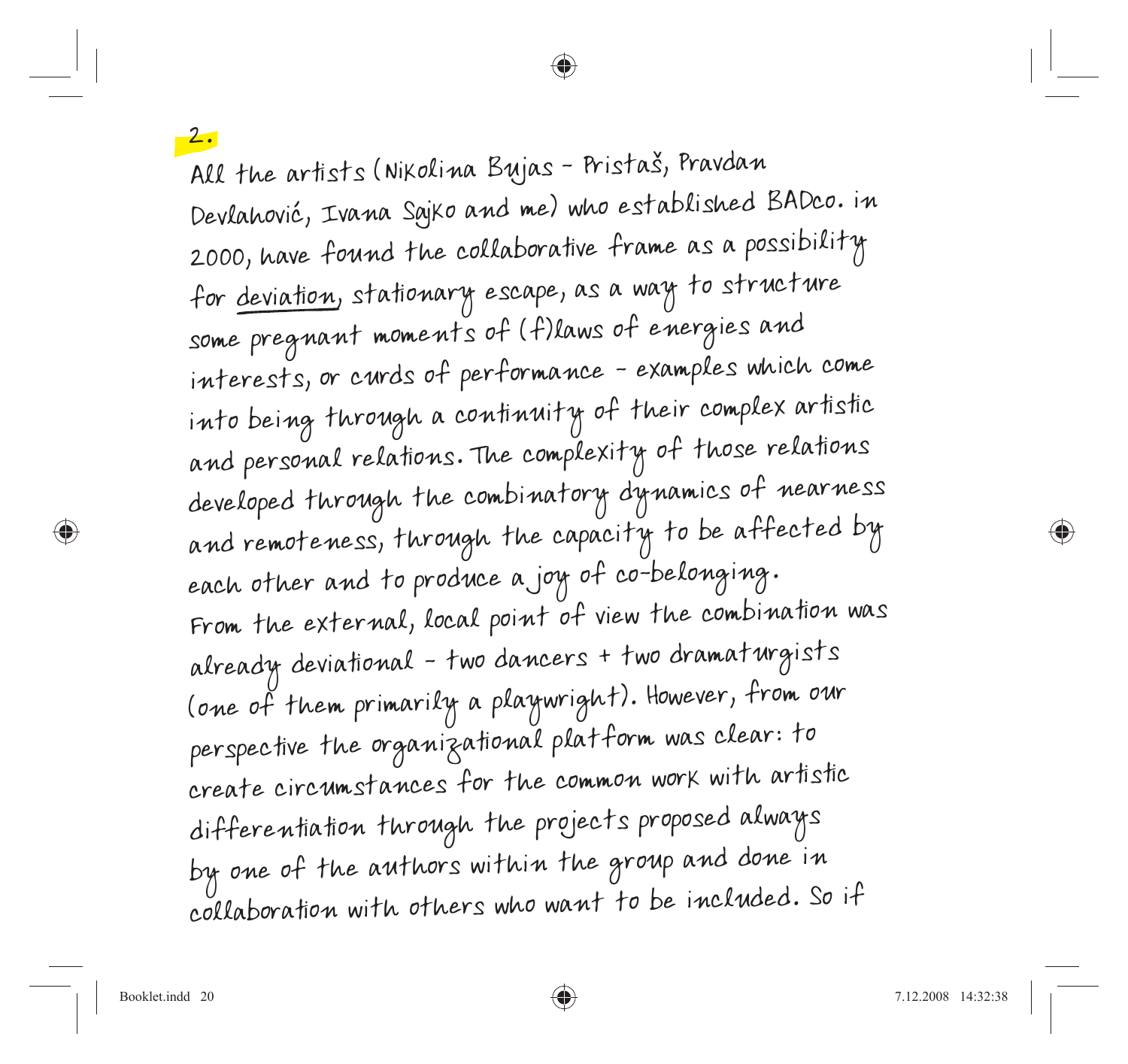we try to articulate what was the assembling artistic position the only derivative would be our personal trust that non-filtrated invested ideas will come out in the form of filtrating performance machines, properly assembled, but taken out of their proper ways, out of differences between common and proper. After five years I realize that each of our projects always had a possibility to be whatever and that all of them constitute the face of work in which the common of the group and the individual of the project are indifferent.

◈

#### 2.1.

First deviation: Performance Man.Chair was an attempt to find something in common with the live history of performance art in Croatia. We invited performance artist Damir Bartol – Indoš to collaborate with us on the "cover" version of his 1981 performance art piece Man. Chair, now performed by him together with Nikolina and Pravdan. What came out of this encounter was a piece that was inactual as a historical account (because it

♠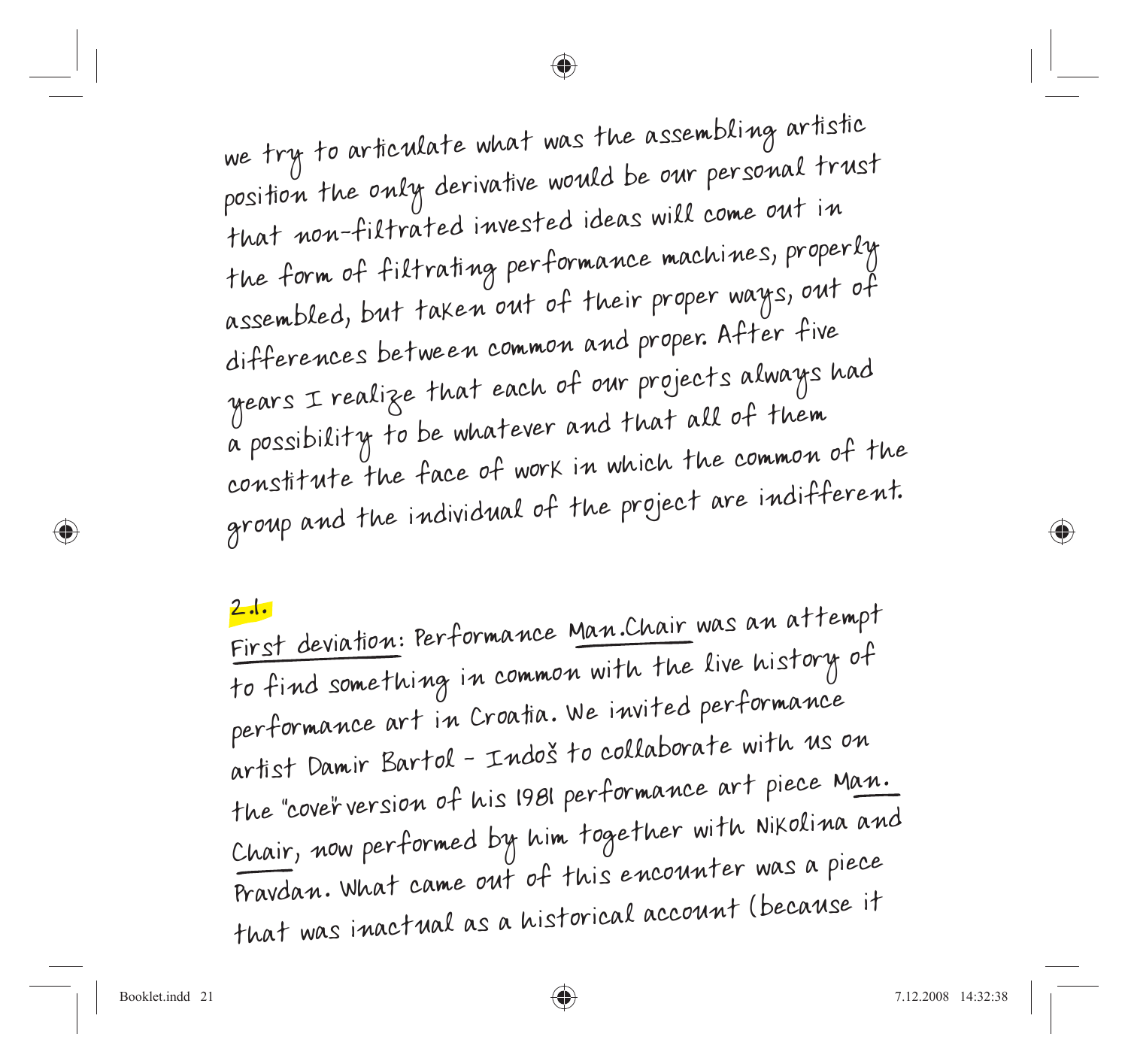↔

was too resemblant to "third theatre" techniques) but also because it translated some rebellious energy of the specimen-performance which didn't refer to any identifiable objective anymore. The big fun and the joy of for all of us who were working on that piece was that it was operating in the slippage between knowledge, interpretation and understanding and that Indoš's original piece was referential in a very limited context, but since it was renewed, played out alive, it figured as a guarantee for the illusion of rootedness of the group in an overtly identitarian culture. At the same time, emptied out of any identifiable progress, the production of the new from the history of new theatre was then only about the production as such, taking place as such - in the same place and within the known markers - but deviating all the possible courses in the time to come. I like to think about the piece Diderot's Nephew in the same way. That piece was made as a flight through multiple signifying regimes, always without a vantage-point, but always almost there, always in the regime reproduction,

◈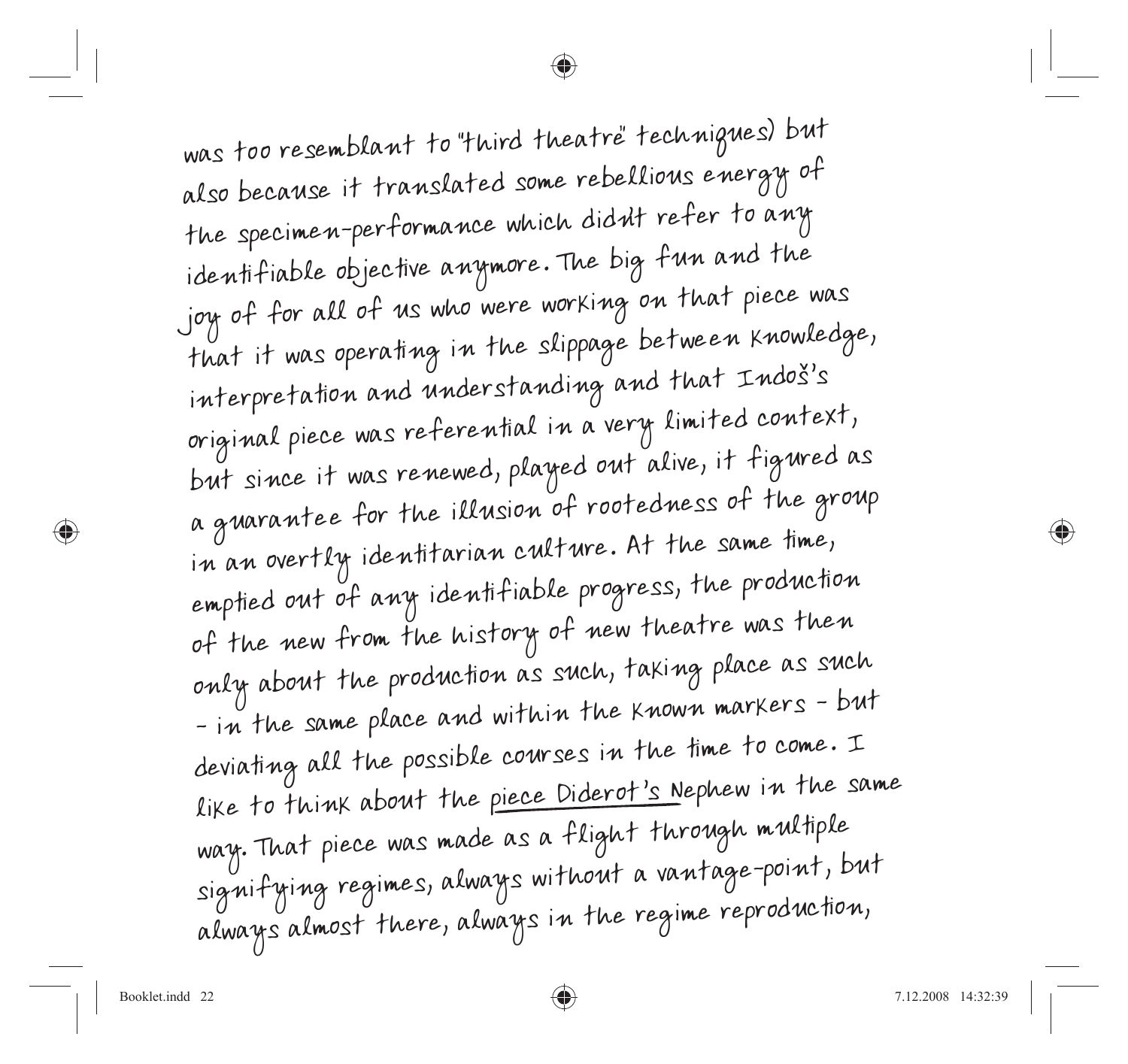♠

◈

but never in the content. Stationary flight and the right to be irresponsible for the world of identities and necessities, the counter-mock-heroic.

#### 2.1.1.

I recall two paradigmatic performances of Man.Chair that show the effects of pure exemplariness of that piece, its being only in a manner of what we could do, its being a piece and entirety at the same time, beside itself, purely linguistic being, the performance which takes place only in language.

Man.Chair was developed as a work in progress. Since we were a company which was only just starting we neither had budget for production nor place for rehearsals. Therefore we agreed that we'll perform it as a work in progress at several smaller festivals in Croatia, where we would be able to spend some time in some room an<sup>d</sup> show the work afterwards, as passersby. One of those festivals was the first Platform for Young Choreographers, ♠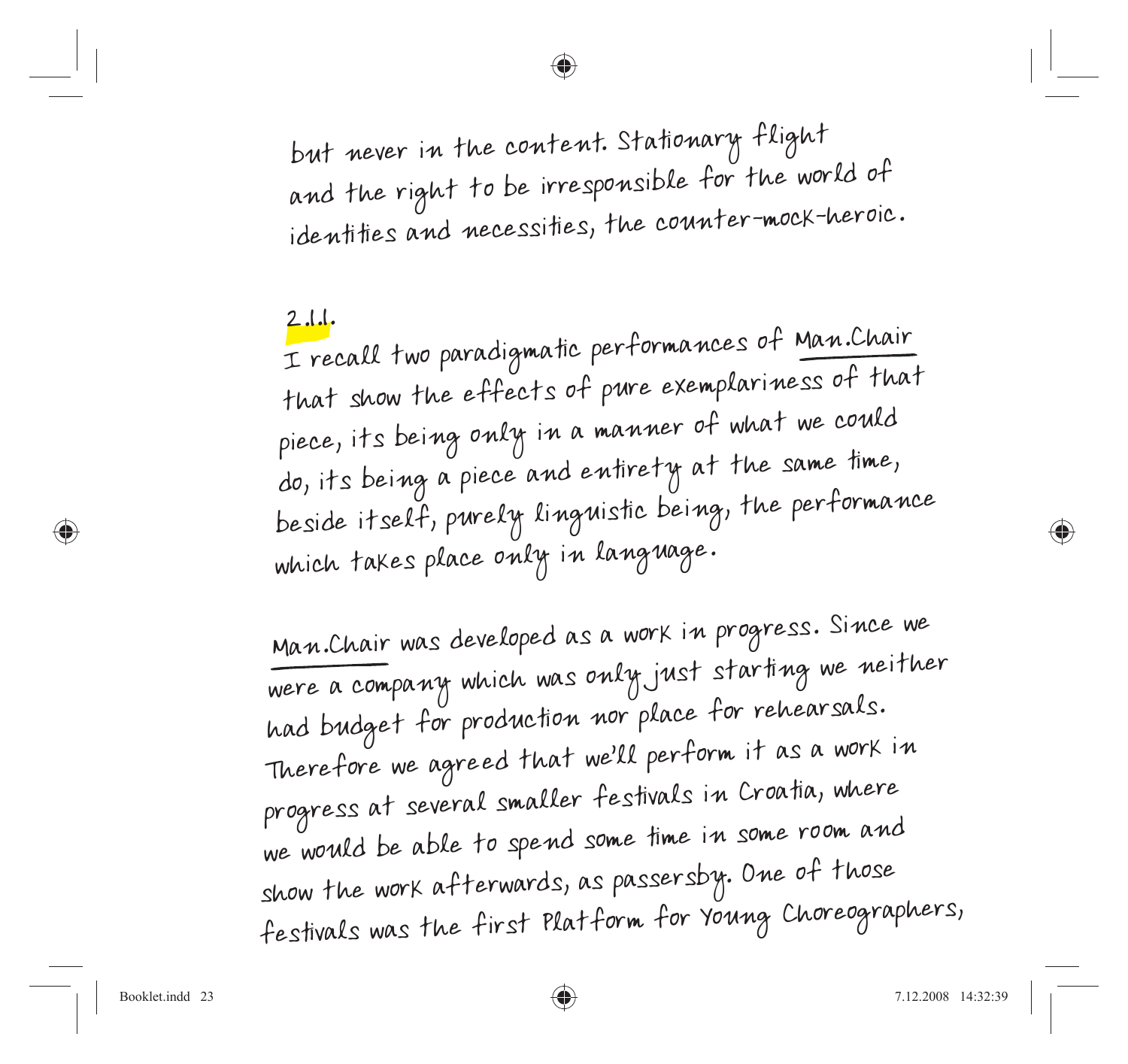♠

uneasiness because the representational frame was distributed throughout the body of common youngness of Croatian dance scene, however the whole festival wasn't saying anything about the youngness of that dance scene except that there are some young girls in the process of formation for dance. The last performance of Man.Chair was in Tanzquartier Wien. Man.Chair in which Indoš (who started to work in Booklet.indd 24 7.12.2008 14:32:39

a project which appeared quite unexpectedly as an initiative of two young dancers from Zagreb. Since back then there was actually no real pieces made by young choreographers the programmers presented two choreographies danced by students of the Highschool for Rhythm and Dance from Zagreb which were choreographed by their teachers. What was more than obvious in that context was an unusual appearance of biopolitical youngness. In that milieu Indoš's act became a bio-historical act as he was apparently older, different and strange. His performance created

◈

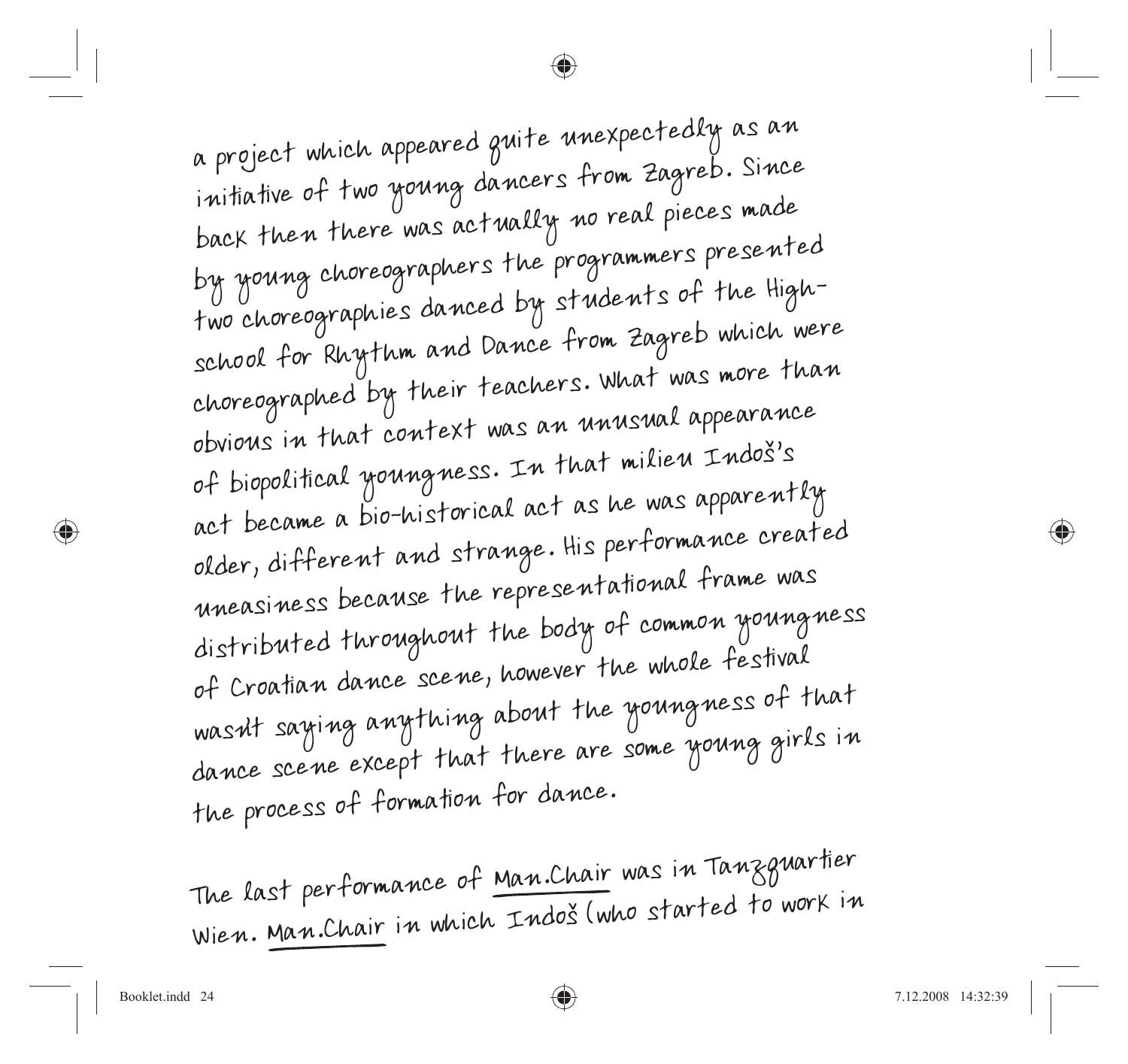70-ies) collaborated with Nikolina and Pravdan (who started to work in 90-ies) was presented in a double-bill program with performances by Tomislav Gotovac (who started to work in 50-ies) who collaborated with Aleksandar Ilić and Ivana Keser (who started to work in 90-ies) and Raimund Hoghe (who started to work in 80-ies) Philip Gehmacher (who started to work in the end of 90-ies). That (dis)connection produced the appearance of a common fold of presentability for all of the three performances in which Man.Chair, being prominently in the language of spectacular historicity which doesn't reveal anything anymore, was sharing with the other works only this bio-historical context, which turned it into a representation of a still-liveness of Indoš's work.

◈

#### 2.1.2

"Our recommended approach follows a practice that liberates sedimented practices of their historicist weight, and a certain vocabulary defined by Hellenic and early Christian experience becomes a shibboleth

↔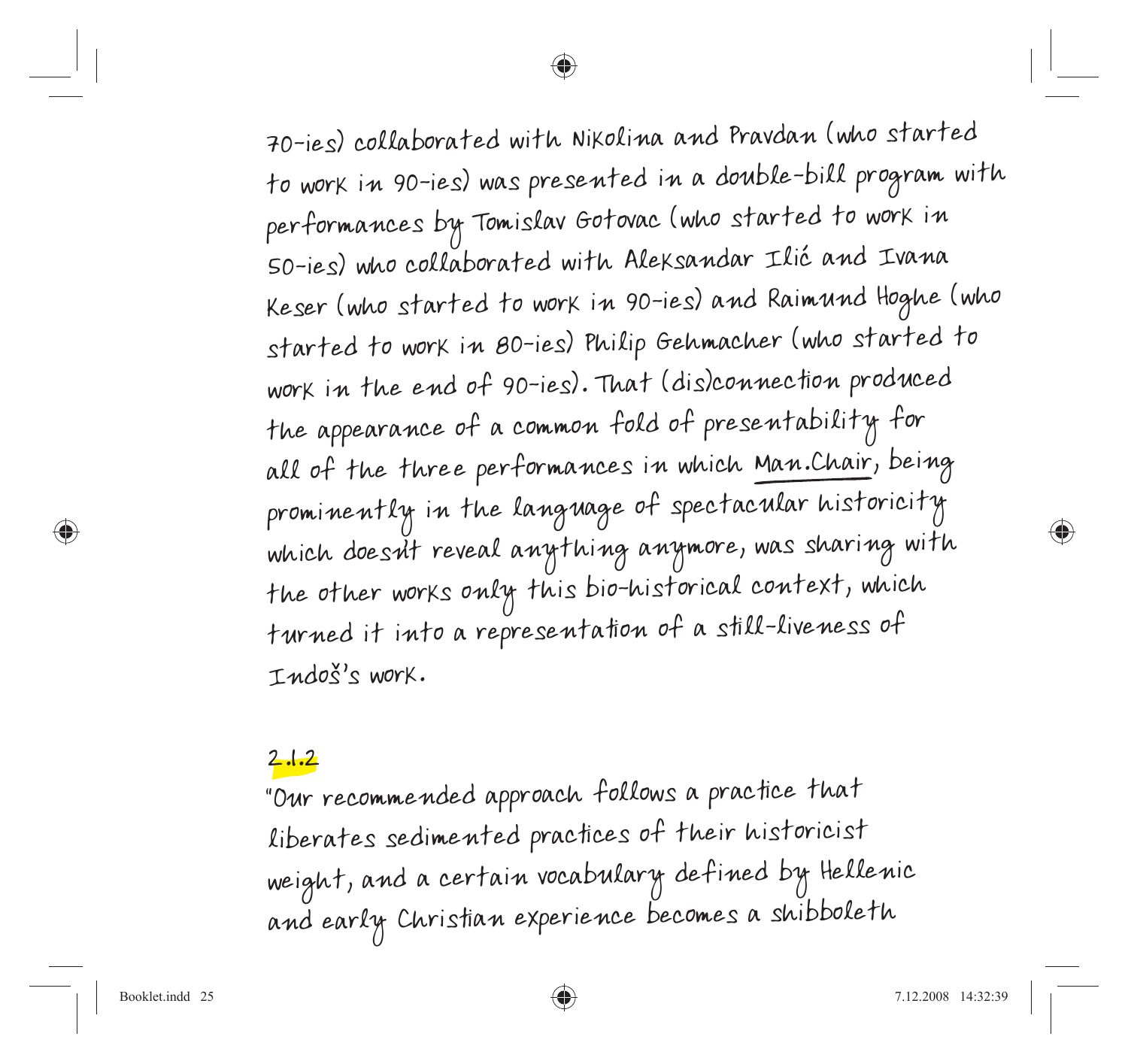of a transitory, minimal, human existence. Whether we talk about Hellenic techniques of subjectivisation of the self (parrhesia) or a tensed Christian awaiting of the second coming of Christ (parousia), the key is to think of the world qua the space of activities simultaneously as the object of knowledge and as well as the grounds where the subject is tested by way of truth, which is the subject himself." (Petar Milat: Introduction to Diderot's Nephew)

⊕

### 2.2.

⇔

Second deviation: To bluff, or to be in-between the plane of possibilities and the plane of organization. Recently we started a research on the organizational aspects of BADco. Already the first poll among people who are sharing BADco.'s mailing list had shown that almost everybody (including the founders of the group) have somewhat different personal statistics on the legal status, decisionmaking system, membership etc. At the same time, BADco. is not predominantly visible as a constant differentiality we call BADco. What influenced intrinsic developments and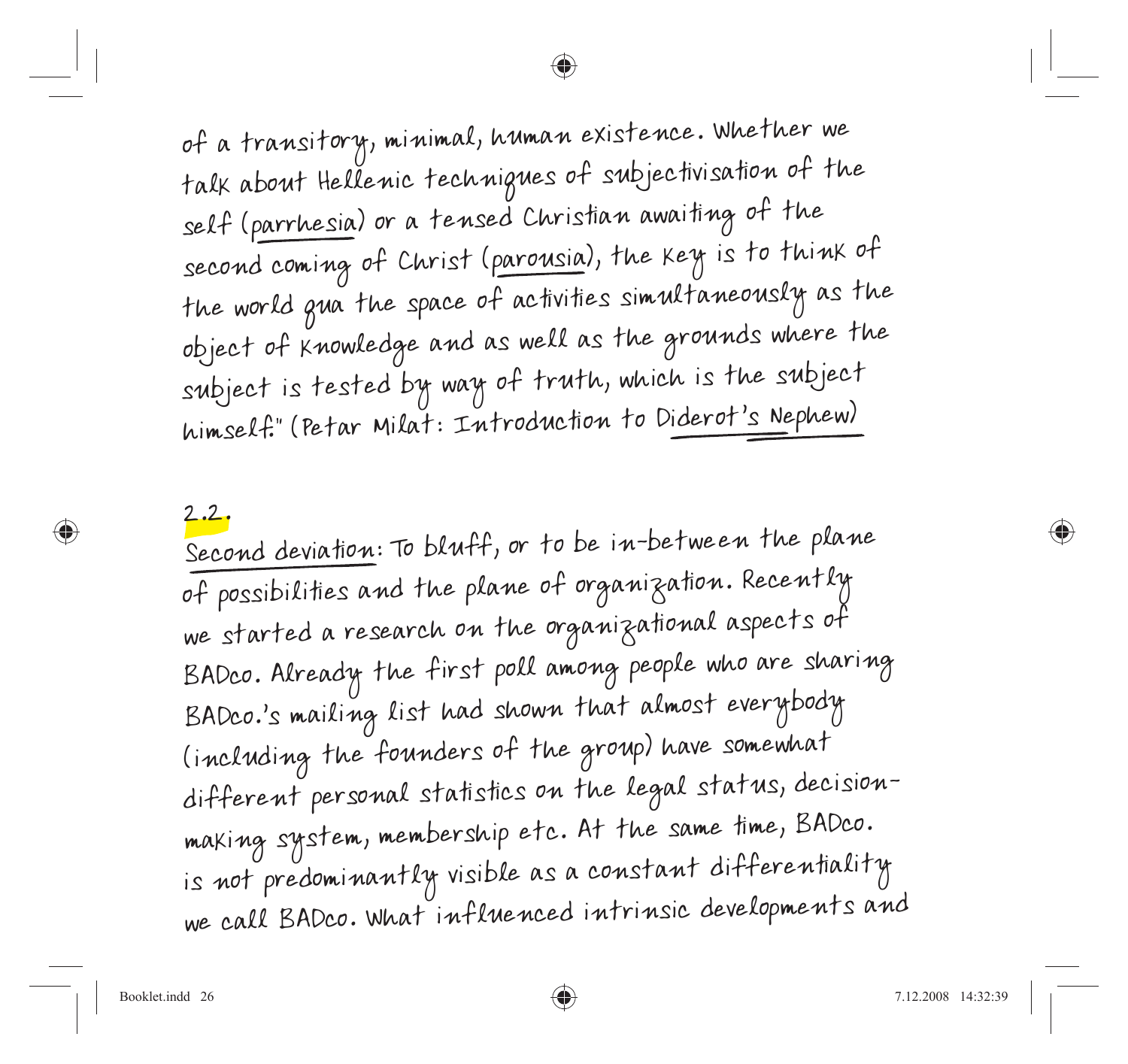feelings of co-belonging was the internalization of strategic differentiation in the local context. The modalities of inclusion/exclusion are somehow constantly reinterpreted. One is sometimes on the forefront, sometimes defecting. In 2001 the group was joined by one more dancer, Aleksandra Janeva. She was not invited as a performer but to choreograph her first piece together with Pravdan and Nikolina who were also just starting to shape their authorial, choreographic positions – the production was called 2tri4 and it was done in the form of a dance triptych. Separate pieces by Aleksandra and Nikolina brought the first international visibility of the group. That same year, taking part as a performer in Diderot's Nephew, philosopher Tomislav Medak became a member of the core of BADco. by his own claim. His participation was decisive for the future of the group for the reasons that he didn't have interest in automatic participation in always the same setup of authorial processuality.

◈

♠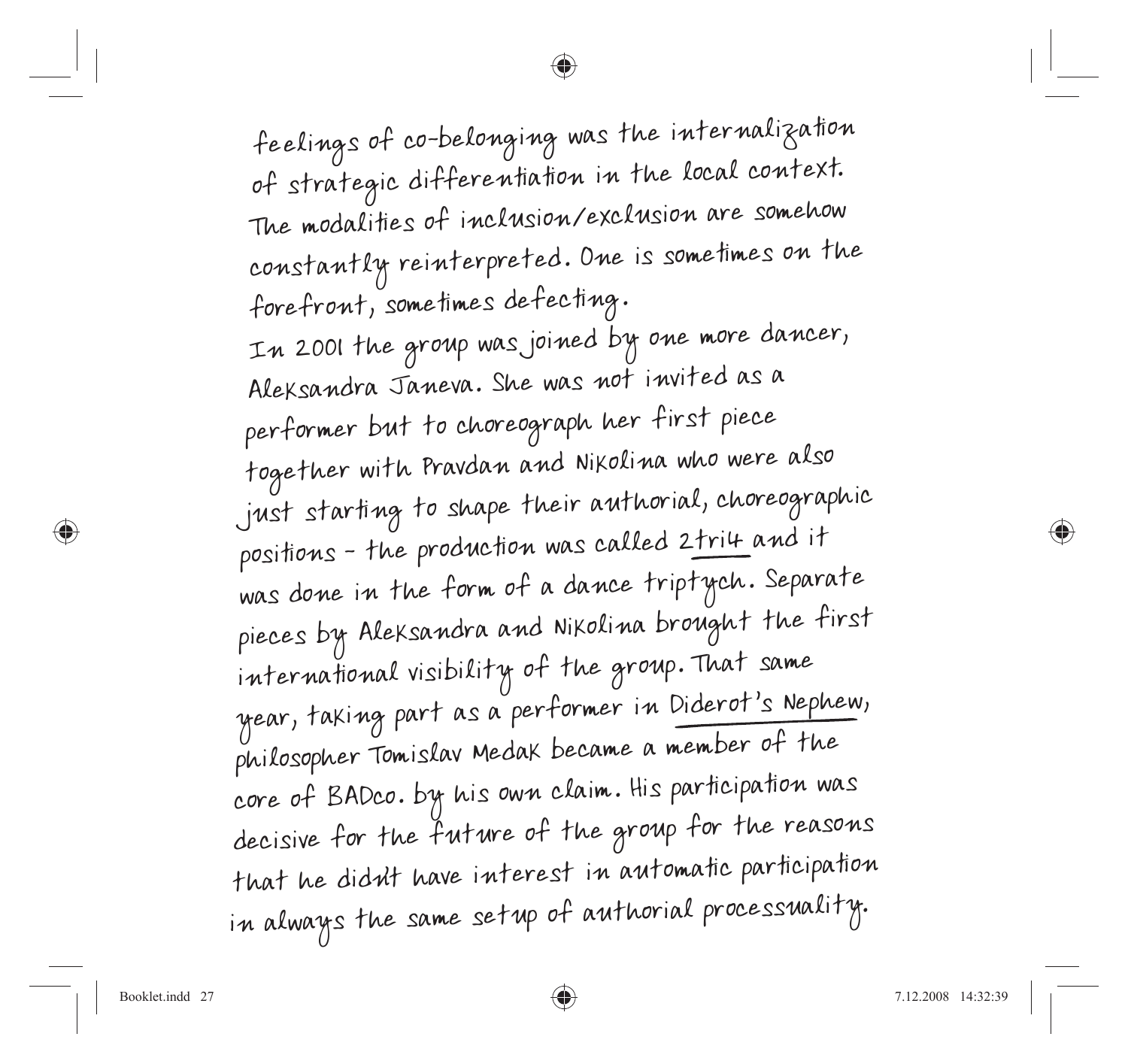Therefore, throughout the process of staging Ivana Sajko's play RibCage I decided to "abdicate" from the position of the director of the piece and went to stage together with other performers (philosopher, dancer, theatre director and architect) which turned the piece into a dialogue on the mechanisms of the play instead of interpretation.

⊕

#### 2.2.1.

♠

"I was quite unhappy with our walk-discussions that night. It didn't work well because English language created shortness of articulation, but then I also liked that blockage filling. While we were talking about the deadness of our performance I felt the presence of death of articulation, collapse of desire for speaking, a transfer of meaning which was too direct and much lacking of sense. This is what I thought a lot about while I was making our new piece Deleted Messages which is too complex to be pronounced, is over-systematized, it creates an illusion of communication - and then you ge<sup>t</sup>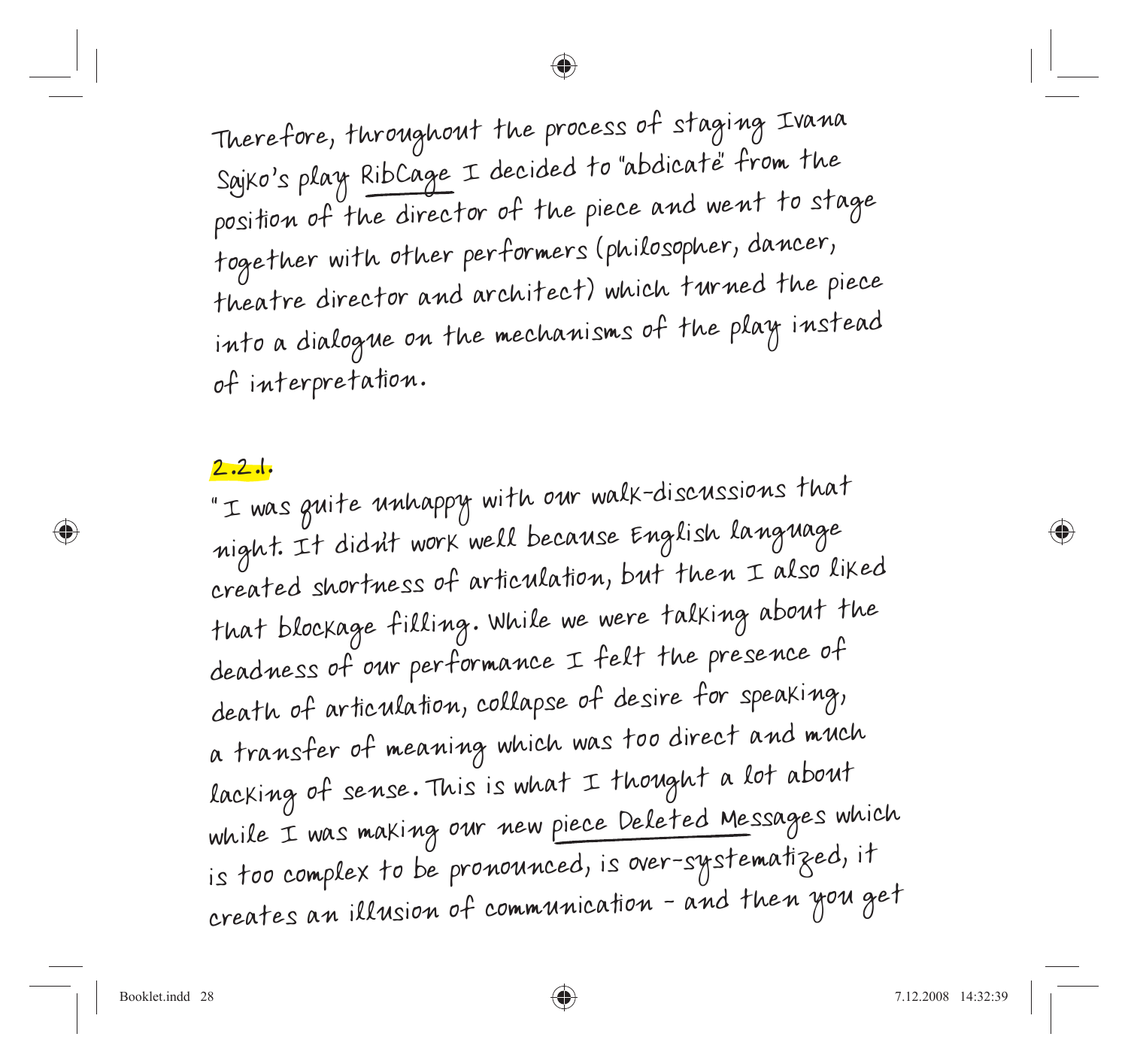⊕

the audience that takes part. We felt like Living Theatre

in '68 (which only 10 months ago I would hate and now I like.)" (from my communication with Mårten Spångberg on the performance of RibCage)

Performing in RibCage was always a kind of multiple defection. The piece was set in an empty room surrounded by the audience with only one source of light – a bourgeois lamp with decorative lamp-shade. The situation was defined by several points – the play suggests that everything happens in two rooms – a prison cell and living room of the writer of the play (or at least somebody who directly approaches the characters through the stage directions in her first case.) The performance included five fixed module scenes which are then thematically manipulated by our discussions which happened in-between the scenes. Actually, the discussions were staged like prison-like walks in circle and for each performance we were joined by a guest from the audience – this was a kind of escape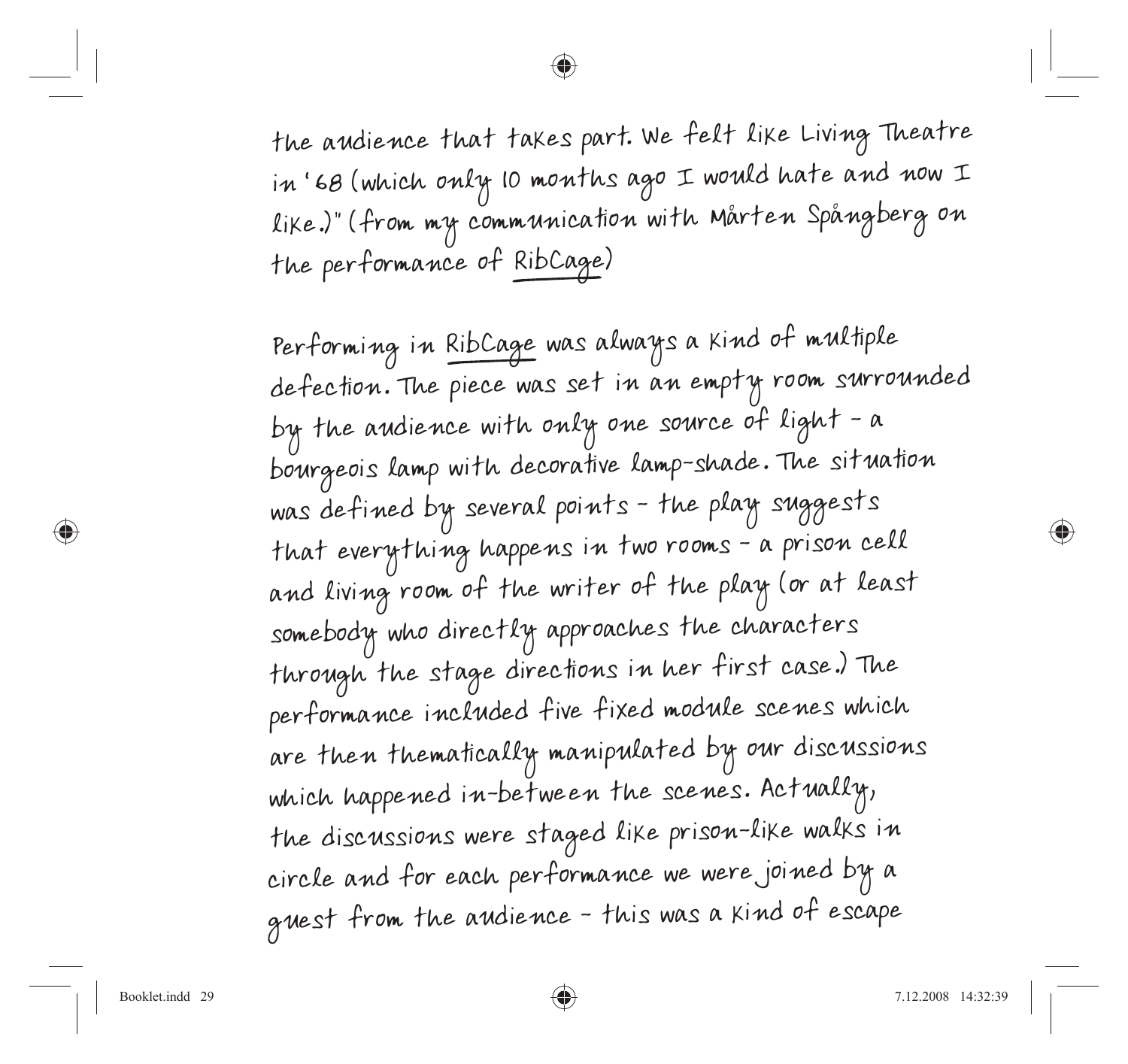♠

surface of communication. The complexity of relations of those who are in the language (philosopher, dramaturgist), those who are in the prescriptions (architect-activist, radical theatre director) and those who are in the performance (dancers) created a new closure which was an open field for the second degree of positive escape – escape into silence of those illiterate in speech. But anyway, those walking scenes were a kind of instrument to measure the efficiency of the performance. The included guests (theorists, dancers, visual artists, theatre directors, unknown) were redefining the level of communicability of what was unknown for them. But the closure always guaranteed the third degree of escape – back to the performance – performance of speech or acting out from the pockets of "spontaneous", but always performativity brought in.

from the closure of the set-up scenes to the

◈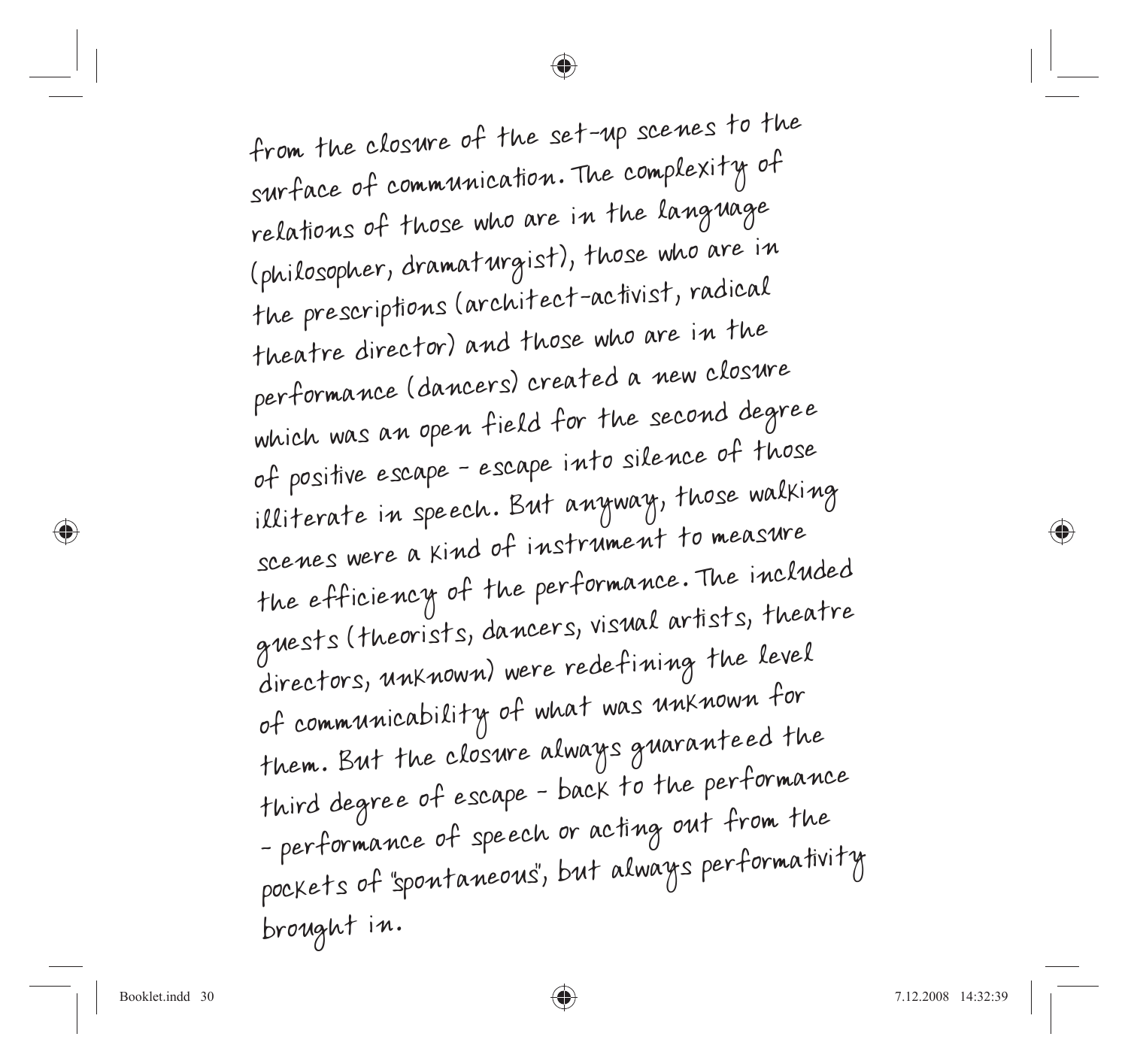$2.2.2.$ 

The similar situation we had with the piece Solo Me when Nikolina and Pravdan started to work on two separate solos but in the process they turned it into a duet which seems "that it is in the gestural texture of one of the two dancers that the other one inscribes his/her footnotes or that it is in the one's text/thought that are engraved the footnotes of the other collocutor, without being clear at all what the so-called "main text" is as opposed to the "comments below the line"." (Cveji<sup>ć</sup> – Milohnić)

◈

The pleasure of that uncleareness between the main text" and "comments below the line" is a feature of what is in common in faciality of the BADco.'s ouvre even in the most individuated pieces like Walk This Way by Pravdan Devlahovi<sup>ć</sup> and Mass for Election Day Silence by Ivana Sajko. Instead of looking for the punctualities of the main and of the below, we tend to keep on the line.

♠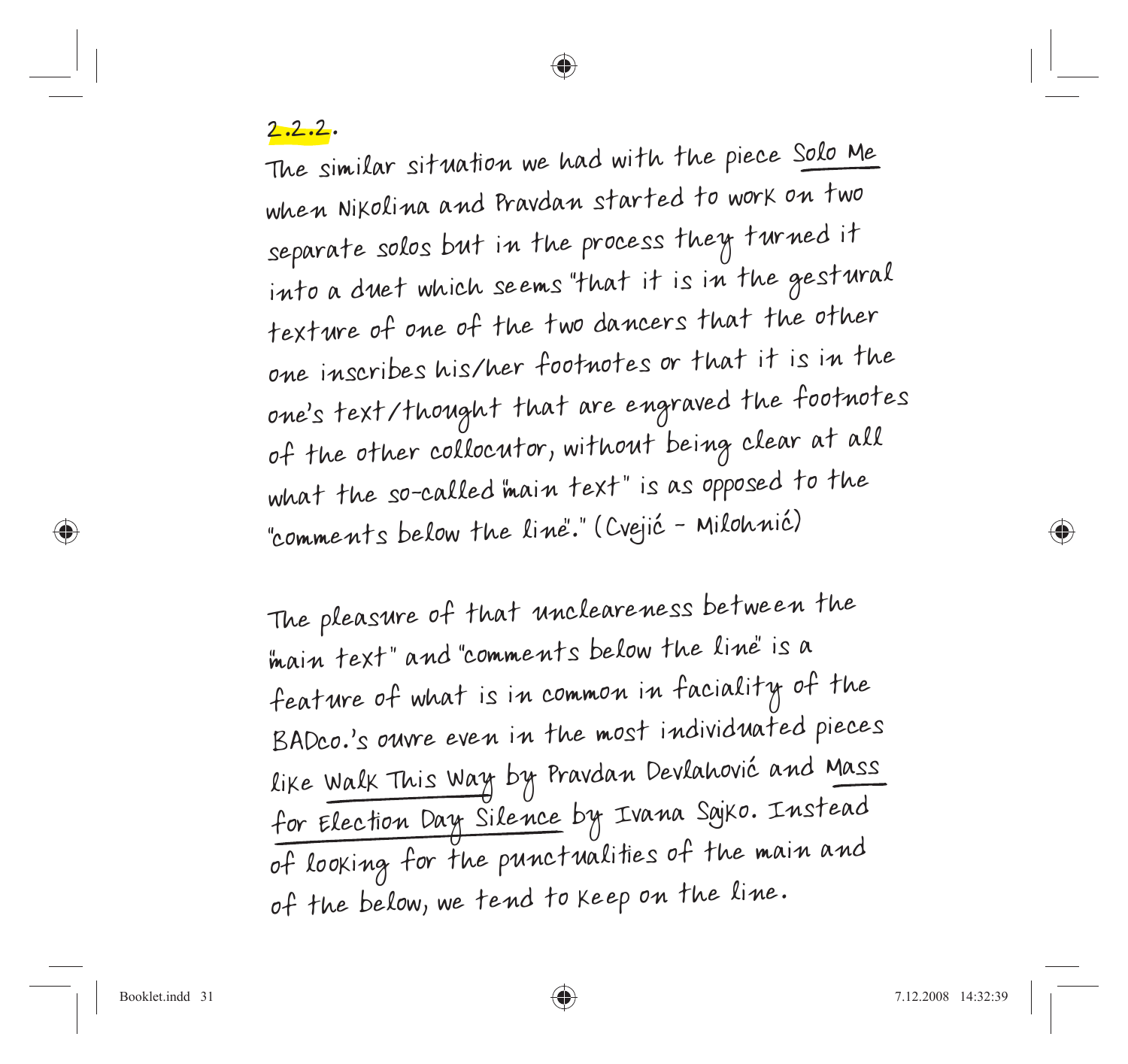2.2.1.

"In a line of writing the ductus of the hand passes continually from the common form of the letters to the particular marks that identify its singular presence, and no one, even using the scrupulous rigor of graphology, could ever trace the real division between those two spheres". (Agamben)

⊕

#### 2.3.

♠

Third deviation: Illiterate and ignorant performers. Performers such as dramaturges, philosophers, theatre directors, architects - whose presentability was always displaced into others - are coming onto the stage and are thus now juxtaposed to representatives. The deviation happens as a result of openness towards the unknown, not thought yet by us. The limits of an illiterate performer emerge as ignorance for the descriptive character of dramaturgy/presentability of the work. The illiterate performance functions at the level of "localized prescription, and not a description" (Badiou). Illiterate performance is not the one which, through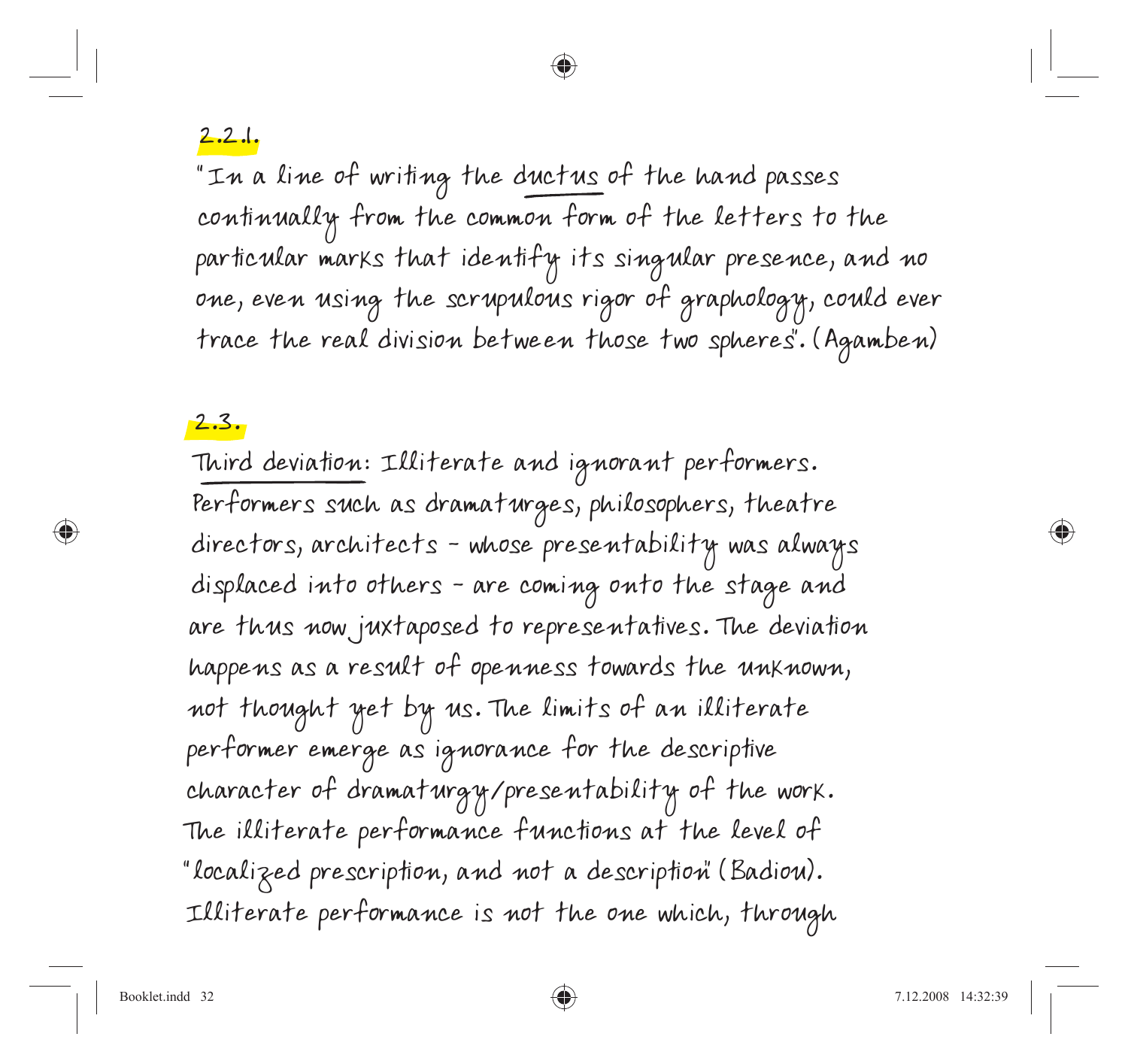the mastership of the author, transfers the understanding, but whose knowledge surrenders in confrontation with generic power o<sup>f</sup> difference in performance. Therefore a singular <sup>p</sup>iece is never an ultimate representation o<sup>f</sup> the state of things, not even of the plane of organization, but it exists only in continuity of all our performances, but also performances in general.

♠

#### 2.3.1.

"My choreography/performance/dancing is always on the reversible path from thought, decision, idea towards their realizations, and backwards. On this path there are drops into the unknown, flashes of no-control, surprises. So there is not only a body that dances but also a body that melts in movement, that evaporates and that, as such, can become a body which de-materializes dance". (Nikolina Bujas-Pristaš)

♠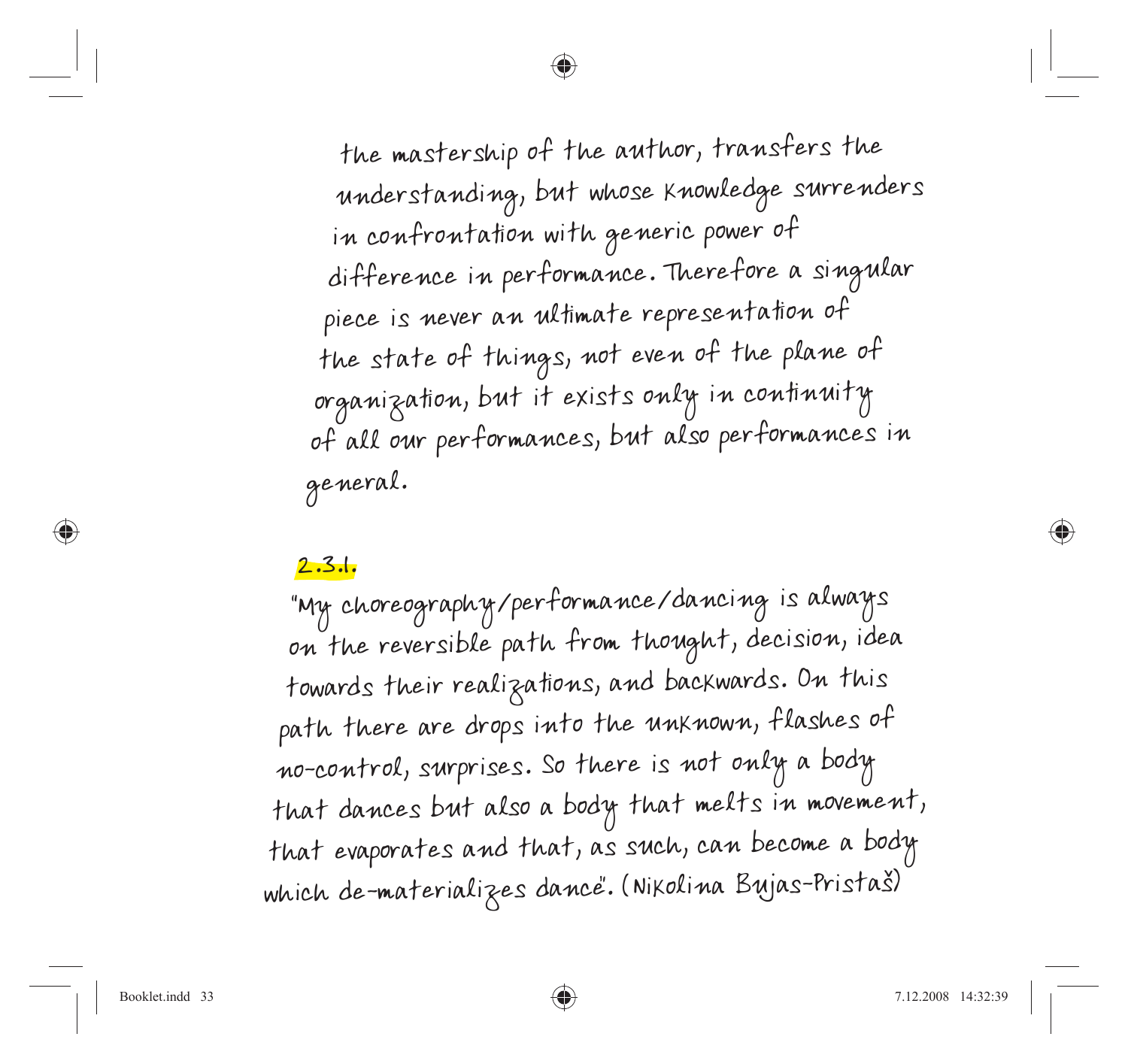2.3.2.

However, there is always a decisive point in each of our projects. Even if it might have come out of the unclear, even if it doesn't represent the descriptive clearness of where it came from, each project has its aftermath in retrospective justification. First you act and then, in the new light of this action, you reconstruct the circumstances that led you to act. This process is prescriptive because you are forcing "the issue, in the absence of any guarantee." (Hallward). And that's, exactly, where this writing should end. However, there is always a decisive point in<br>
each of our projects. Even if it might have<br>
come out of the unclear, even if it doesn't<br>
represent the descriptive clearness of where  $\frac{3}{25}$ <br>
it came from, each project h

"poetry will be written by everyone ć)

# PRIVACY IN ACCORDANCE WITH "MEMORIES ARE MADE OF THIS..."

⊕

Performance issues identification, at least in two ways. My task as an audience member is to interpret a series of utterances, a process that produces and consolidates identity in relation

◈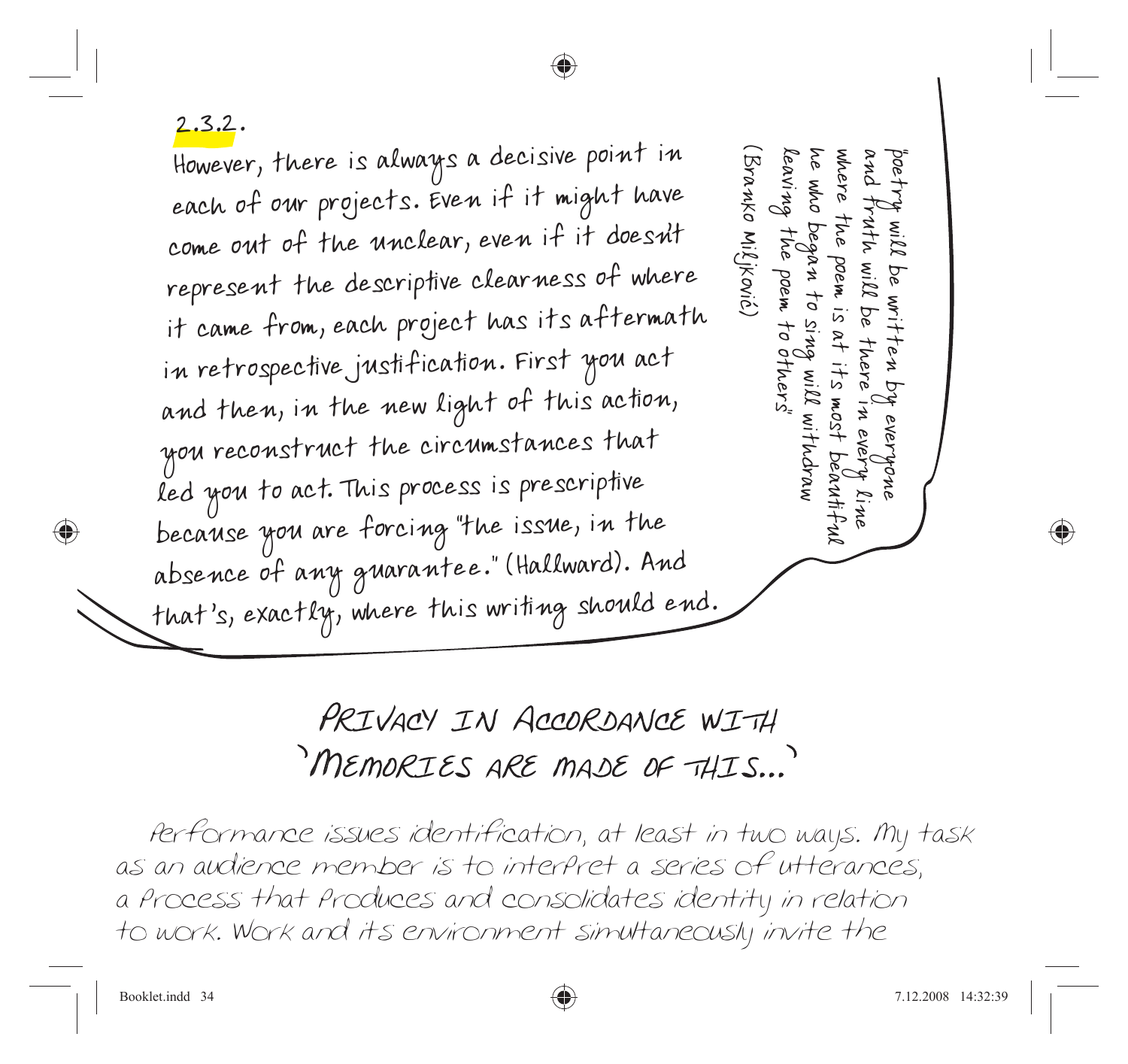spectator to participate in processes of identification. Theatre, which is more or less any activity taking place on stage, is therefore always popular. Its address is communal and its production homogenizing. Yet there are moments when theatre cracks open, when it slips away from the abysmal travelling into depths and also from the covering of distances that are explored along surfaces: moments when the theatre play-out of interest is nothing else than material and energetic agency, manifesting itself inside and outside of its assemblages. Such theatre may at the first glance be all too easily misunderstood as an expression of egotism or narcissism, a self-referential production that turns its interest away from the expressed to the expressing, yet remains within an identitarian, though sometimes reversed regime, but that would mean overlooking its central concern: moving away from the politics of identification to the processes of individuation, departing from all conventional strata of interpretation and towards those

⊕

situations in which the spectator is permitted to engage in affectual production, i.e. away from the maintenance of police, or of politics, towards a possible emergence of The Political.

"Memories…" in particular, but also the entire body of work created and performed by BADco., are close to being a turning point in the context of present-day performance; they are a shift away from semiotic agency towards the capacities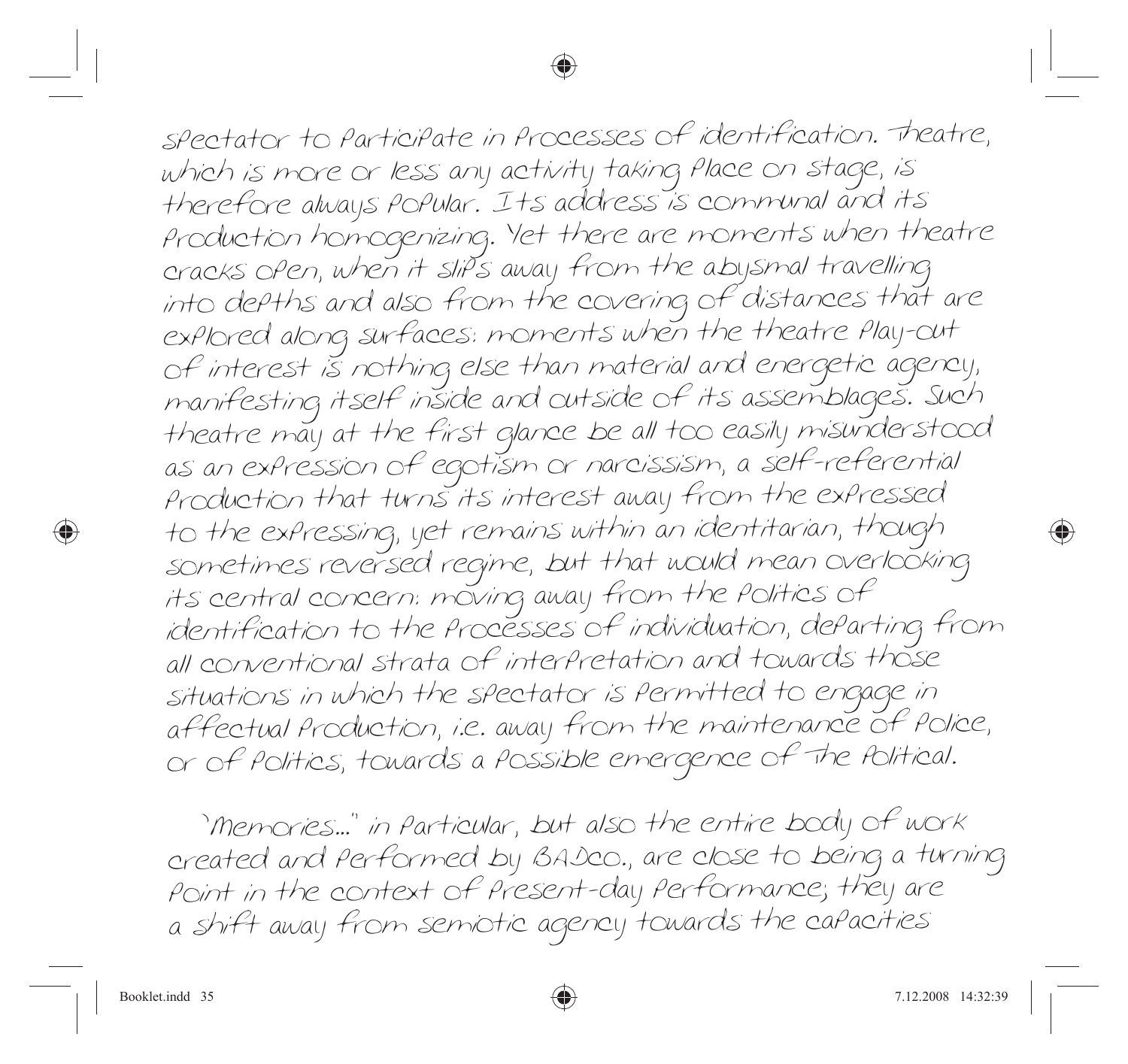of experience. This Zagreb-based group appears to have consolidated neither its form of performance nor its realm of content, or even its mode of production. Their assured, conscious ignorance of the context dominated by regimes of display, combined with an internal exegesis, or rather an elaborate care of the self, has made them develop an emancipated set of technologies of contemporaneity. However, the fact that they are not activated within any ideology of aesthetics is due to a determined mastery of a set of skills in relation to the given ideological machinery. The practice of BADco., which transforms this noun into a verb, largely owing to the way in which they are constantly reconsidering their collaboration, is a constant process of coding and recoding. Thus, the practicing of BADco., which is in no respect void of or free from aesthetic values, ideologies, form etc., but is nevertheless emancipated, consists of elaborating a system of ethics: specific in expression or medium, yet general with respect to its applicability.

BADco. operates through and within a paradox, between the technologies of contemporaneity and the elaboration of ethics, necessarily intimidating classical theatre while operating as an agency of creative actions, which do not simply break or obey the rules (simultaneously confirming them by the very act of transgression), but change the grammatical system itself,

 $\bigoplus$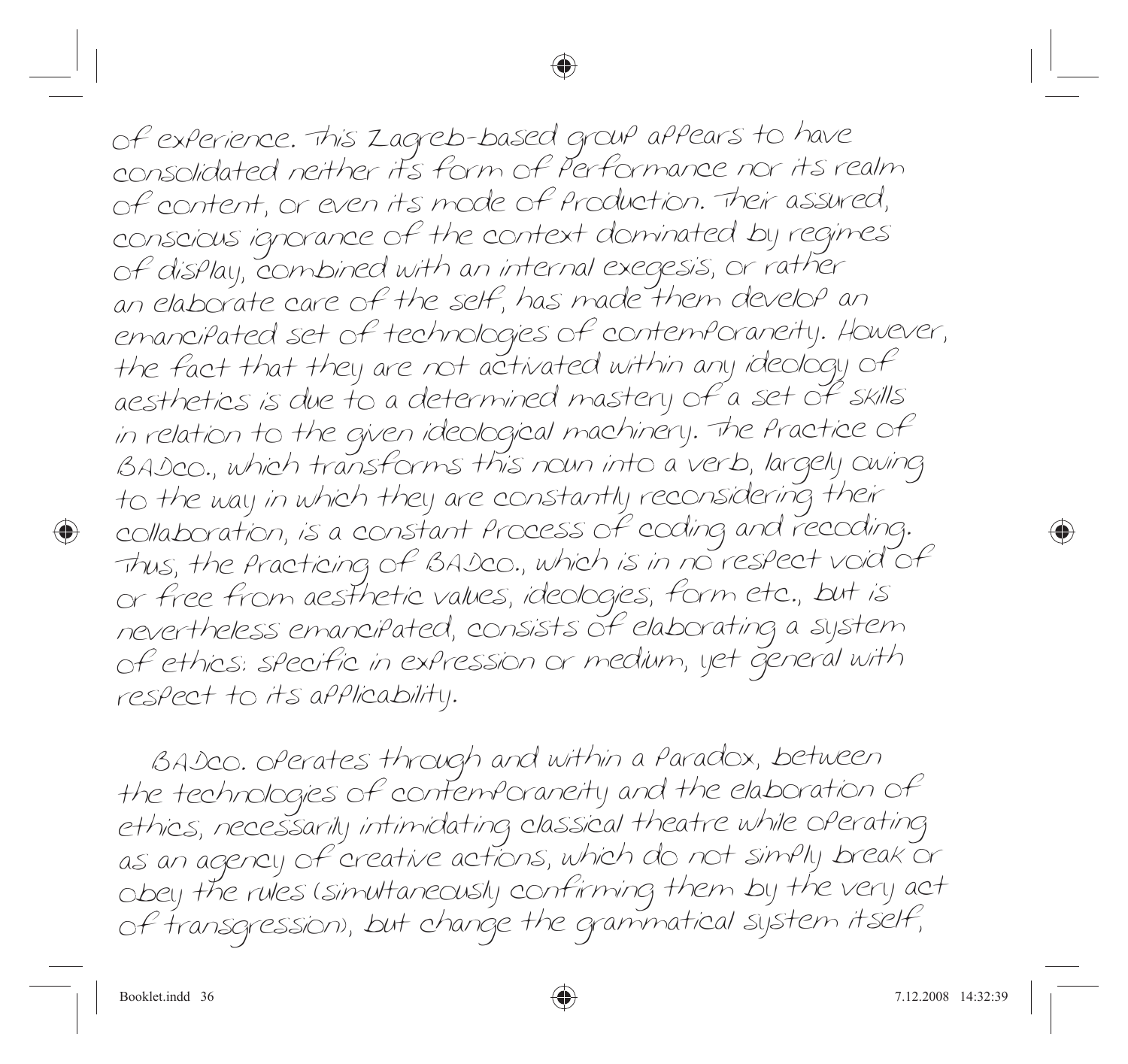operating within, as well as upon, a space or a situation where these grammatical rules cannot be distinguished from the event.

In its classical and contemporary sense, theatre employs a model that is based on facilitating of identification, for example, or the opportunities of interpretation, and is therefore essentially static and immobile, operating through sets of rules that abolish any possibility for strategic or structural transformation or displacement. Due to that, both differenciation and differentiation necessitate a distributed decision that cannot be referred to by normative rules. The application of rules escapes determination, yet precisely because of that it enables action. Within a Kantian regime, representation would imply the very extinction of such actions - which would make it perfectly agreeable to certain ideological and economical contexts - Placing itself butside" the action. It is only possible to articulate the meaning of an action/ situation in relation to the action that has been undertaken to transform it. An art, or activation that has an aim of setting creative actions in motion, aspires neither to a truth (ethics) nor to a statement (ideology); it is always questioned and therefore always Political.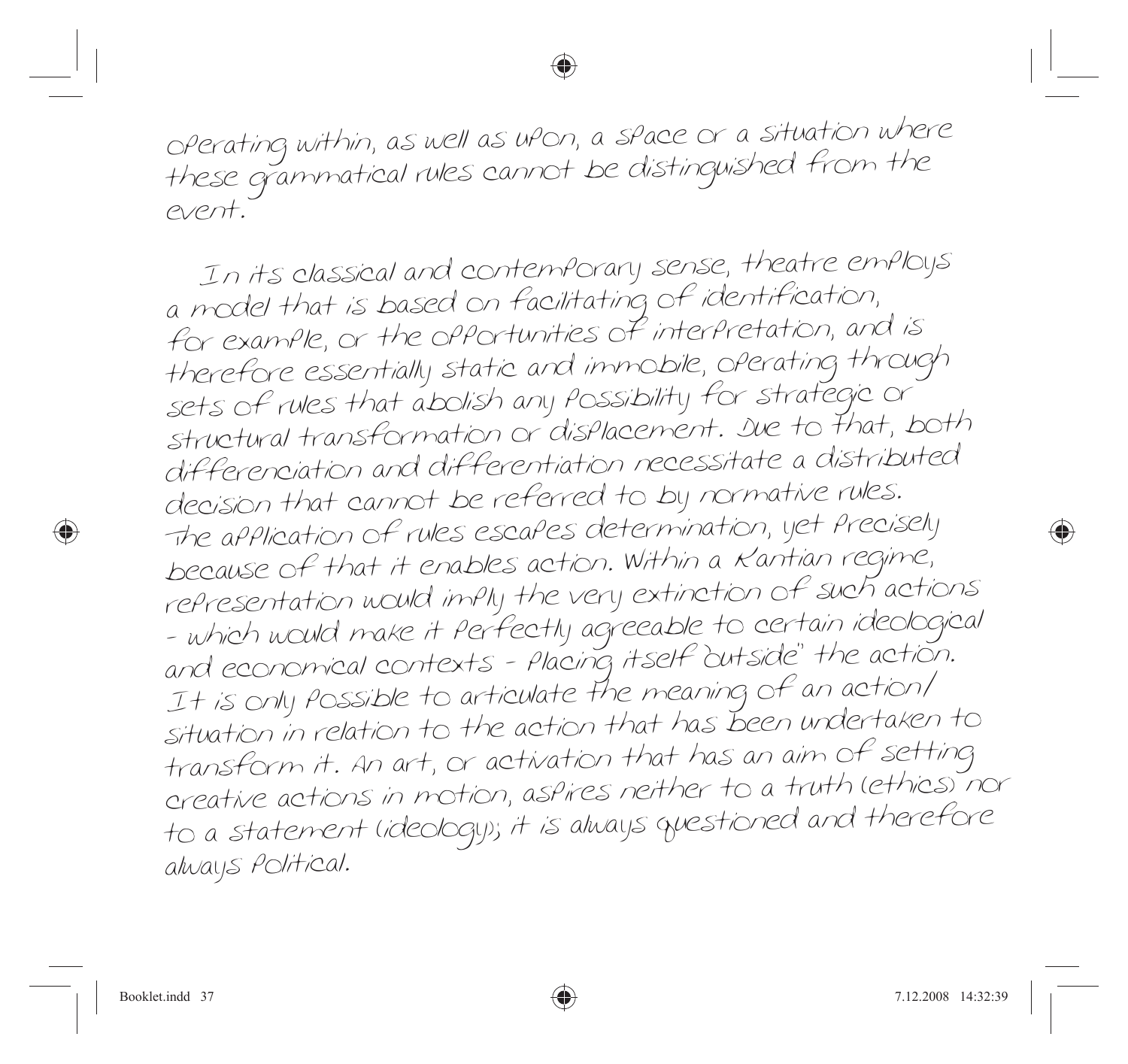The different articulation of participation, or perhaps more adequately of attention, which is proposed in "Memories are made of this…," implies new modes of subjectification, which are both political and existential. It is a kind of attention that shifts the perspective from defensive tendencies of structural allocation to a benevolent, heterogeneous allocation in dynamic resources, emphasizing the opportunity for a multiplicity of new modes of subjectification, which may apply to every engaged subject, independently of its hierarchical position, through equity rather than equality (which is a common watchword in theatre).

This differentiated mode of attention, combined with the insistence on multiplicity of experience in the used framework, addresses our understanding of privacy and its production/ productivity, a privacy that can be understood both literally and metaphorically.

Privacy is neither operative nor procedural, and must therefore be abstracted from the impulse of locating. Procedure consists of a general and identifiable, repeatable, finite, and descriptive formula that possesses content, but a content that is subordinate to its potentiality as a formula of production. Operation, on the other hand, is a specific, serial (non-repeatable), infinite, and non-descriptive production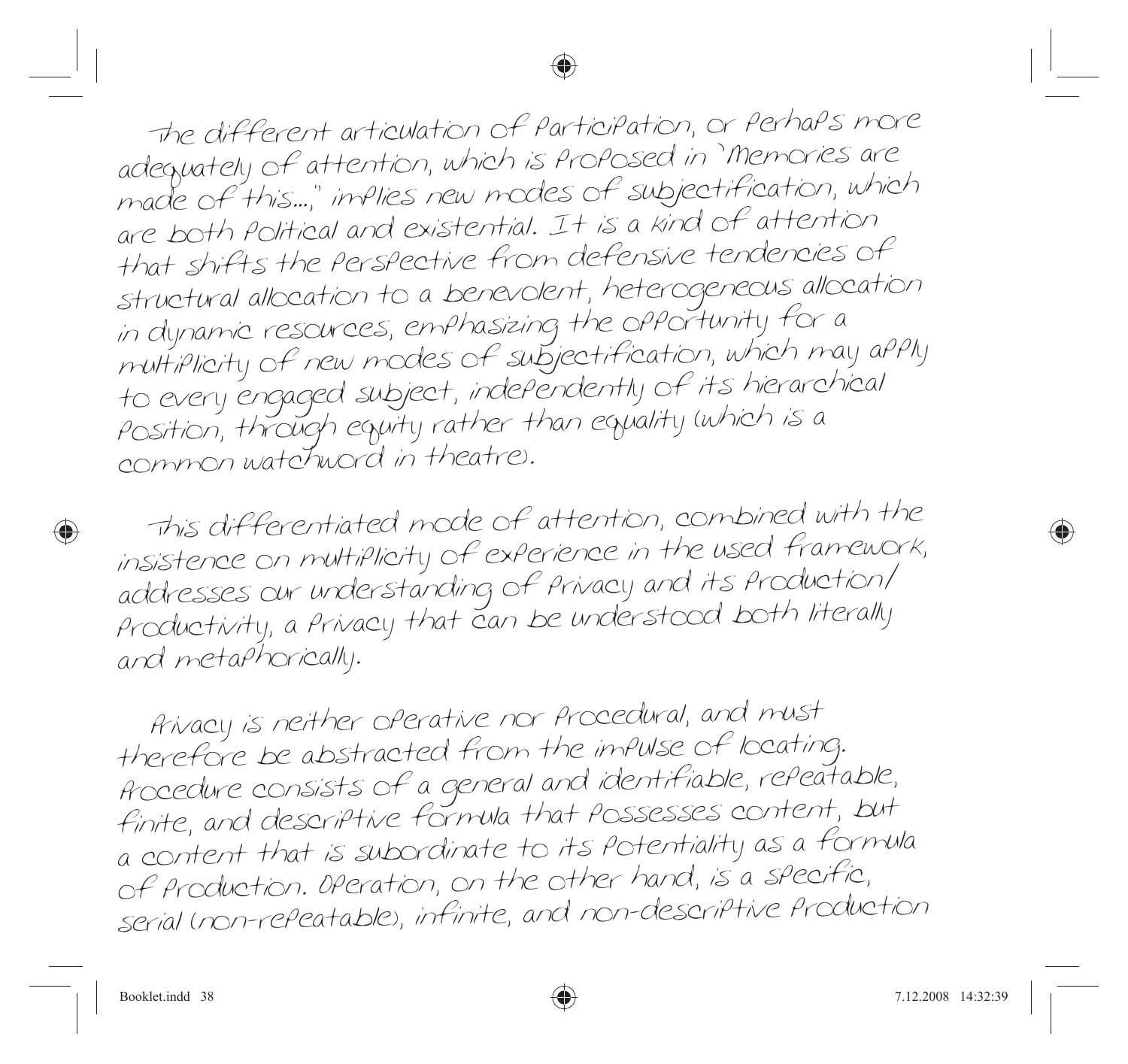prescribed for a certain set of procedures, and its effective nature could not be grasped in and for itself in a general form of its process. The opportunity to articulate a notion of privacy as emancipated not only from all formal, semantic content, but also from the metaphysics of the everyday, depends on this twofold directionality.

♠

Procedure is perpetually affiliated to a set of operations and vice versa. Operation is immanently multiple, since it safeguards its articulation from endangering potential openness. Articulation of a set of operations functions as a means to comprehend: not what a particular privacy may communicate, but what that communication is. It is a notion of privacy that is inclined to decisions or decision-making, rather than stratification, and is consequently producing differentiation in an active and empowering constitution.

A pure discourse of operations to which interpretation could be correlated is incommensurable, as any operation's contingent to a singularity that is relevant to a defined practice is immediately reprehended through interpretation. Operations are indeterminable to a single interpretative governance and effective in conguity to Permission instead of license, whereby permission differs from license in terms of direction: license conditions something general towards something specific,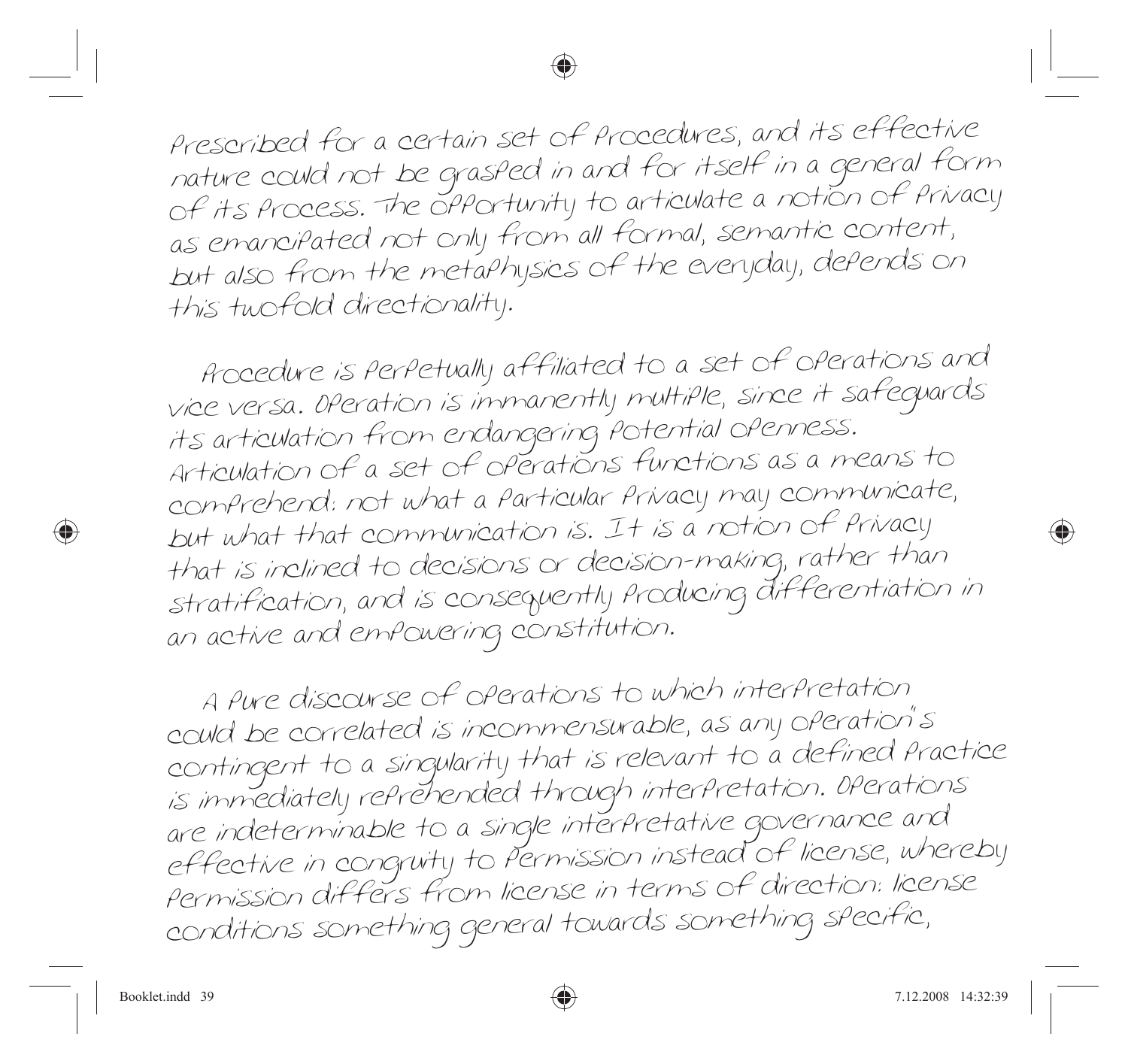whereas permission acts from the specific to the general. Operations support identification solely in the conjunction between divergent interpretations, relating to the way in which a procedure consistently develops a coordination of multiple meanings, with elements that are inscribed in a process of differentiation constitutive to the maintenance of reconcilability, or simply form. A singular procedure can be utilized, interpreted, adjusted, and adapted to fundamentally different intentions, whereas an operation, or a set of operations, is perpetually singular, independently of what regime it may refer to.

⊕

 $\bigoplus$ 

"Memories…" do not set out to define privacy, or to capture its ontogenesis; a privacy that would be commensurate with the techniques and technologies of surveillance, control and consumer-motivation. They engage in the production of privacy (or privacies) that is neither self-evident nor straightforward, a privacy that is constantly contested and consequently political. Their objective is to invent a radically different form of Privacy, which will intervene into and work with the situation of privacy rather than simply reacting to it.

"Memories…" initially indicate a tension between the conjunctive layout (differenciation) and the disjunctive laid out (differentiation), inclined to contest the mechanisms by which the analysis of change has been delegated to psychology,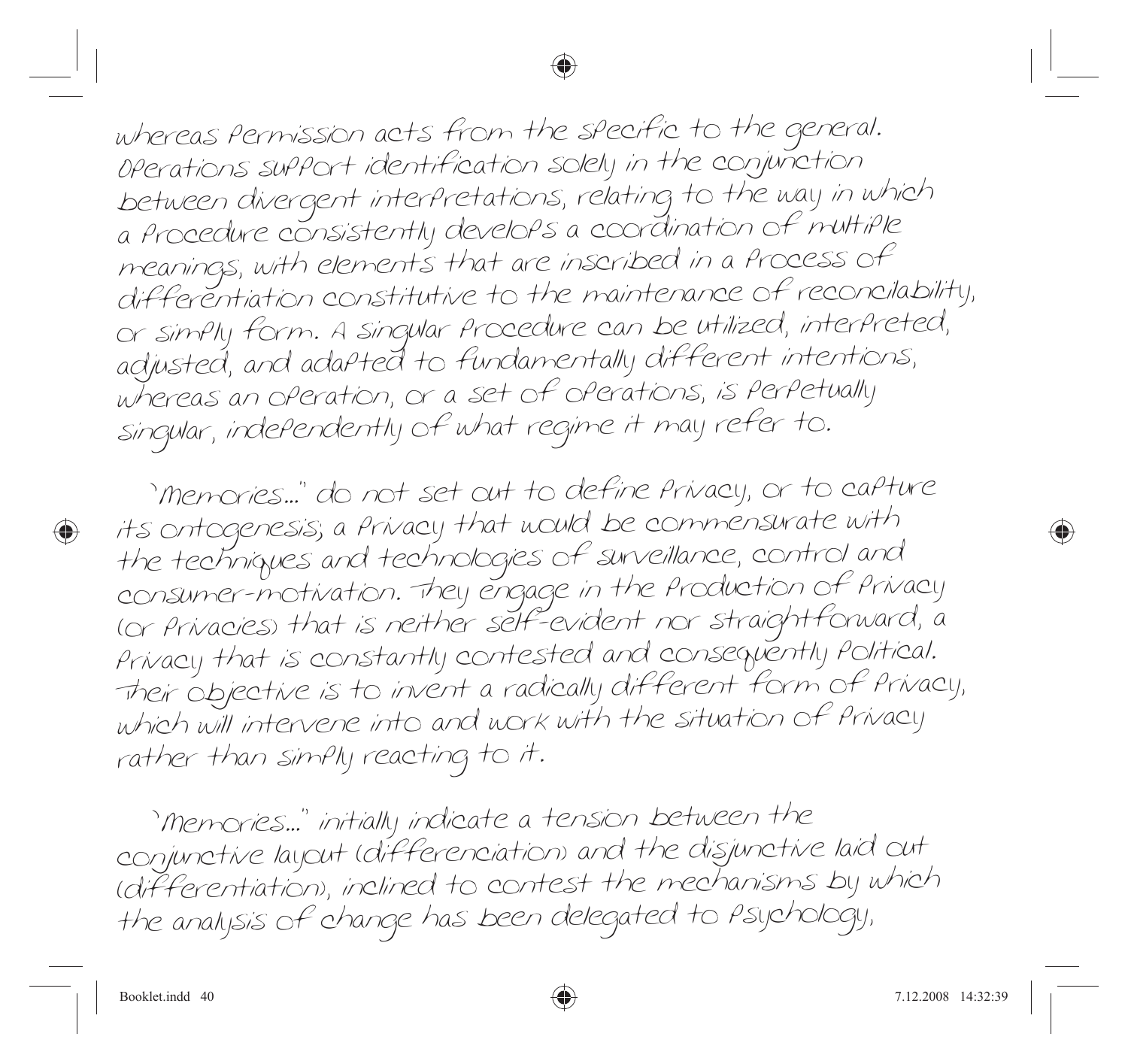sociology, and even technology, a process that has emptied scientific research of every fundamental dialectical concept, without which we are unable to understand anything at all. It re-examines the empirics beyond research methodologies that standardize privacy as a field of objects (rules), but

⊕

engages the movement of contingencies that is inherent to immanence and to processes of subjectivation.

It is precisely the fleeting conditions of privacy that must be urgently maintained, secured, and accumulated. The aim is, firstly, to avoid the exclusion of particular modes of conducting life, or certain modes of existence, from the common understanding of privacy. Notions of privacy must insist on being non-discursive, i.e. they must function as an expression of practice as it subsists in experience; hence they should not be reducible to a grammar or to a whole field of vision. Secondly, privacy must remain open, resist institutionalization, and insist on being understood as an organization. A normative privacy is simply no privacy at all.

Considering all possible endangerments of privacy (or the private sphere) implies that it is possible to detect an agency that conditions its existence. Essentially, that agency ought to coincide with the state, in most cases a participatory democracy. Accordingly, privacy is conditioned

⇔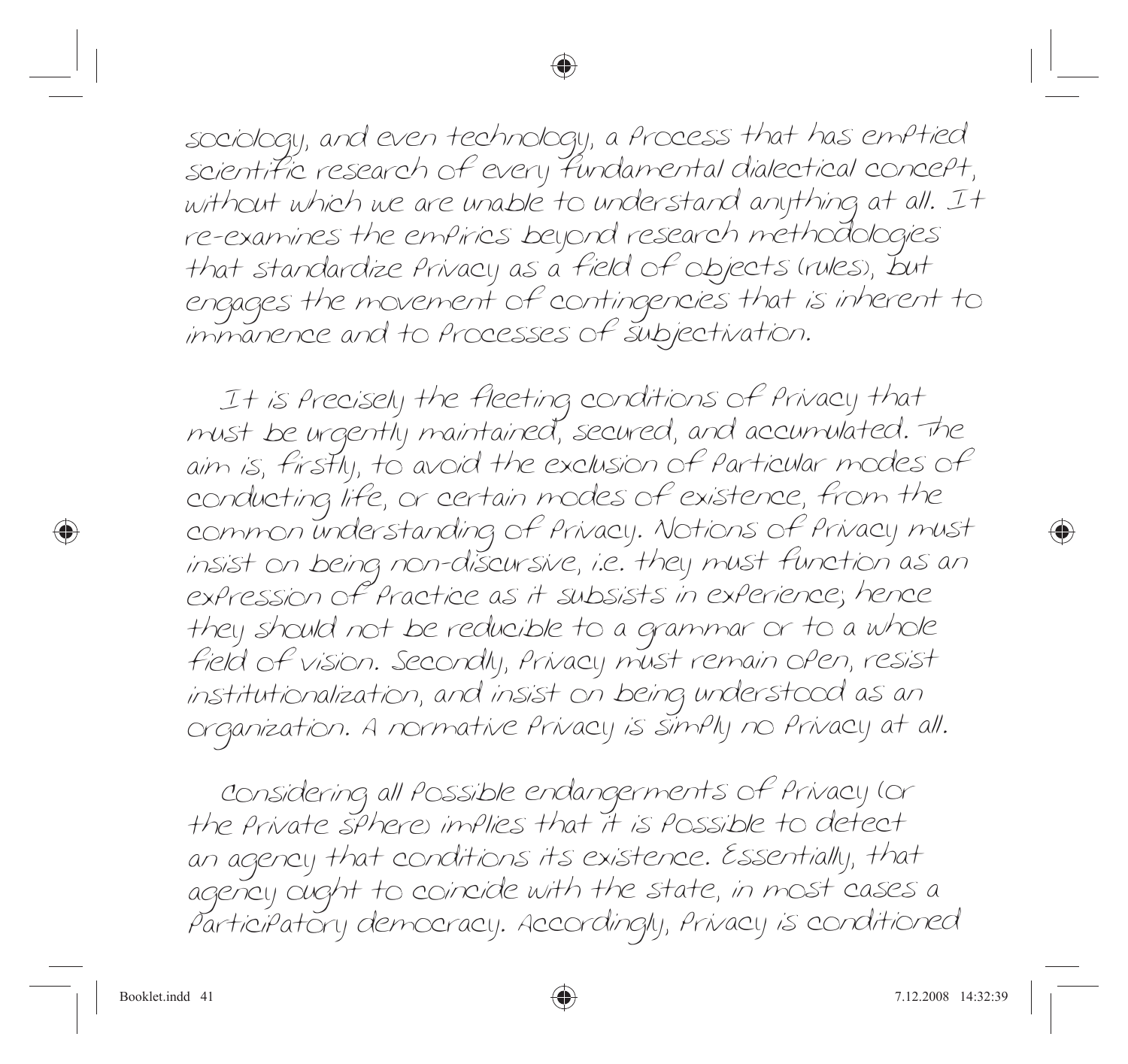by the public, by the people or individuals to whom privacy is  $q$ iven, which implies that privacy is i**pso facto** a public domain, assuming that the state can gain access to its intrinsic and extrinsic endeavours. A strong democratic state is therefore predisposed to condition a privacy that is predominately institutionalized, i.e. a privacy that is linear, transparent, and hierarchical, which implies its own obliteration. Arivacy conditioned by the state must be recognized as a given, structural matter, governed by a set of rules that turn privacy into an illusion. These rules offer to the citizens rights, rights that can be exercised but never exorcised, precisely because they are instigated by the state. Less dramatically, one could say that if Privacy is governed by the state, it becomes obsolete to criticism, since the state is the entity that also governs criticism.

⊕

This could be understood as implying that the crises of private and public spheres are significant indicators of a dissolving state, a democratic apparatus that has lost track of its time. The conundrum is that these indications can only address democracy either from within the democracy itself, or from a reactive stanza that in its turn confirms the reconstruction of a democratic apparatus which is already in crisis. But then again, it is precisely owing to this crisis, and precisely because it is so complex and impossible

 $\bigoplus$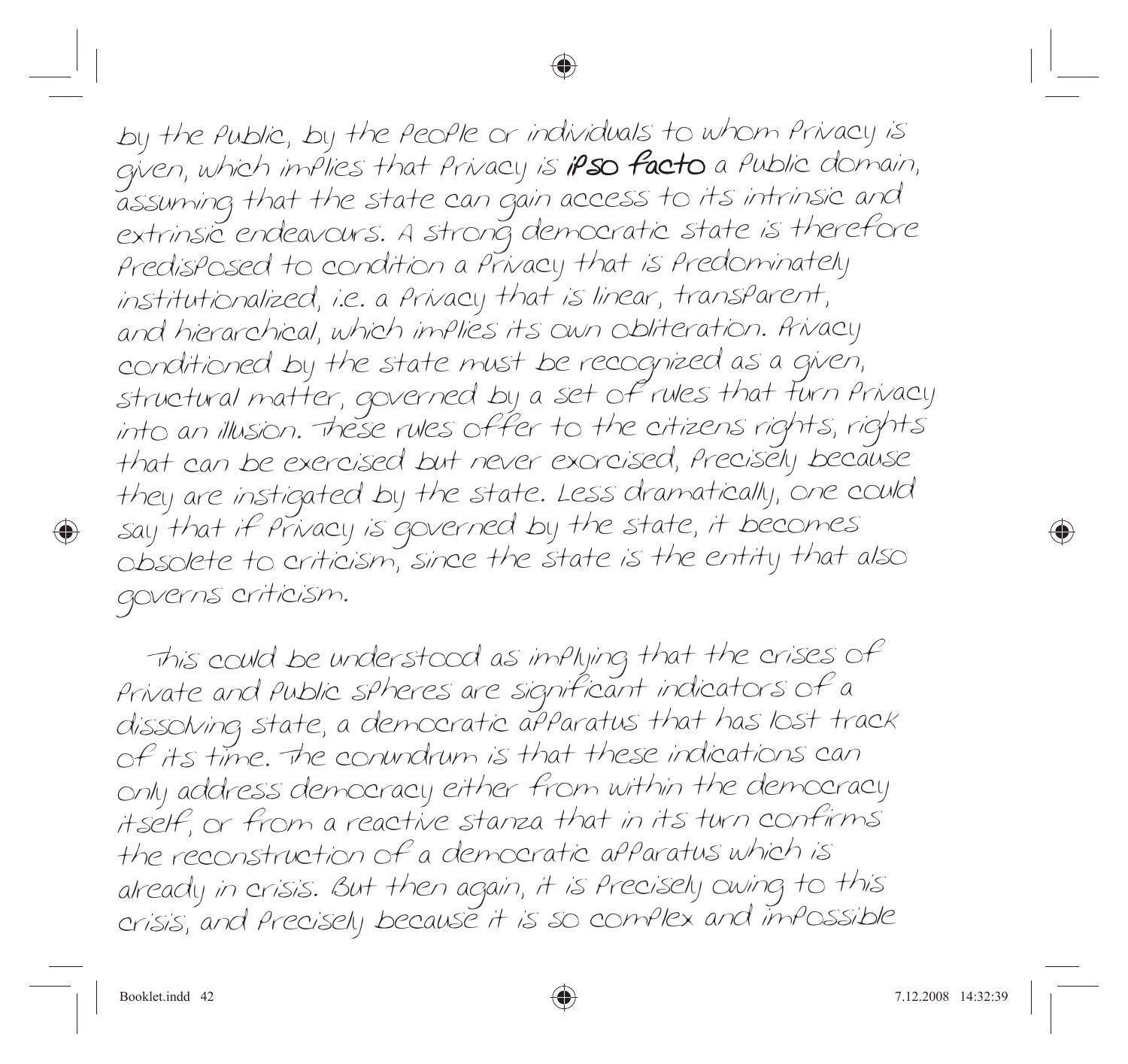to define, that we can today engage in discussions on privacy, public space, and democracy. Crisis, albeit with negative connotations, constitutes a dissolved or dissolving grammar - a de-territorialisation - that opens up towards the production of discourse. The crux, however, is to avoid those revisionist strategies that tend to attack concepts with the very arguments that they have initially opposed, rather than articulating critical or reflexive practices. We can certainly resort to collective mourning, but the battle is already being fought and we must insist on not falling back to semantic legibility or formal rhetoric as a response to the anomies of our contemporary condition. Instead, we must articulate new methods with respect to the contestation of privacy, the public sphere, and ultimately democracy.

⊕

The crisis of the private sphere and its weakened institution results in a transformation, a shift away from semiotic signification and towards affectual production. Notions of privacy, security, etc. can no longer be described, but are still operating through modes of emergence.

Crises are signals without signification, signals that contest the whole field of vision. If a signal triggers, activation follows, prolonging the situation along the lines of flight. Activation precedes action and is cumulative, unlike action, which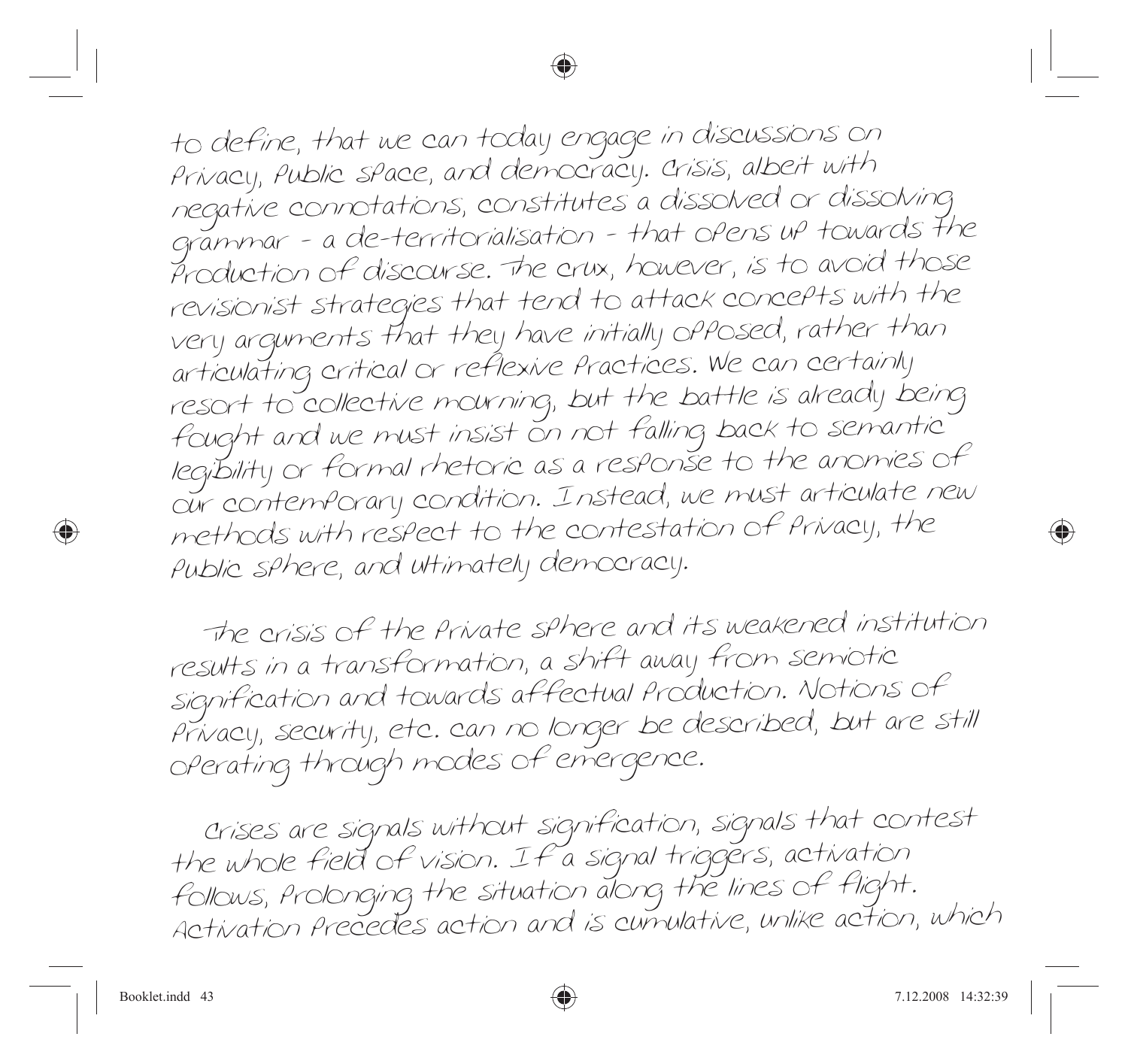unfolds progressively, step-by-step. Activation consists of irritations and acts through intensities of experience rather than its content. Activation captures the body in a way, cancelling all separation between the body and its environment. Its experience is the crisis. Experience is a dynamic ingathering of activation, assuring the continuity of its serial unfolding and moving the reality of the situation, which has an affective quality.

That is to say that discourse on privacy in crisis may offer only an **activational cuttine**: a variation in the intensity of feeling over time. It addresses the irritability of bodies (positive or negative) rather than the cognition of subjects. Activational outlines are perceptual cues that directly activate the responsiveness of the body, rather than reproducing a form or transmitting definite content.

Activational outlines can exploit opportunities of both positive and negative character. A suspended affectual state, a state in which the subject is incapable, or unable to identify e.g. a crisis, offers an opportunity of manipulating that subject, multiplicity, or community into searching for an exit, an escape that would be independent of their political, ideological, or ethical characteristics. In that condition, the subject will instinctively acquire capacities for escape in order to overcome the situation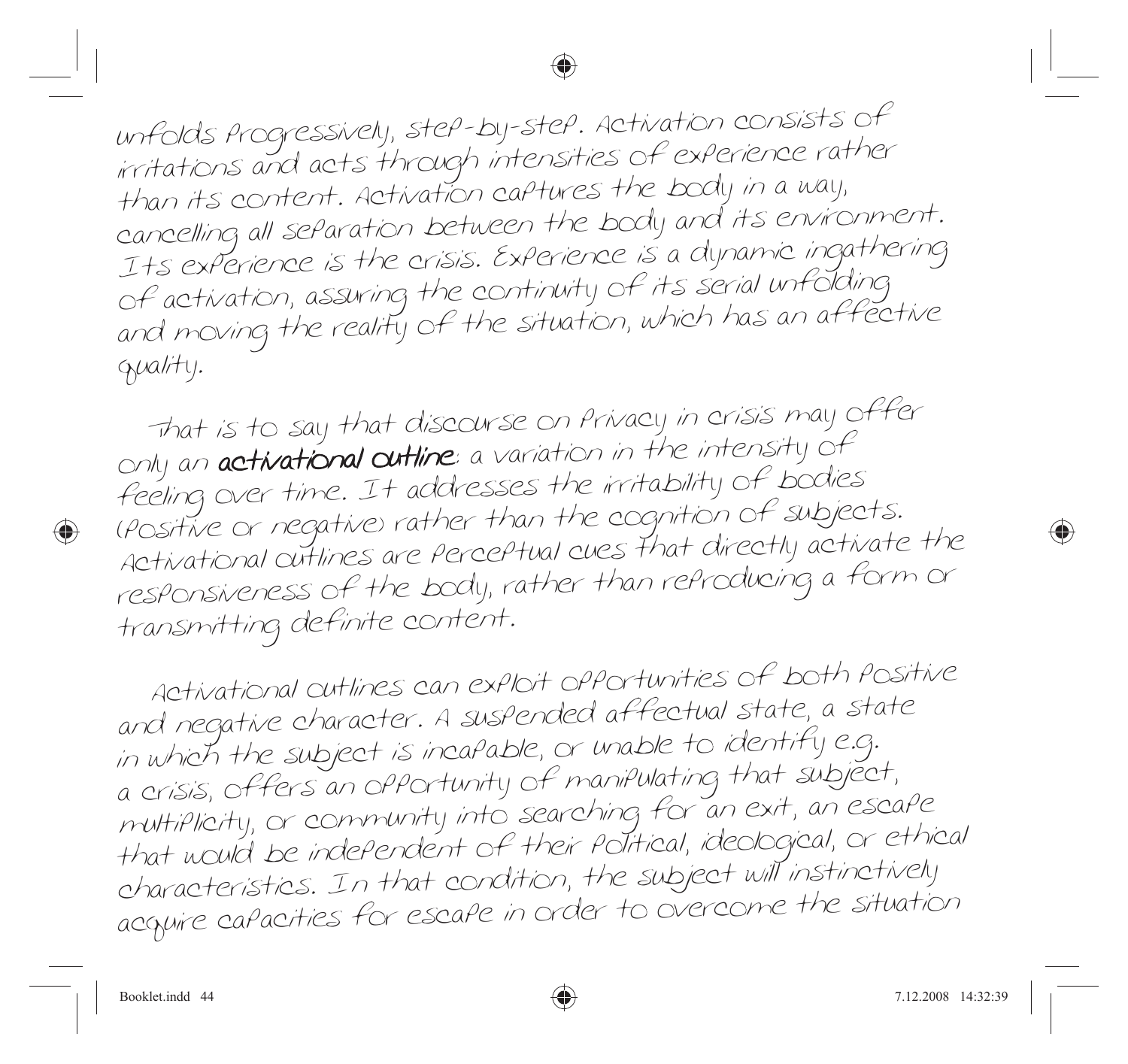and enter into a reflexive mood, but as long as all lines of flight are suspended, deliberately or not, it will remain in a state of fear or anxiety. A suspended threat to the private sphere, in other words, can be used to pacify a subject or a community, and to compartmentalize it, so to say, making it unable to distinguish good from bad governance. A subject under threat or a community subject to the possibility of terror will give permission to the state to circumvent democracy or to disregard e.g. the Geneva Convention.

⊕

Crises of privacy and the public sphere suddenly appear as an interesting terrain for regimes that cannot offer a relevant policy to be explored. Crisis becomes a tool for modulating collective individuation. Through mass media, it addresses the population from the angle of its potential to re-individuate differentially. As long as a regime can keep the crisis at armlength's distance, its inhabitants will remain loyal, though only as long as the activation remains cumulative and does not transform into actions, since these would, instead of operating through processual dimensions, have grammatical rules, and that is the point in which crisis would become the content of experience.

From a corporate perspective, a crisis that concerns privacy is generally positive, although its motivation is an oscillation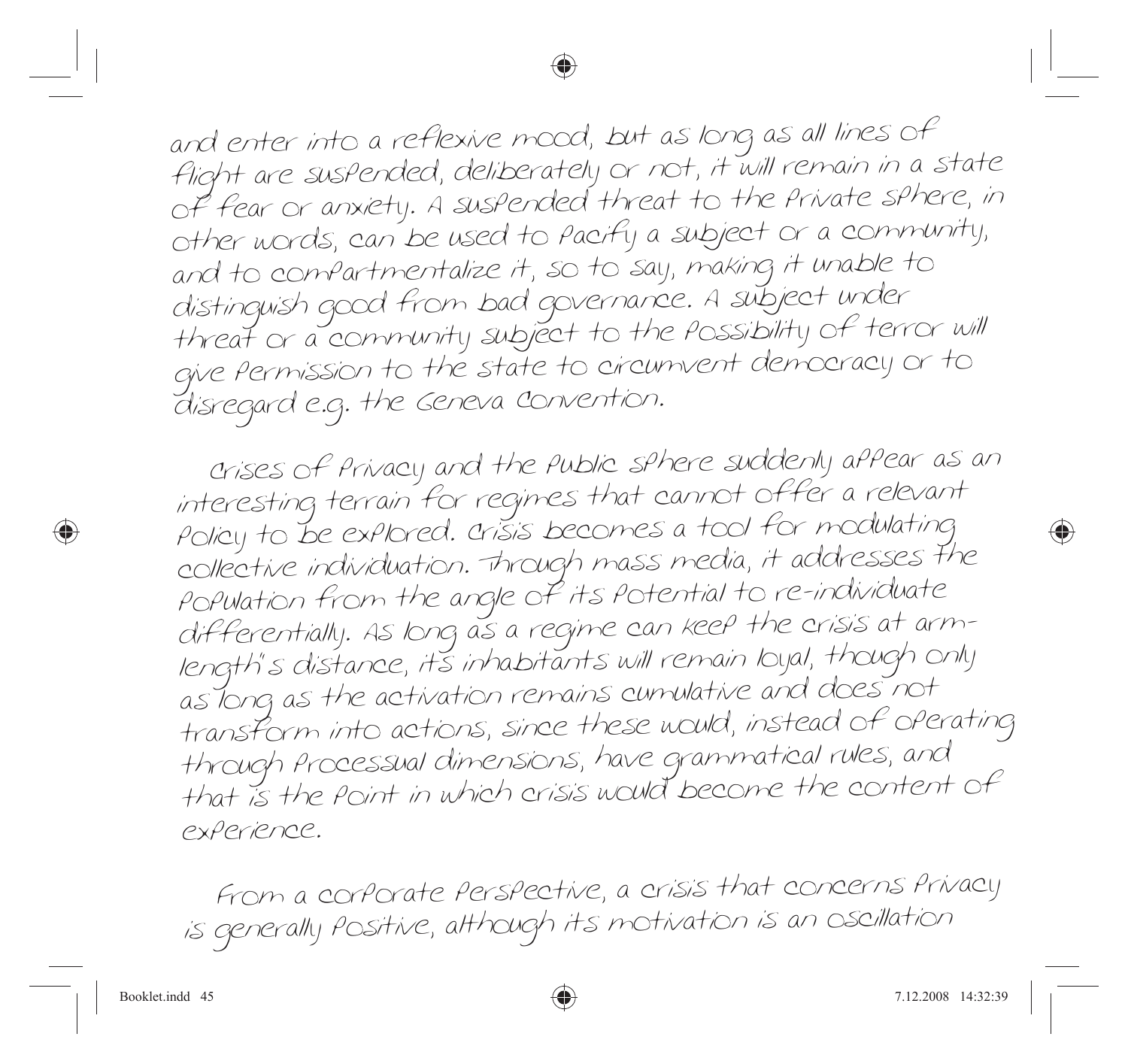between activation and action, a pulsating, yet expanding motion of territorial coagulation. A structural and stategoverned privacy functions as a cul-de-sac for corporate economies, which build upon transformations in relationship to demand. Crisis is conditioned by movement. Corporate economies synchronically support continuity and fragmentation, movement and its breaks, as a means of continuously recontextualizing demand. Insight into our private sphere is evidently favourable, but it would be too hasty to judge that corporate economies are interested in transparency or in abolishing the private sphere. Instead, corporate forces are interested in a private sphere that is as multiple and dynamic as Possible, conditioned by the Possibility of statistic application or the opportunity of measurement. The private sphere will always be subject to movement, independently of its degree of institutionalization, which renders the benevolent relation to corporate economies favourable. The privacy enunciated by corporate economies is simultaneously expanding and contracting, mobile and immobile. Hence our interest into the way in which "Memories…" function as a dialectical image does not concern the question whether participation exists or not, but what kind of participation it is. If our political reality has lost its dissentient or antagonistic fundament, then contemporary corporate economies must necessarily engage in antagonistic discourse production and strategies, if

 $\bigoplus$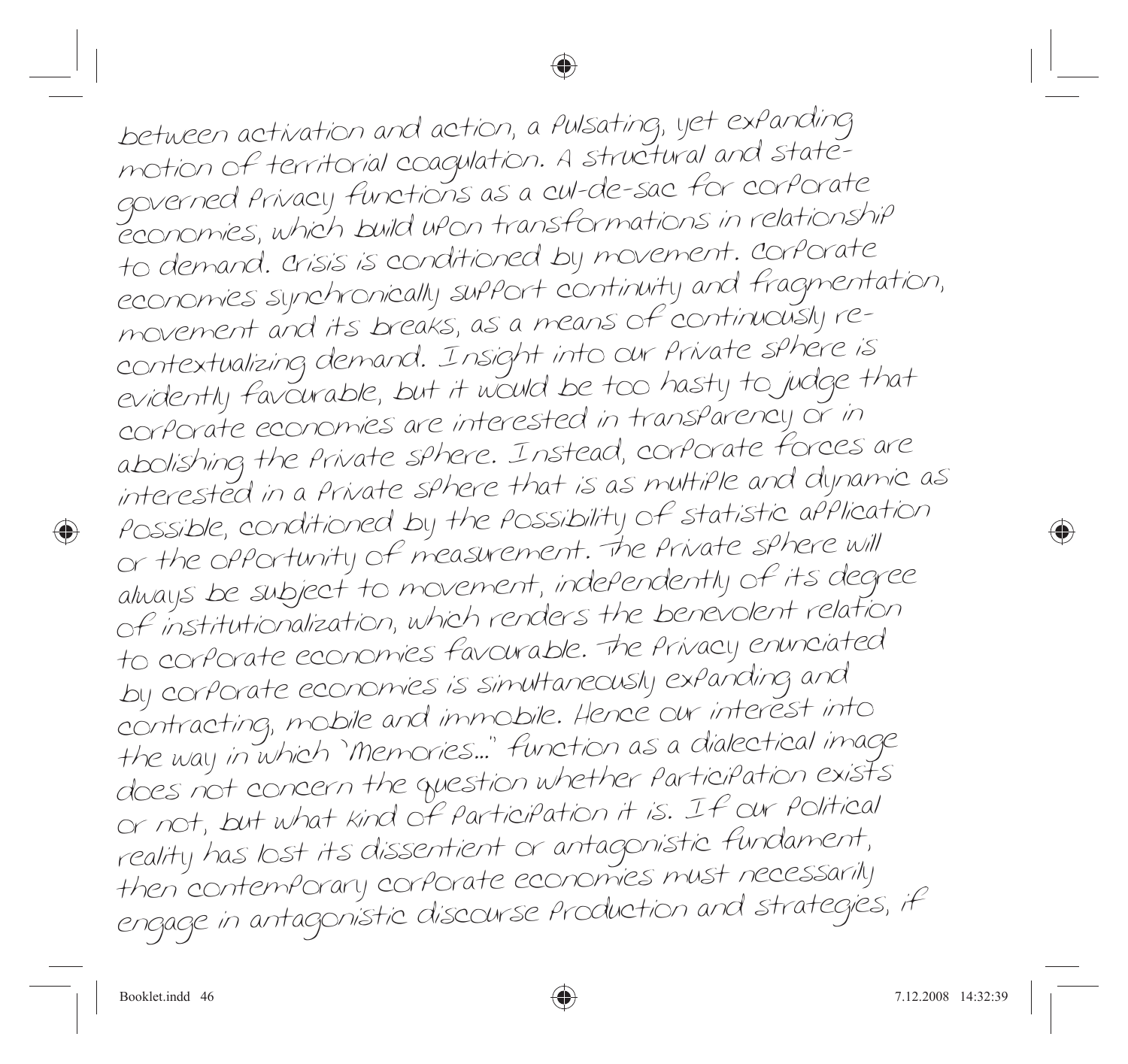for no other reasons, then in order to increase customers' demands. Such participation could be understood as subversive affirmation, or rather affirmative affirmation, i.e. a set of political tactics that allows for participation in certain sociopolitical or economical discourse, and affirm or consume them while simultaneously undermining them. In such discourse, subversive affirmation is characterized by the idea that affirmation simultaneously produces a secondary trajectory, which reveals what is being affirmed. Affirmative affirmation argues that deliberate constructions of secondary trajectories are in fact counter-effective, Precisely because they feed on an already assumed failure of the enemy". The point instead must be to acknowledge the potentialities of corporate interests and to replace the current trend of celebrating mimesis through pro-active merging and cooperation, although, and this is important, not on the level of expression, but through processes of structuralization.

⊕

The private sphere is neither a space nor a concept of consensus, but a configuration of dissensus. It is a multiplicity of spheres, spaces, and creative capacities, configured by its immanent impossibility, reciprocal to the fact that the society, as a totality, is impossible. The private sphere, however, is possible precisely because the society is impossible. Attempts to neutralize these inherent complexities,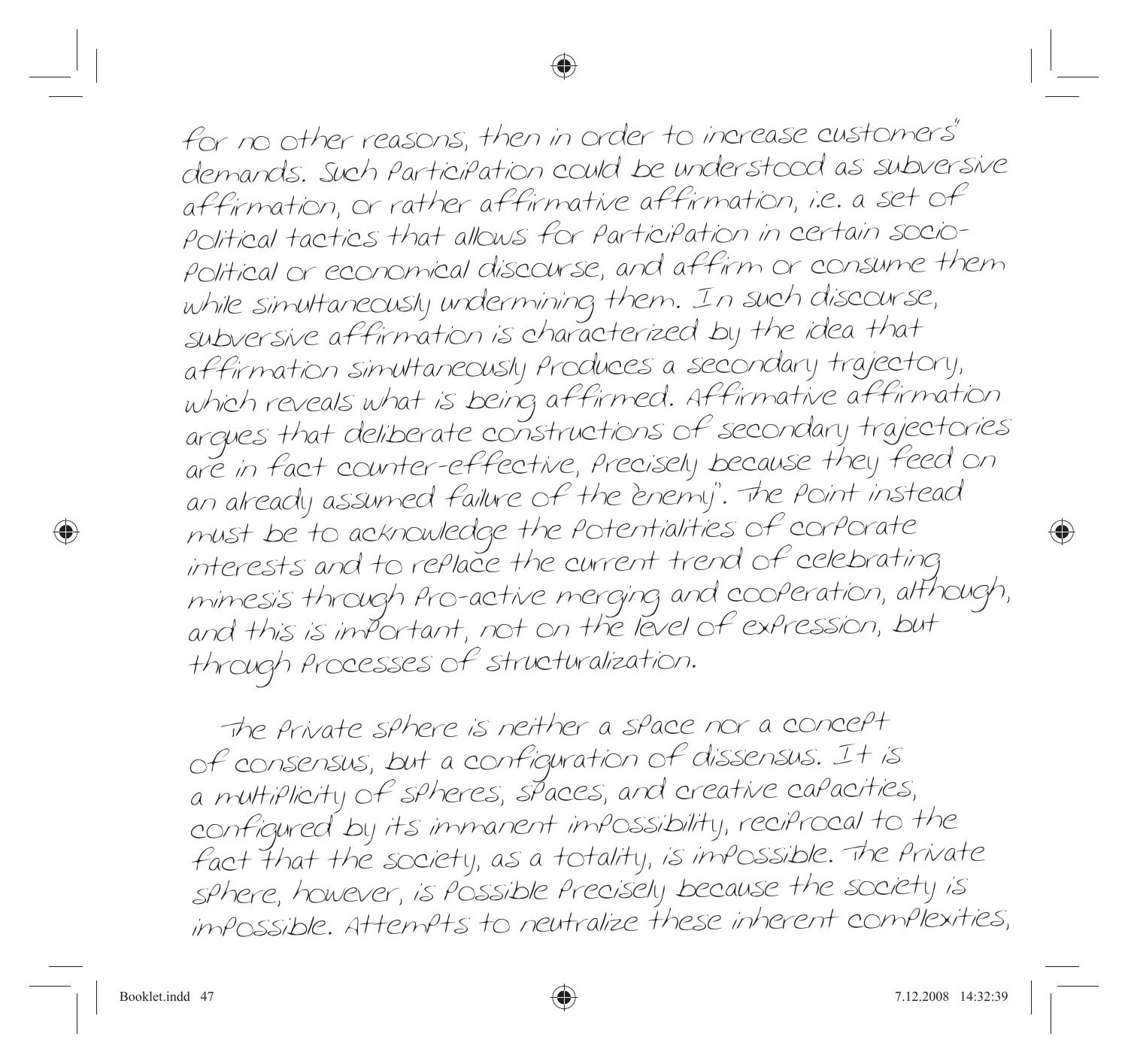in particular the perpetual production of dissensus, the presence of two bodies in one, conditioning an antagonistic political reality, hinges on actualization and an ontogenetic force that must not be overlooked, since it includes the self-generative, irrational modes of collective individuation we call fascism.

A private sphere governed by fear is one emptied of content, since it is governed by sustained affectual production, a tactic as inconsiderate as it is politically decisive. Conceptions of the private sphere must be generative of friction instead of producing a consensus with recourse to rational and procedural meta-grammar. This results in a conception of the private sphere as a non-representational operability, configured by its inherent impossibility and a perpetual production of dissensus, open for opportunities to discard privacy. It is a private sphere configured through structural confinements and instigated as an institution, but also understood as an agency of creative actions that are not simply a matter of breaking or obeying the rules (simultaneously affirming them in the act of transgression), but actions that change the grammatical system itself, operating within, and upon, a space where grammatical rules cannot be distinguished from the empirical event. Aivacy understood as a creative action is the reversed correlative to the state of exception.

 $\bigcirc$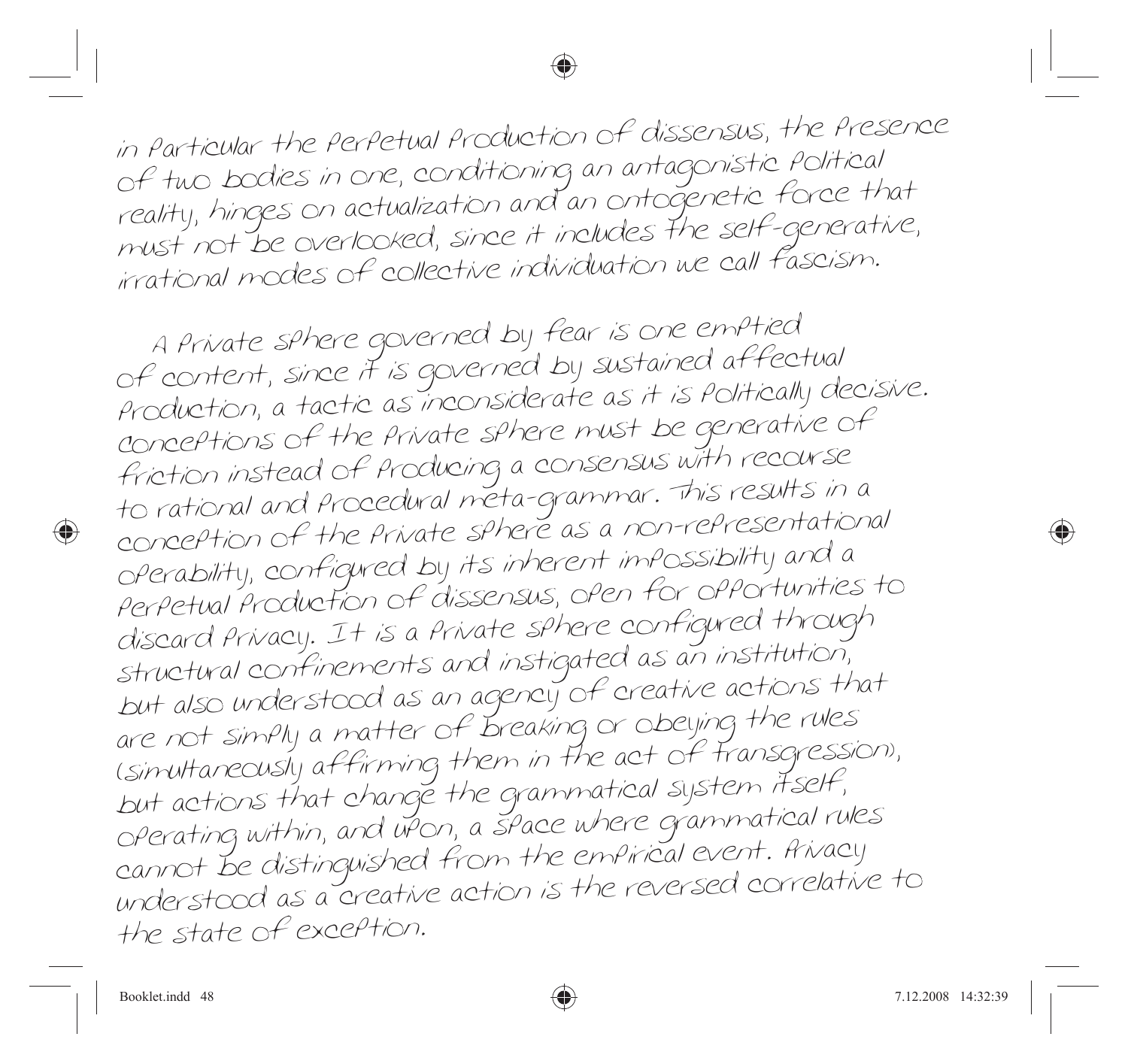True innovation, as opposed to formally indifferent modification of the commodity (the structured notion of privacy), involves a distributed decision that cannot be referred to any normative condition or application of grammatical rules. This is in accord with Wittgenstein's observation that rules can never stipulate their own application. Seen that way, experience functions as a generative principle of dissensus, in the creation of differentiation of privacy and its spheres.

⊕

BADco. sets in action an unconditional escape from what; a good question in order to discover an essence or locate an idea i.e. constructive of an end of politics and of dissensus, in favour of questions characterized by: who?, how much?, where?, in which case?, which create particular spaces and times, determining the double aspect of differenciation (qualitative) and differentiation (quantitative) and outlining a movement of dramatisation. For BADco., there is always something beneath representation, a "drama" beneath all logos, a privacy without bounds, an attention becoming a subject.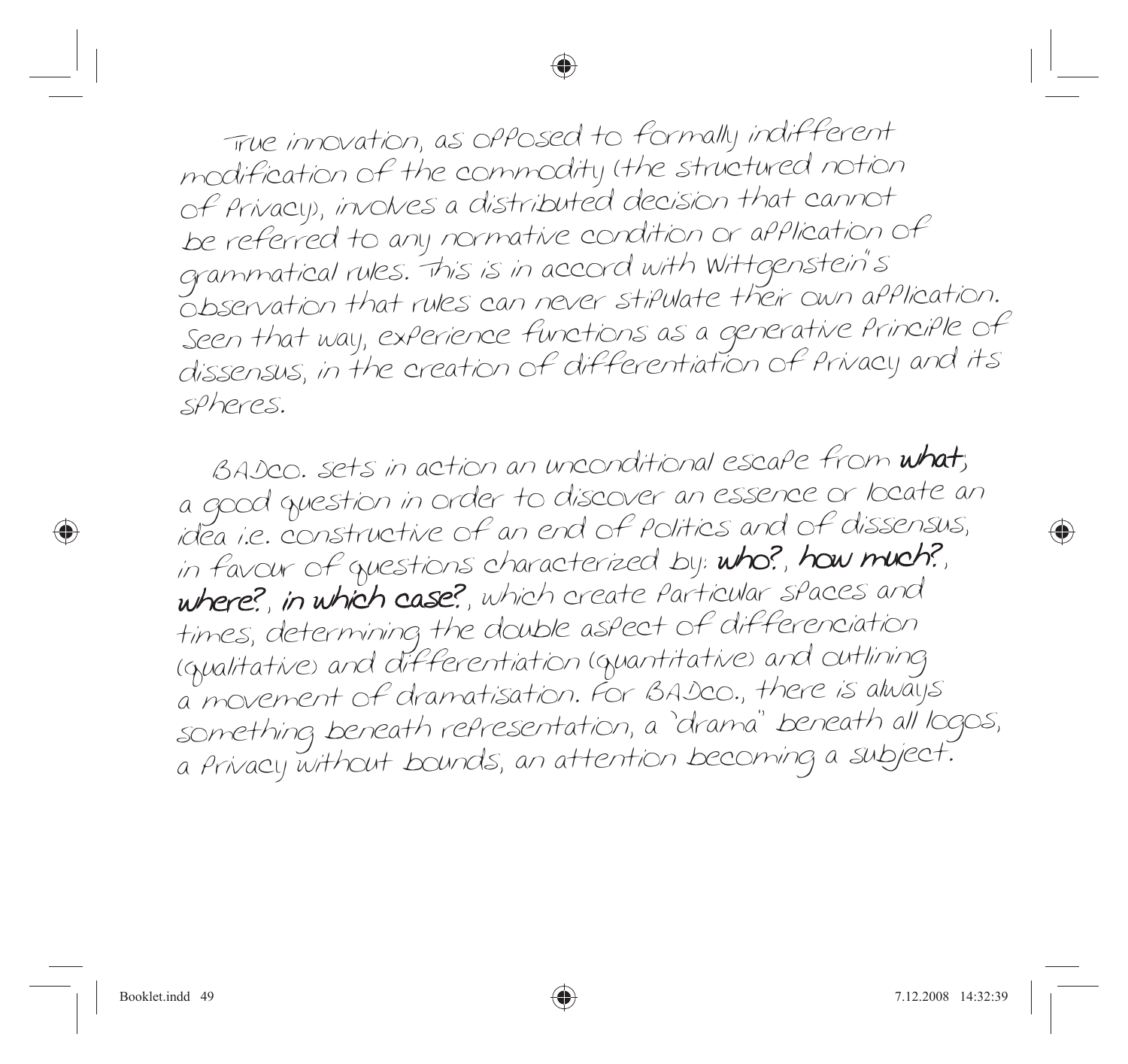----- Original Message -----From: Nikolina Pristaš To: Iva Nerina Sibila Sent: Friday, December 05, 2008 5:05 PM Subject: An interview via e-mail with Nikolina Pristaš, by Iva Nerina Sibila.\*

◈

I.N.S.: I saw Changes twice. First time in a large auditorium, sitting somewhere in the middle, when unfortunately I wasn't able to see a good portion of the performance because it takes place almost entirely in the dark. At the same time, on the right side of the stage there was a small stand, which at first seemed to be a part of the set, but during the performance I realized that one can watch the performance from this position, much closer to the performers. Second time I watched it from there and the experience was completely different. From this perspective, I was allowed to see what really happens with the performers, their concentration, tension; I was able to perceive how movements migrate from one body to another, to see all the tiny gestures.

It seems to me that choreographers of the younger generation and of the similar geopolitical context (Manuel Pelmus and Dalija Aćin, for example) like to work with the idea of reduced visibility that brings the performers' presence in question, just as it does with the position of the audience. Could you describe the function of semidarkness i.e. selective visibility in Changes?

◈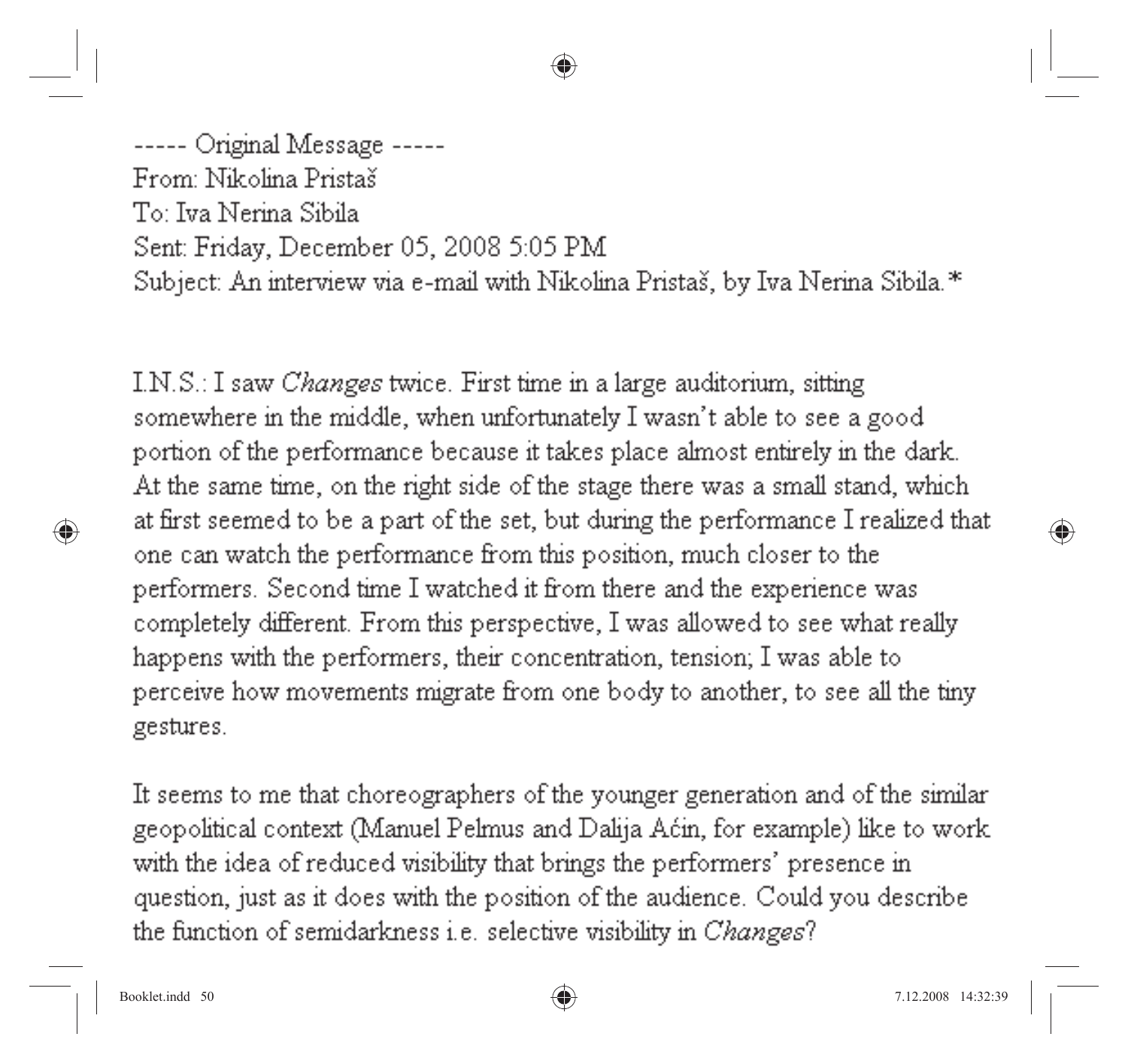N.P.: In essence *Changes* goes through three light environments coming out of three ideas of space; open field (in which sources of light make their way into space through open entrances), cleared space  $-$  a desert (space homogenized by purple light) and altering – activating space (lit by sensor activated lamps that react to movement). However, generally, the idea of space as desert (this is why we cut the number of spectators in half with regards to the number of seats and why all of the entrances remain open during the entire performance) is in connection with the main theme of the performance: relation between parasites and the environment. I found it very interesting to read that Michel Serres, the author of the book The Parasite, states that if a parasite wants to seize power it always has to eliminate of all other parasites in order to take control over the whole space, it needs to eradicate all noise; the message of order needs to pass through silence. I see an analogy between that claim and John Cage's 4'33" composition. Cage's decision to evacuate music from the concert hall in turn makes possible for other noises to crawl into it. There is no space without a parasite, you simply cannot eliminate the parasite and I was keenly interested to work with the productive value of it. But returning to the question, selective visibility in each of these light environments has a different dramaturgical function, but it is always in one way or another guided by the logic of the relation between a parasite / noise and the environment. In the initial situation the intensity and source of light constantly, slowly shift and thus change the visible and invisible areas of space and

◈

dancers' bodies—this is as if someone constantly opens and closes the entrances into the space so the light happens upon events taking place there.

◈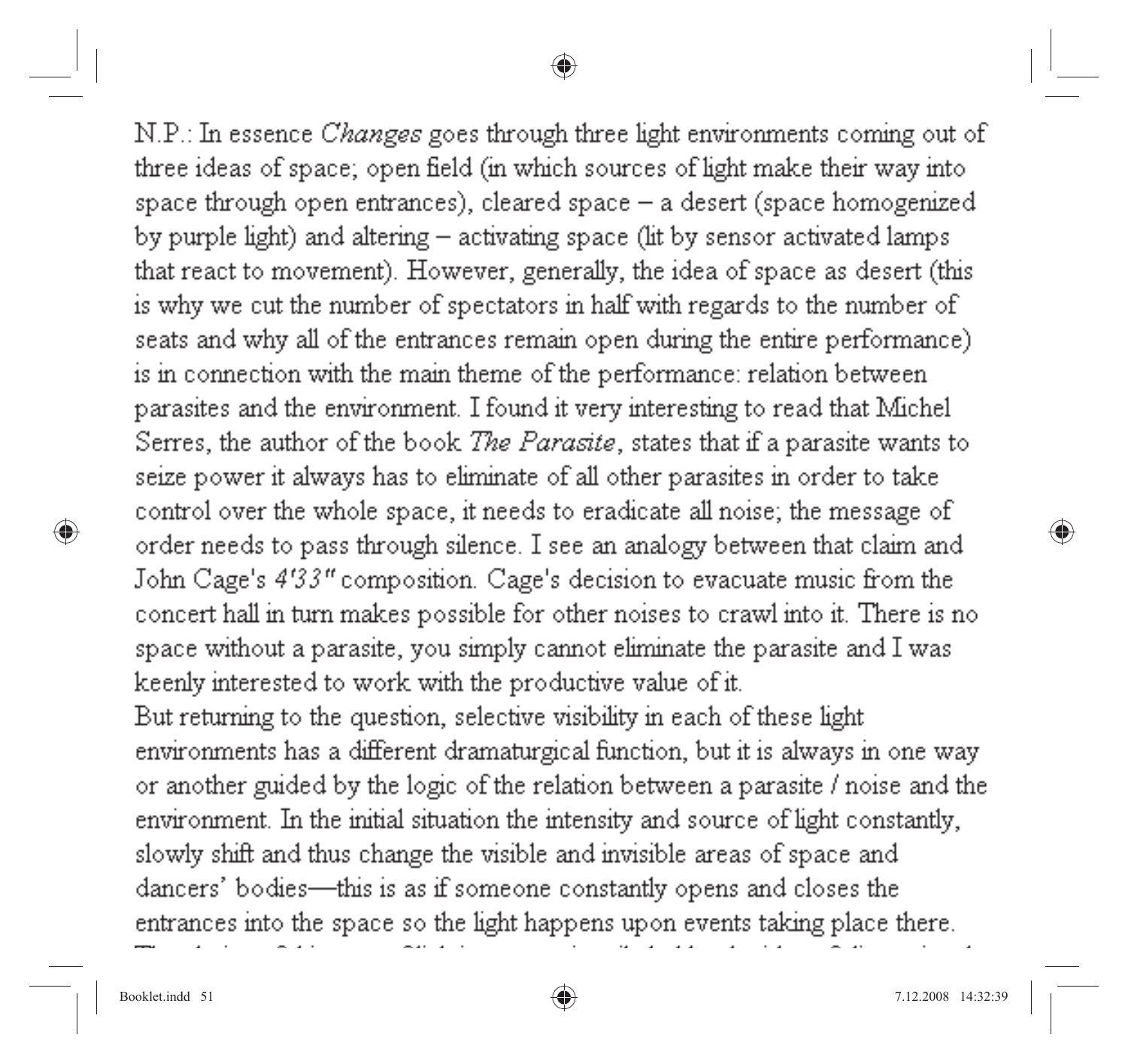The choice of this type of lighting was primarily led by the idea of dispersing the spectators' monolithic gaze in an activating relationship toward offered points of intensity and information appearing in the space, stimulating the spectators to pay attention, to mobilize other senses with which they perceive the space first and foremost their hearing—and to enhance the impression of porousness, vastness of the space, of the stage as a space through which one passes. The full purple light takes over this environment and thus the space becomes homogenous—a unique volume containing both you and us. It takes a couple of seconds for the eye to get used to this new condition and to distinguish dancers' bodies from the environment. The function of this change is to change the impression of materiality of the space and the bodies; everything remains the same, but is seen differently. And the last light environment is made of sensor lamps arranged over the stage which are motion activated and whose function is to inscribe the logic of lighting the space into the texture of choreography, or in other words, to become one of its agents. The composition of choreography in this last part of the performance is almost entirely conditioned by the unpredictable reactions of the lighting objects. Thus I see differences in authorial optings for selective visibility. In both Dalija's and Manuel's work we see a reduction procedure at work although for completely different purpose and with different effects. While Manuel choreographs using speech and puts the spectators in the situation where they imagine motion based on his description of the choreography, Dalija's dancers we can hardly make out in the darkness, we see two figures melted with the

◈

◈

♠

object, as if in an optical illusion. Both authors reduce the visibility in order to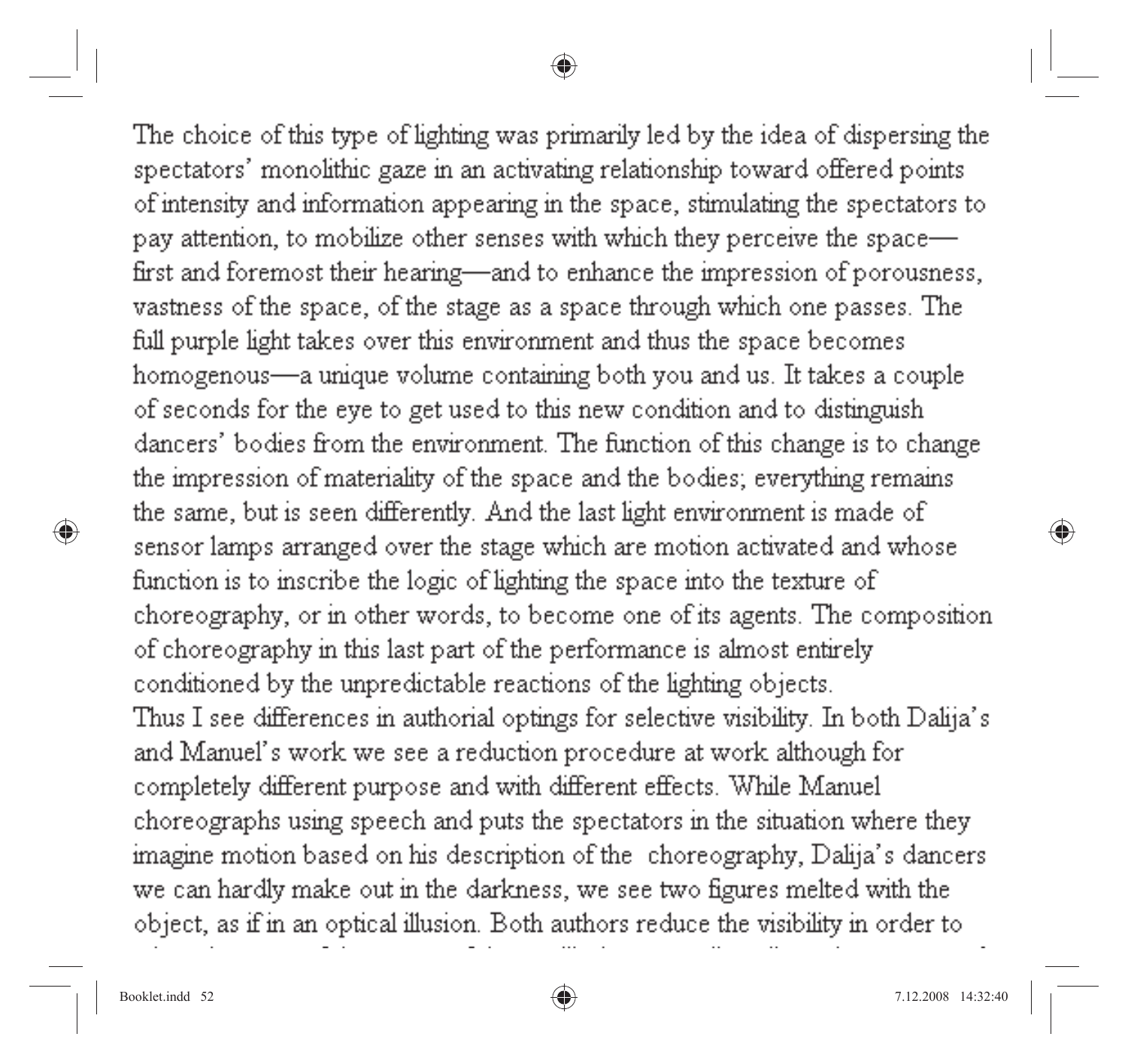take advantage of the power of theatre illusion, as well as direct the spectators' attention where they want. In *Changes* the intensities and relations between four basic modes of the performance—light, choreography, text and sound are constantly interchanging; the spectators' attention is more dispersed, it travels along those layers of the performance, it is left to its own devices to direct different points of intensity which can attract their attention at any moment. Changes disappoints the spectator whose attention is automatized.

I.N.S. The spectator, depending on the position in the auditorium, gets completely different information about the performance. Personally, I found the performance much more interesting from a closer view. I understand the author's stand not to serve the spectator with an unambiguous product, but I am still worried by the fact that certain views unable the spectator to see important segments of the performance. Would you care to comment this?

N.P.: I'll try to answer this metaphorically: A group of people sits at the table having a conversation. Someone's cell phone goes off. The ringing of the cell phone interrupts the conversation for a moment, the noise interrupts the circulation of messages, creates a disturbance in the system. At the moment the person answers the cell phone two communication systems are created. To the person talking on the phone the conversation at the table becomes noise in the channel. If she nears the table and depending on her attention, the conversation at the table will from noise slowly again turn into a message. The same is valid for the group of people at the table. The noise and messages constantly change

♠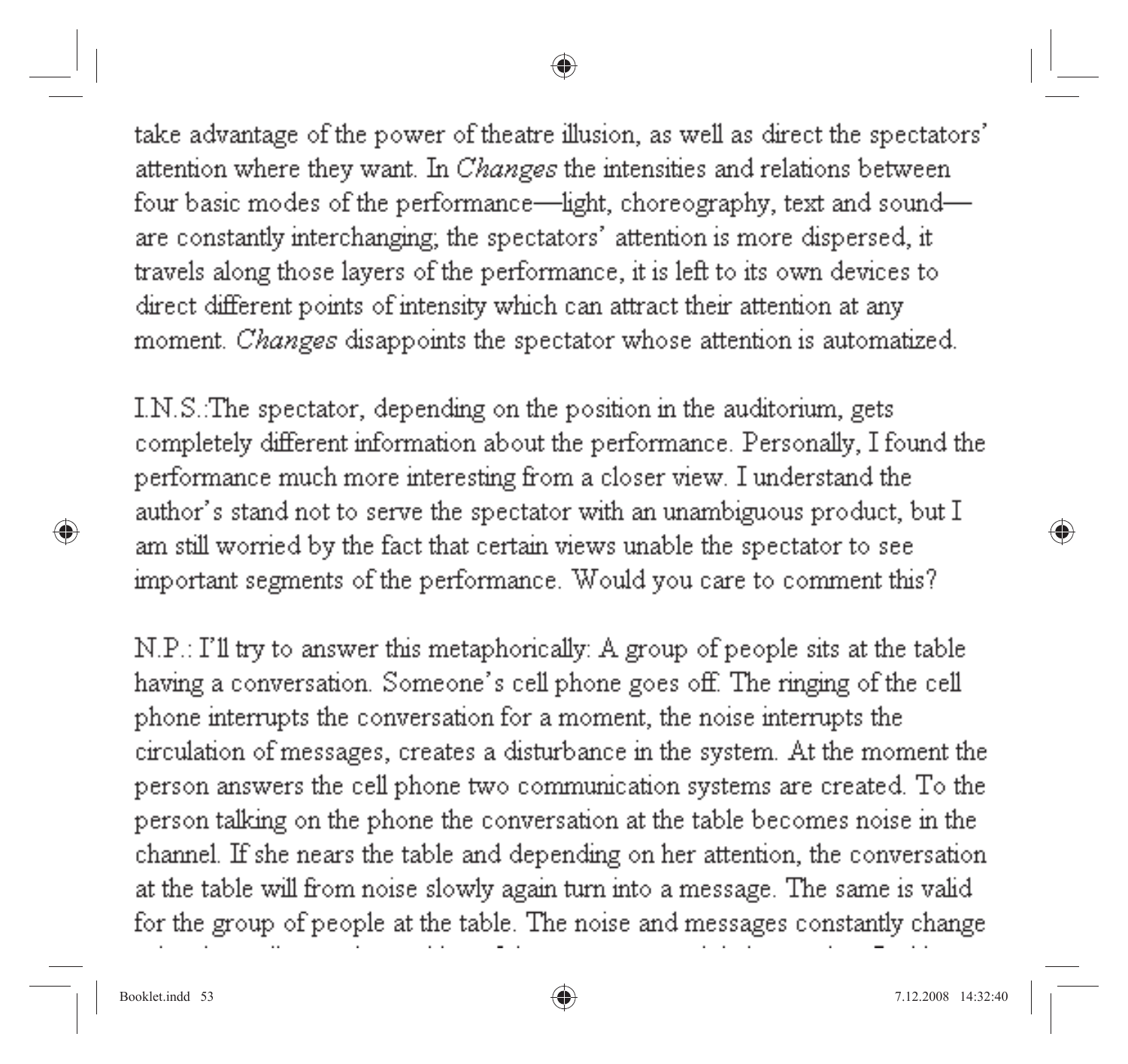roles depending on the position of the spectators and their attention. In this regard Changes are in the continuity of preoccupations of BADco's work, especially when it comes to the problem of audience's attention. Most of our work is more concerned with the conditions of viewing than showing. After the Berlin performance I participated in the project Impersonation Game by Mette Ingvartsen and Alice Chauchat. This project is a game in which three artists who saw the performance answer the author's questions as if they are

◈

the authors of the performance. To my question why to overlap planes of the performance, why to saturate it with information and signals. Alice gave a very simple answer: "The important theme of the performance is the problem of work and laziness in art, we want to try to produce the audience that will work - think parallel with us."

I.N.S.: It seems to me that the text, either spoken live or recorded, leads the dramaturgy of this performance. The topics you are interested in are expressed very explicitly and it is very playful in the form in which it is presented with regards to the movement. With this I have in mind a live reading, recordings in English and there is also some sound, noise even music at one moment. On the other hand, the movement is very precisely defined. If I were to describe it, I'd say it's an energy which powerfully starts from the center of the body, breaks the body into lines, a sequence which is purposefully and almost aggressively arrested. With regards to the form, there are a lot of knees on the floor, tight feet, large jumps which begin and end in themselves. We also see clear gestures: listening, quieting down, holding the violin, waving at someone... The

⊕

◈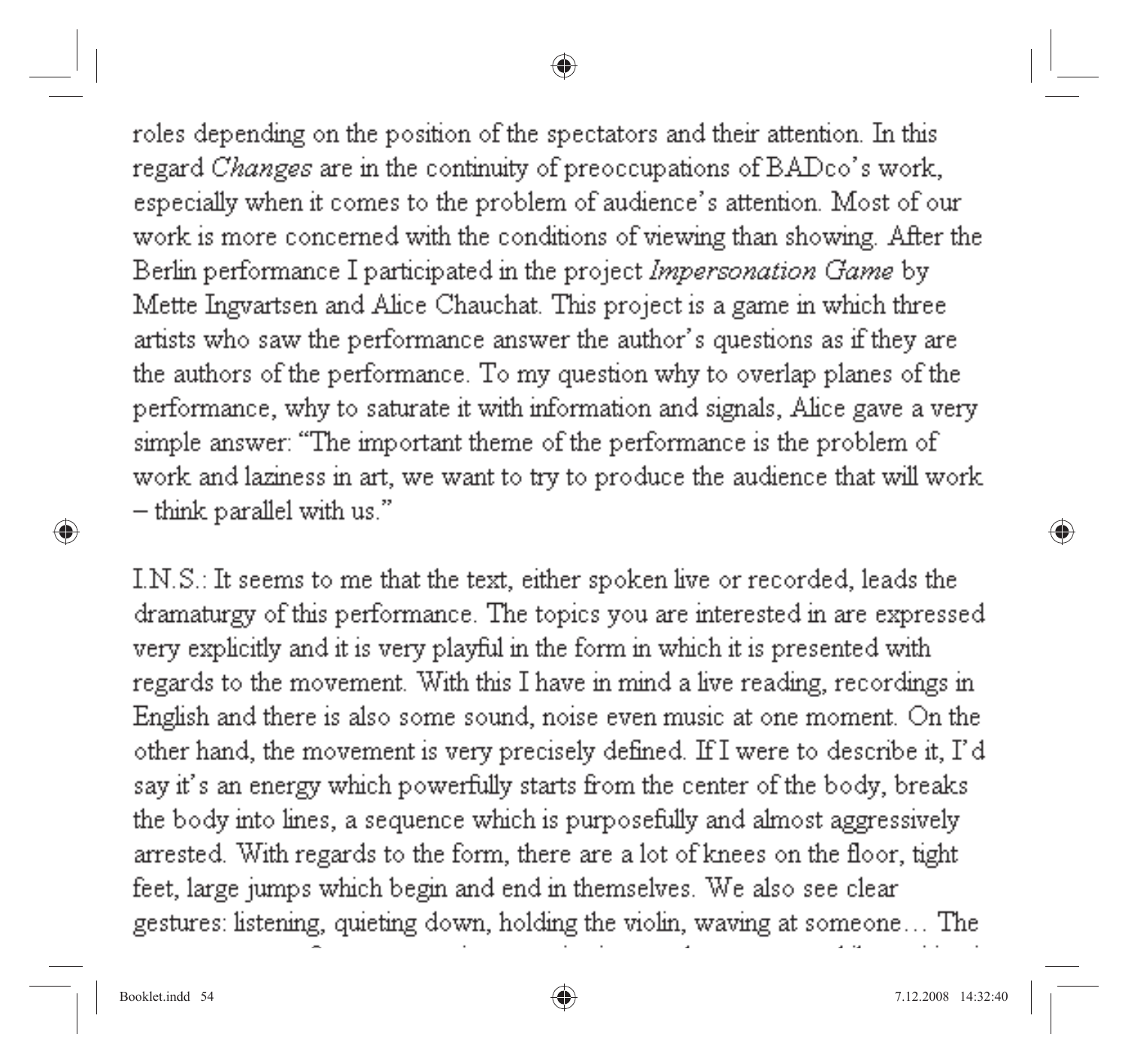very sequence of movements, it seems, is given to the moment, while position in space and communication have been arranged and discussed in advance. There are two exits from this code of movement: one is completely still lying on the floor, and another is an attempt of continual spinning - both are connected with

◈

What is the relationship between gesture and movement? It seemed to me that by using recognizable gestures you are trying to assign a meaning to a completely abstract movement.

the recording of Cage's silent composition.

N.P.: The dancing in *Changes* is treated as noise—immediate, incommunicable and untranslatable expression of the body. The dancing thus does not communicate anything but the very gesture of dancing. This is important for the following reasons: La Fontaine's fable ends with the Ant asking the Grasshopper: "How spent you the summer?" The Grasshopper's answer was: "Night and day to each comer I sang if you please." "You sang! I am at ease: For 'tis plain at a glance, Now ma'am, you must dance." The paradox is that dance, even though it requires a lot of physical effort, is not seen as serious work. This is work without a purpose, it doesn't produce anything but itself and that is its purpose. Further, thematizing dance as constant production by working, presenting it as a sequence that continuously regenerates itself and mutates, conditioned the decision for horizontal arrangement of the choreography, the decision not to arrange the choreography compositionally with its climaxes, condensations and dissipations. And finally, the saturation with dance (as well as with specific acoustics it creates) functions

♠

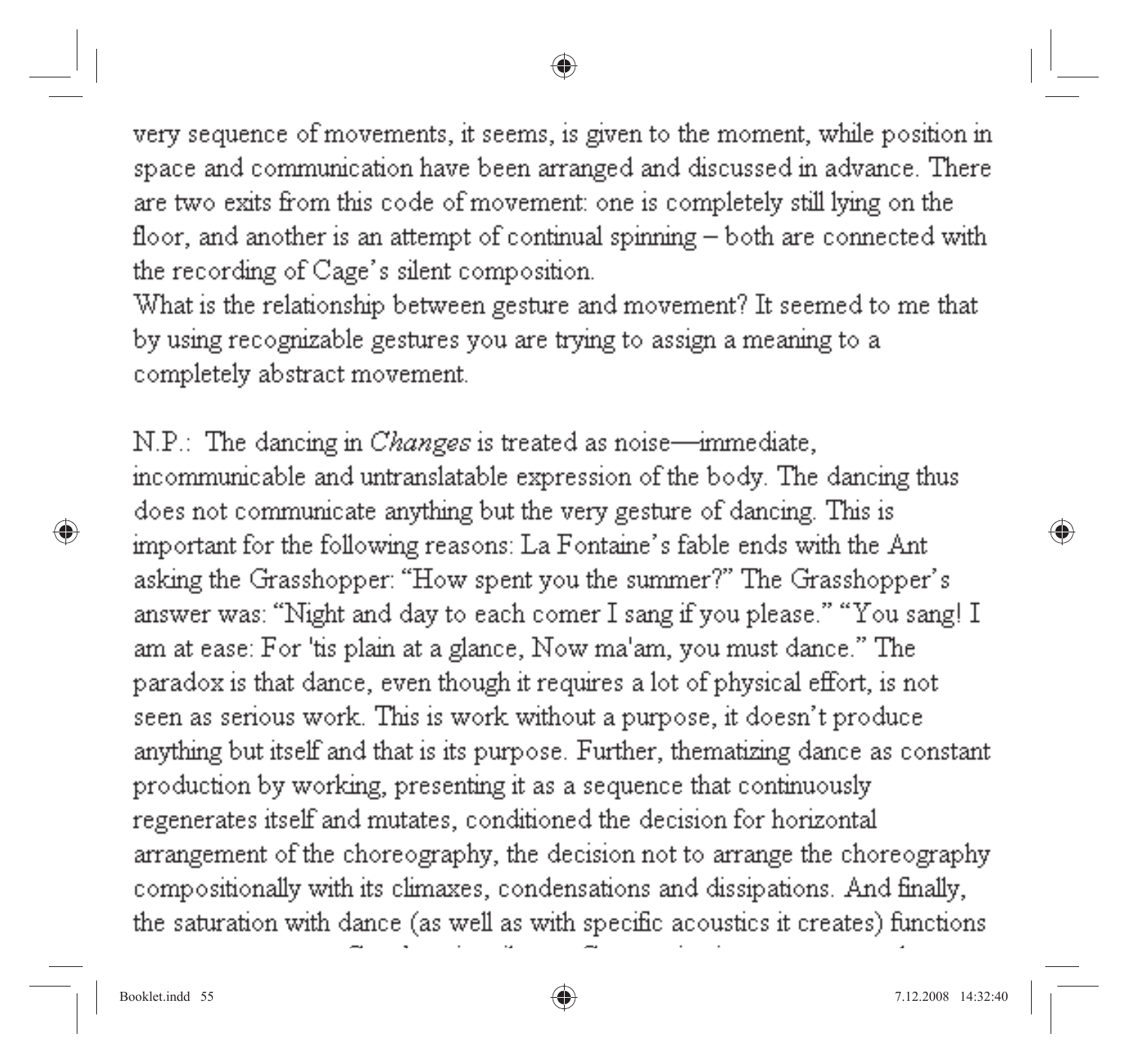as a counterpart to Cage's noisy silence. Communication gestures are thus needed because, as all gestural material in the performance, they stand in opposition to dancing. However, they too went through the choreographic process; they were undone, hidden, twisted, dismantled, broken. They also float on the borderline between being a message and being just noise.

I.N.S.: Choreography, with the dancers dressed in black, with the heavy "traffic" of powerful, "untidy" movements, towards the end condenses in a more nervous, clumsy, hurried and more constrained variant. "Invited" by a whistle, they answer by reentering the same code of movement. I saw this as an "anthill" in which an individual can't exactly make choices. Could you, please, comment on this? And at the beginning you make an attempt to take the violin and play it, but you give up. The violin bow from the source of music becomes a stick that's used to threaten. Where do you see the possibility of change, which you call for in your text? Is the only exit from this anthill (whose choreographic structure is, by the way, excellent) staying still, not doing anything? Lying on the floor with one's face down? I always saw the movement as a powerful means which enables us, beyond words, to cross the border of intellectual and social framework, and touch upon some simpler and more powerful level of existence. I don't see this as one of Marta Graham's "primitive mysteries", but as a start of some new energy that leads into individuality, autonomy... Quite the contrary, I see the body/movement as an evidence of social restriction, the dying of art...

♠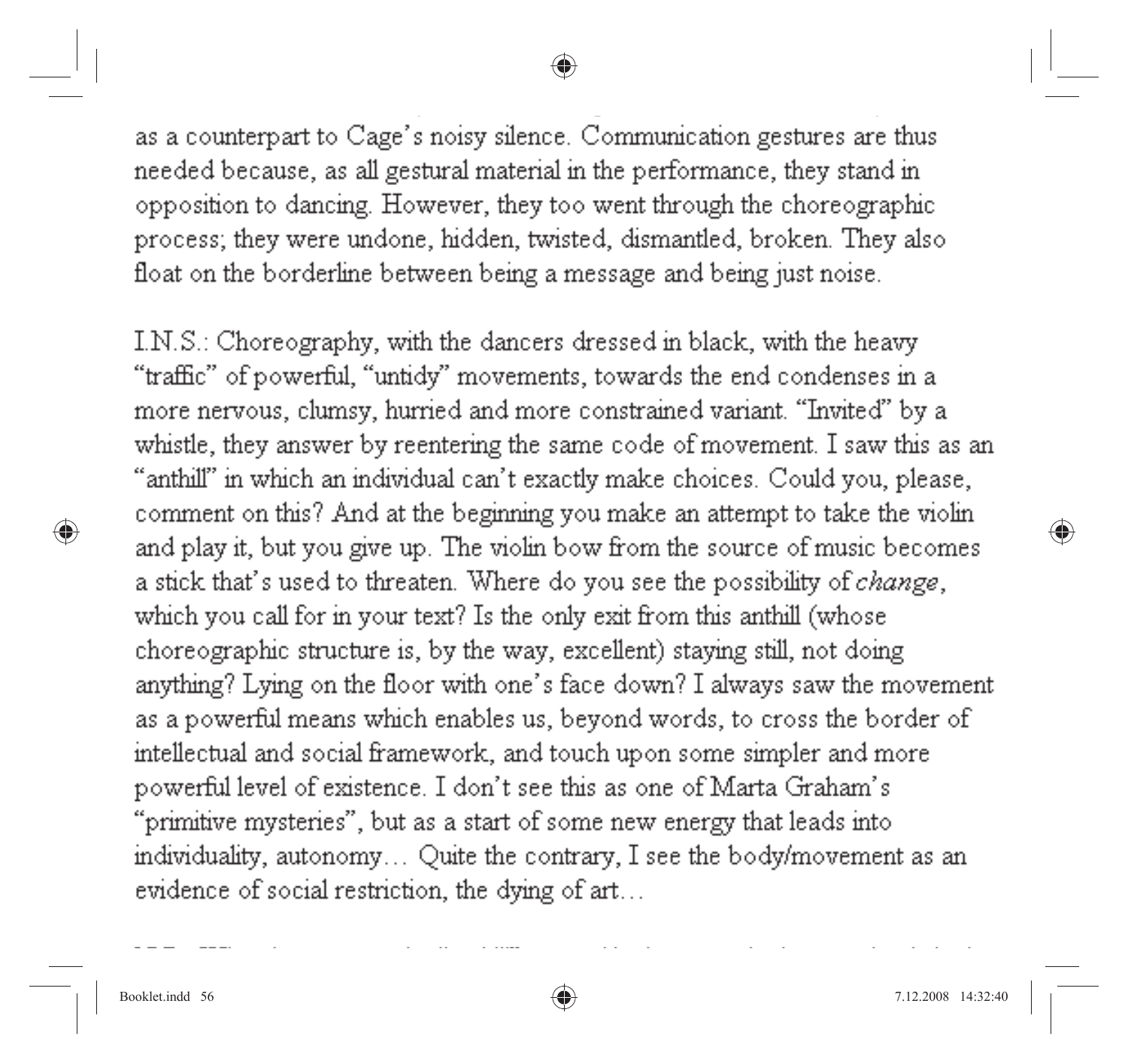N.P.: When it comes to the "anthill" scene (the last scene), the paradox is in the fact that in order to perform this scene we don't need to rehearse the elements

◈

of choreography but the speed of reaction and imagination in combinations. Each dancer decides on the spot in relation to other dancers and that, if we include a relative unpredictability of sensor lamps going on and off, constitutes a very complex and unpredictable system of relations between us. Everything is a free choice, but this free choice involves awareness that we are part of the same system and that every individual decision triggers a series of other decisions, which are in essence part of a chain-reaction. With regards to other scenes in the performance, the "anthill" is the most free when it comes to dancing/performing, and the fact that the soundtrack, which anthropomorphizes the ants, creates the need to interpret this explicitly dance scene through a discursive environment, in my opinion, signals the lack of trust in the dance. Instead of observing how the dance operates with regards to the environment and the system of relations in which it is set, it is interpreted via only one element of this scene—the soundtrack. The question is (and the performance wants to ask this question among others): why don't we have the same problem with music since music represents the same interpretative and rhythmic dictate to the dance as does the text? Music affects the way we perceive dance to the point that it almost conditions that same perception, doesn't it? And in this scene none of the dancing is conditioned by the soundtrack, except its interpretation, and this is no longer up to me. The parasite that is taking over the environment (!). Besides, isn't it interesting that in societies in which dancing is not considered real work, dance is considered enslaved at that moment when

♠

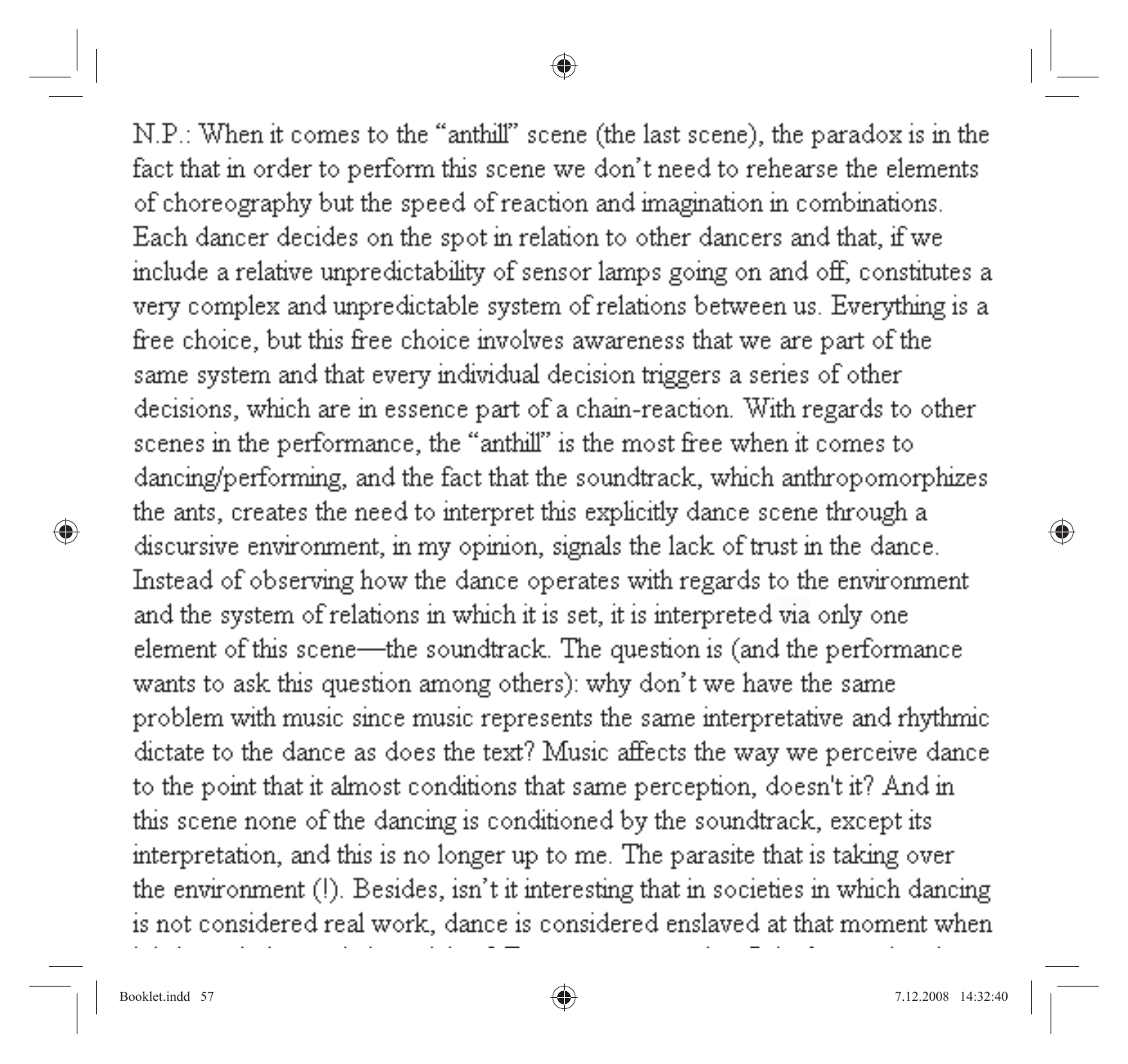◈

◈

it is brought in proximity to labor? From my perspective, I don't question the expressive potential of the dance, on the contrary.

Bottom line, Changes is a performance with clearly expressed conceptual direction but in it you'll find dancing from the first to the last minute. As opposed to Fleshdance, dance in Changes is instrumentalized. I am interested in different creative problems while choreography is the field of my thinking and acting.

I.N.S.: You worked with a team of excellent dancers. I am interested in the process of making this performance, the relationship between improvisation and choreography which here, it seems, is completely permeated. How do you experience your co-performers?

N.P.: When you have a privilege to work with such a team—the one which you don't have to seduce, talk them into working with you—the only thing you have to worry about is how to come to a rehearsal with an idea, a problem that will be challenging for all of you when it comes to thinking about it and performing it. Practically the biggest question that stood before all of us at the beginning of the process was whether we, who are so different, can dance together within the same system. Each dancer's style, i.e. that what truly makes her that dancing singularity, was something I by no means wanted to erase, on the contrary. I think that the very differences between us contribute to the performing richness of the piece. What we share in the performance, and the performance is always a *decalque* of the process, is a certain collection of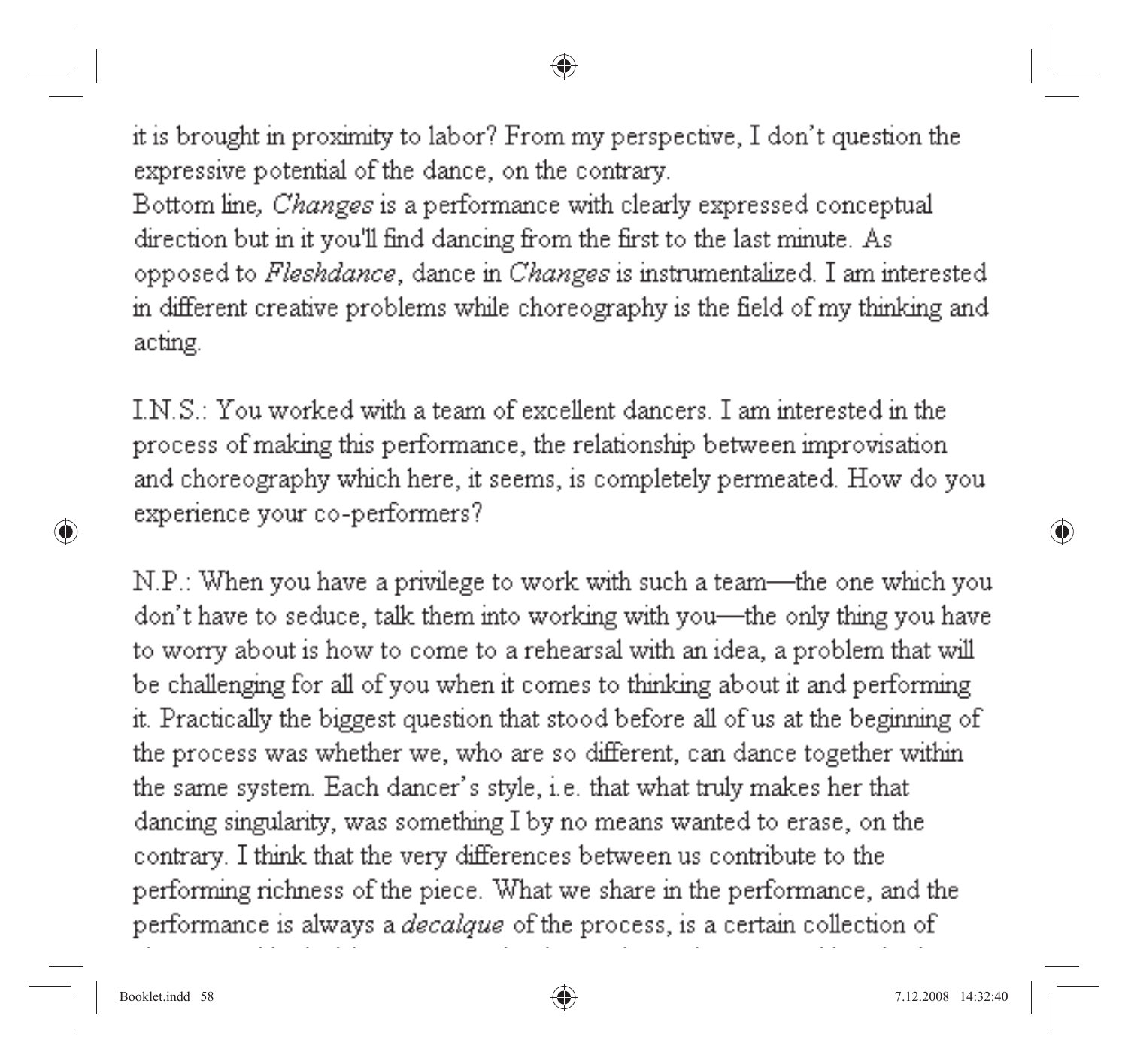choreographic decisions, structural points and attentions, everything else is a sum of decisions of dancers who combine, think, dance, work and thus create the texture of Changes.

Translated by Tomislav Kuzmanović

\*This interview was published in the magazine "Kretanja", no. 8/9

## OPERATION, RE-ENACTMENT, RECONSTRUCTI<mark>ON</mark>

Here is a reconstruction model: Zagreb, early May 1945. German an<sup>d</sup> ustasha troops are retreating from the city. Several filmmakers, mostly pioneers of Croatian film, participate in the action of saving the filming equipment and material, which the occupation forces intend to take with them. A part of the equipment has been transported from the former building of state production into private homes, but it is impossible to hide everything. Therefore, the cameramen have grabbed the cameras and come out into the streets, filming the retreat of German and **ustasha** convoy from Zagreb. In order to avoid suspicion, they camouflage some of the cameras behind the windowpanes or behave as if they were fleeing themselves. Sometimes they even ask the retreating soldiers to help them transport the equipment

♠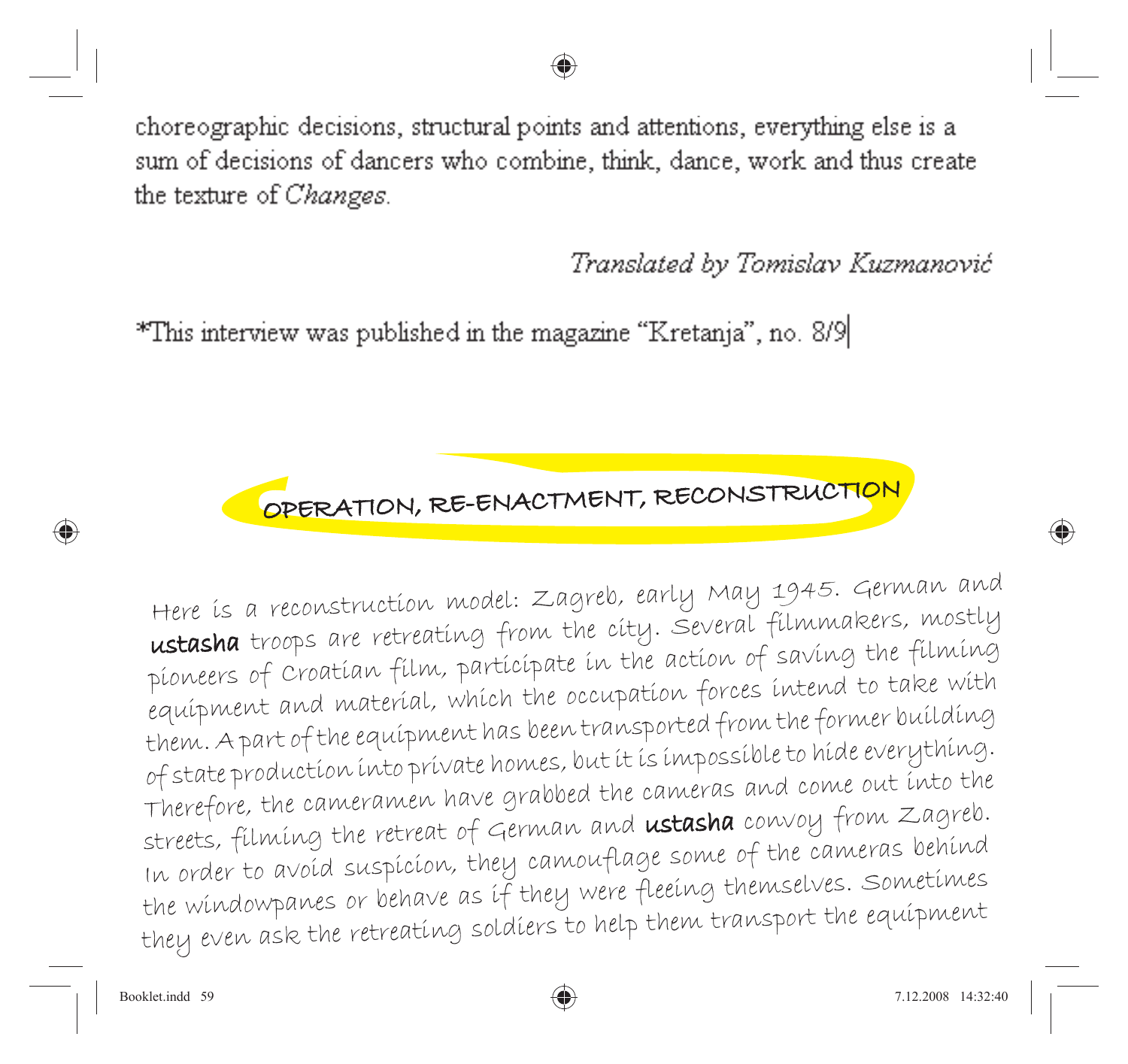to a filming location. The whole action is coordinated by film director Branko Marjanovi<sup>ć</sup>, who is based in the city centre and plans the locations. On 8 May, the partisan forces enter the city, but the filming goes on. Mistrustful partisans occasionally stop civilians carrying cameras, but the cameramen tell them the predefined password: "Florijan knows everything!" Even though Florijan does not exist and the cameramen have invented the password, a name behind the action helps regulate the situation. The cameramen are left alone. In this way, a historical document is created that is known in present-day literature as the "Liberation of Zagreb."<sup>1</sup>

⊕

So what is there to be reconstructed? Everything has been filmed, documented; the object of cameraman's attention is permanently available, evidencing the fact of a rupture, a revolution, an "event" of truth (Badiou), a breakthrough from the situation, from the way things are. The film, same as the con passwor<sup>d</sup> naming some Florijan, resituates and names the event, de-constituting the community in decline and establishing another on the rise. Still, the story narrated above is indispensable for the "truthfulness" of the filmed material. The film is apparently neutral, void of all action. The main difference between the shots made before 8 May 1945 and the later ones is the fact that the documents about the retreat of troops from Zagreb are voyeur-like, filmed from behind the windowpanes, clandestinely or with great caution: they have been made by cameramen with a mission. The shots of partisans entering the city indicate uncertainty, but also show the enthusiasm of the cameramen, their camera

1 Cf. Ivo Škrabalo: **Između publike i države** [Between the Public and the State], Zagreb: Znanje, 1984, p. 109.

◈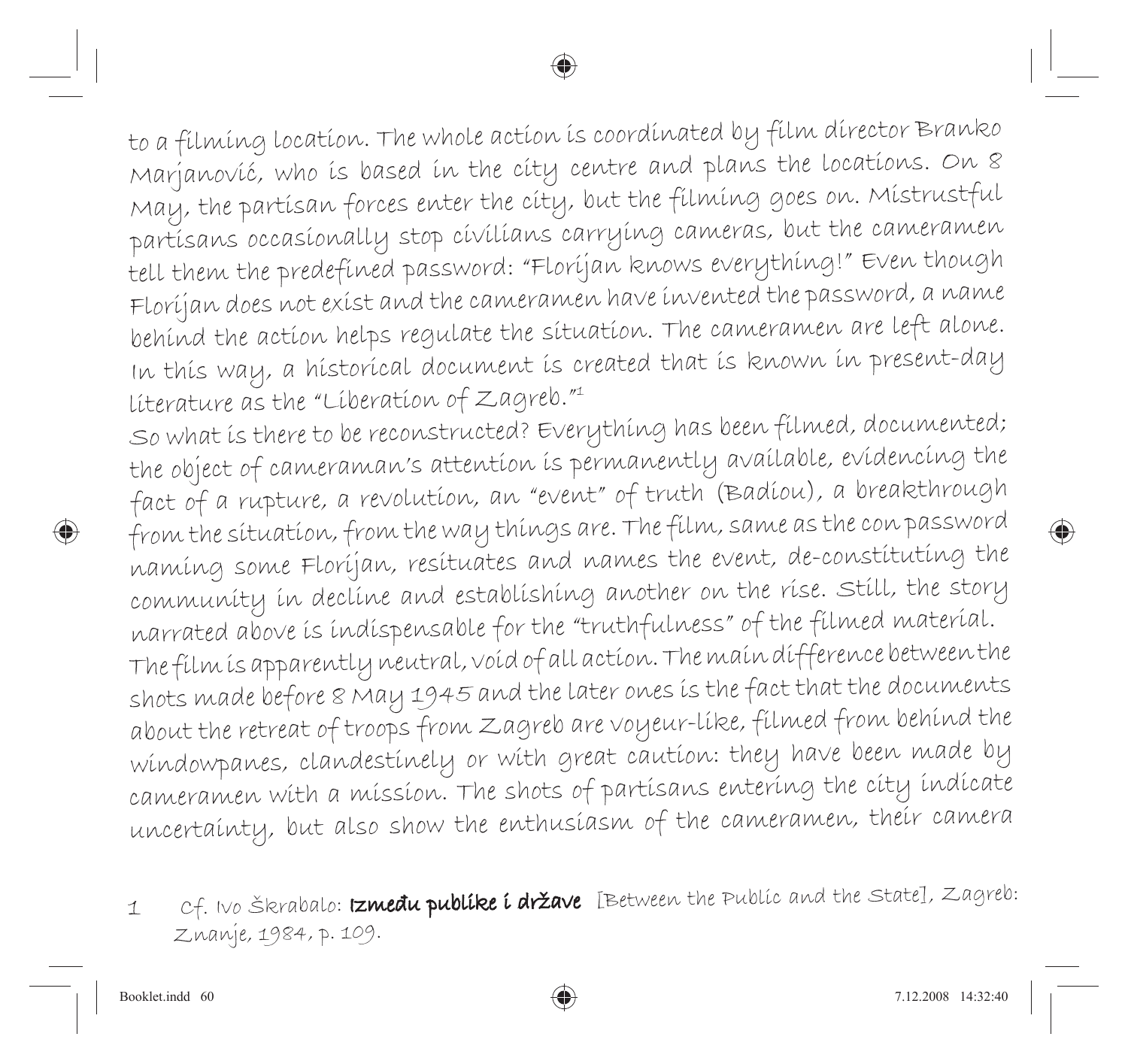running with the momentum, the filming operation having become an action. The shots were presented in the first issue of **Filmske novosti**, a cinema journal created by our filmmakers. Prior to 8 May 1945, they were employed in the production sector of Hrvatski slikopis, an institute producing propaganda film journals for the puppet regime of Croatia. The day of the liberation of Zagreb also brought changes in the production staff. The material made by the staff of Hrvatski slikopis became the material of **Filmske novosti**, first released on 21 May 1945. The idea behind the documentary operation became the "thought of a founding fiction, or a foundation by fiction."<sup>2</sup> In this way, our story has been transformed into a myth, since that fiction is the operation as such. To say it more clearly: the operation is no fiction, but its fiction (the way our story goes, the notes on the making of the first post-war film material in Croatia, the history of Croatian film that includes it, or the narrative in the margins of the film) is an operation. The story about the operation accompanying the documentary has transformed its own fiction into the "foundation or into the inauguration of meaning itself."<sup>3</sup>

Paradoxically, the film does not document the story about the operation, but the very embeddedness of that story in the film, that is, before it has become a narrative, presents the "living heart of the logos."<sup>4</sup> The myth of an operation being the operation is lived and living because it was created on the very spot of the event, at the site of its originating. It was created at the site where one

- 2 Jean-Luc Nancy: **The Inoperative Community**, University of Minnesota, 1990, p. 53.
- 3 **Ibidem**, italics are Nancy's.
- $16id.$ , p. 49, italics are Nancy's.

⊕

Između publike i države :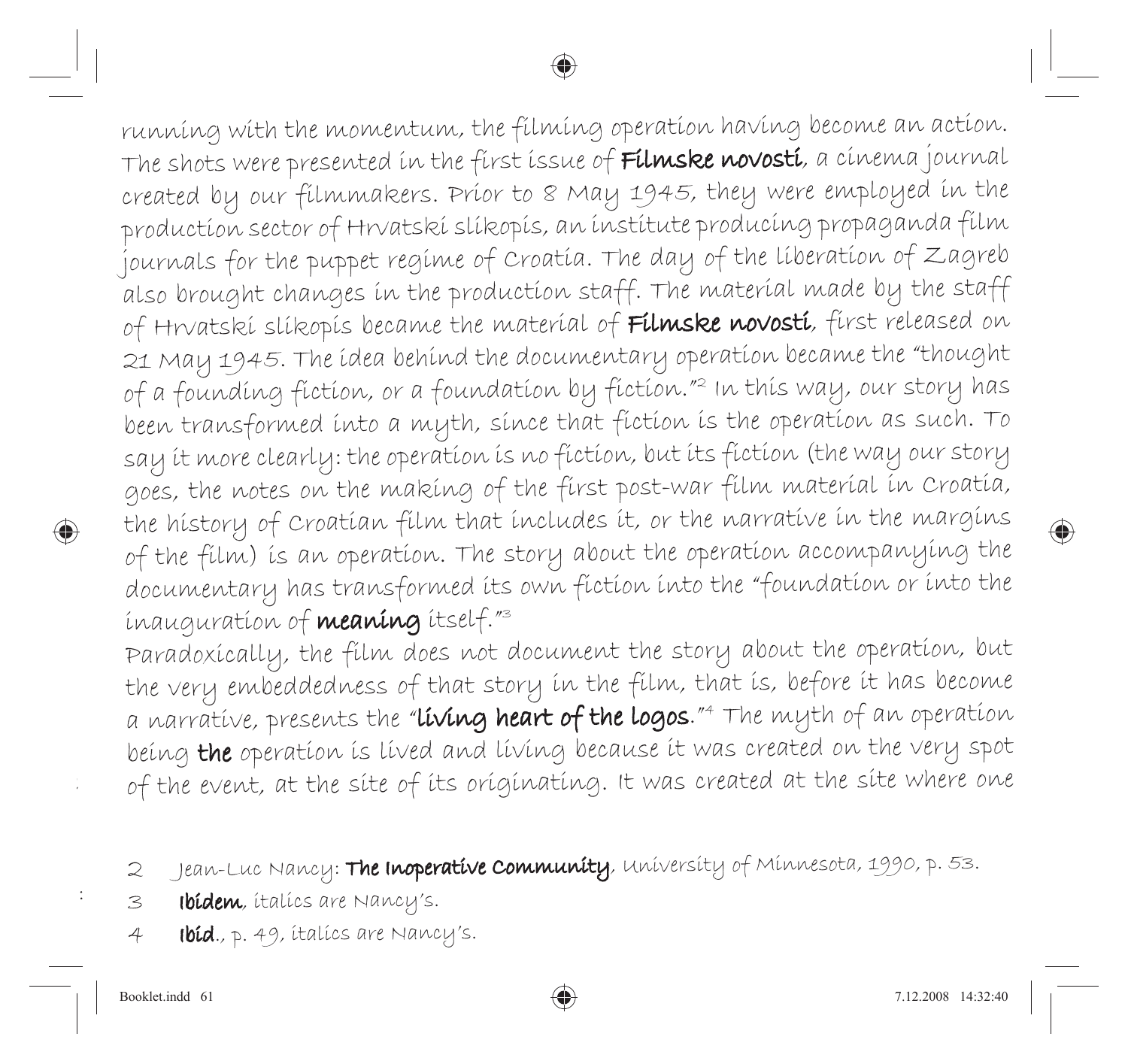⊕

However, what makes this operation interesting is also the fact that it was an operation of saving one's bare life. But saving one's life did not consist in retreating or hiding – rather, it meant investing one's life into an action that was ideological and corresponded with the mimetic aspect of the film. If a political decision merged the documentation of the operation of retreat with the action of saving the equipment, it was ideology that homogenized the enthusiasm of the cameramen and the action of saving one's life with the entry of partisans into the city. It was the ideology of the codename (Florijan), of situating the whole thing in vagueness, that homogenized the two social choreographies:<sup>5</sup> the organization of the filming plan according to the flow of refugee convoys and the enthusiasm of confronting the new in the flow of history.

But we are still preoccupied with a question containing the word "reconstruction": Why reconstruct? The third stage of liberation in the story of our cameramen is their rehabilitation with respect to ideology. Thus, if we wish to help them and leave them in the field of the aesthetic, we will have to take the action upon ourselves, to accept that our action, the one that would reconstruct the whole thing in the mode of a repeated performance, will be a representation of the immanently political in the narrative of Operation Florian. Let us assume that we have production facilities that enable us to engage a sufficient number of performers, vehicles, weapons, and old equipment – the operation will still

Cf. Andrew Hewitt, **Social Choreography**, Duke University Press, 2005.

◈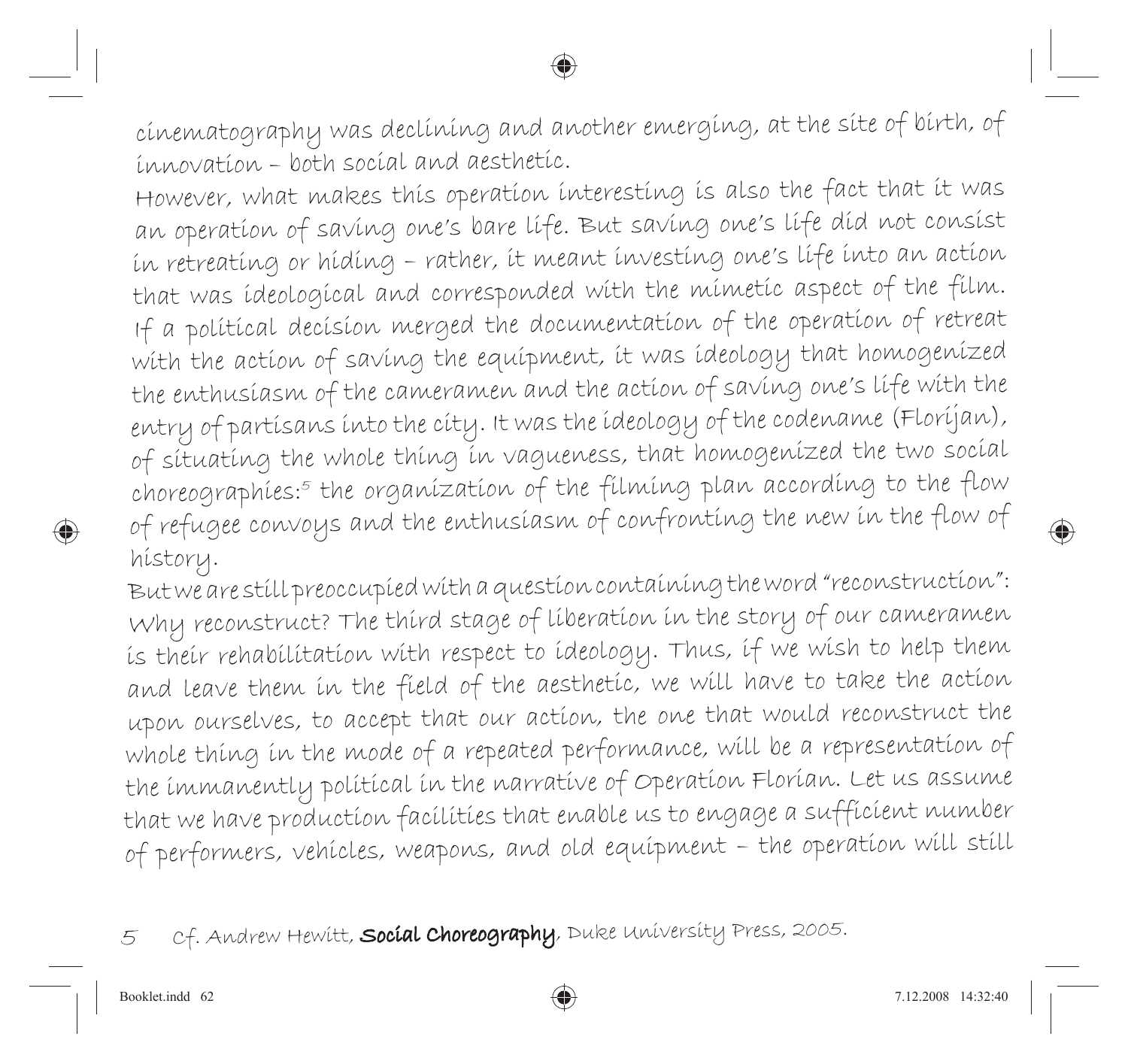fail. The best we can accomplish is a re-enactment or staging of the adapted narrative, rather than its reconstruction. Why is that so? Because the situated narrative such as that of Operation Florijan requires a previous interruption of myth, a sort of Brechtian literarization, an introduction of the originating speech, of mythological operation before the interruption, of communication that no longer establishes a community, but points to the performers that now have nothing in common with those in the situation of having to fight for their bare lives, however aestheticized their social choreography may be:

"This literarization of the theater, as indeed the literarization of all public affairs, must be developed to the greatest possible extent. Literarization means putting across ideas through actions; interspersing the 'performed' with the 'formulated.' (...) So far as the communication of the subject matter is concerned, the spectator must not be misled along the path of empathy; instead, a form of intercourse takes place between the spectator and the actor, and basically, in spite of all the strangeness and detachment, the actor addresses himself directly to the spectator."6

The literarized theatre is a theatre in which footnotes and observations help us look left or right, beyond the situation or narrative by which the aesthetic  $i$ deology homogenizes. $\neq$  In this respect, we must distinguish the reconstruction

6 Bertolt Brecht in **Brecht on Theatre**, New York: Hill  $\xi$  Wang, 1964, p. 44.

 $F$  On the literarized theatre, the theatre of interrupted myth, Nancy has written: "This does not mean that there is no theater – as though there could be literature without theater. But theater, here, no longer means the scene of representation: it means the extreme edge of this scene, the dividing line where singular beings are exposed to one another.

f

♠

l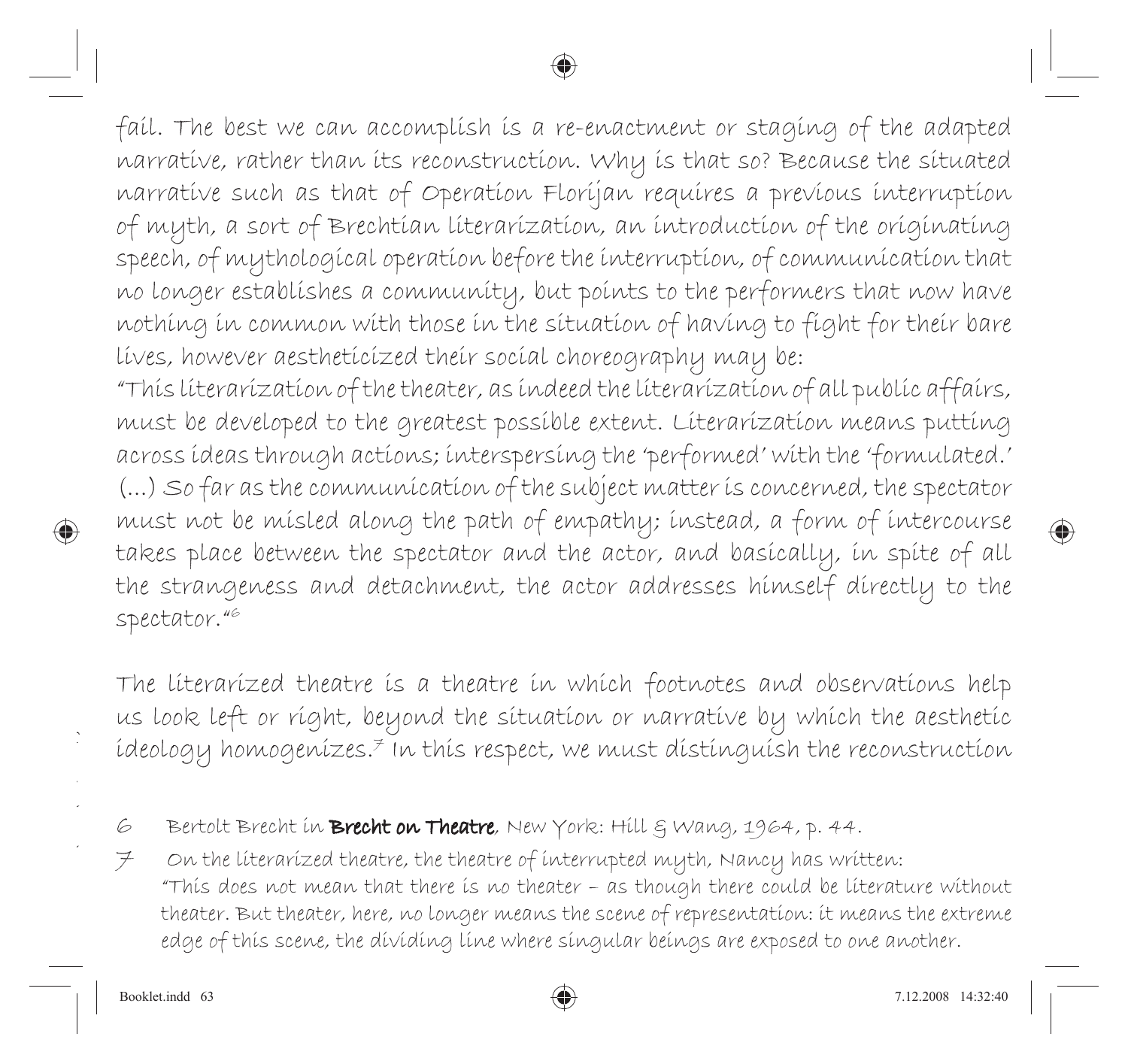of performance from the re-enactment of action, which we receive in the form of myth or narrative. The narrativized action presupposes that our film on the Liberation of Zagreb can substitute Operation Florijan or serve as its metaphor. The fact that I have called it Operation Florijan means that it is possible to use the narrative about shooting the first post-war film in order to derive a **blueprint** for the performance of a social narrative on an undercover agent. Therefore, the reenactment of such an action has its recognizable performative scheme, its social choreography, in which Operation Florijan is only a metaphor for the birth of new cinematography. The reconstruction of performance, however, presupposes that the artistic performance is a possible "**blueprint** for thinking and effecting modern social organization: it is not only a secondary representation but also a primary performance of that order."<sup>8</sup>

This means that we have two possible procedures and a single goal: 1. Creating an artistic performance as a mise-en-scène of the narrative (Operation Florijan) or a **re-enactment** of the action; 2. Reconstructing such a performance as literarization or interruption of myth, even if the performance has never existed, since its operation is its fiction; 3. Reconstructing the situation, that is, acting retrospectively in the field of political action and seeking to re-enact

 What is shared on this extreme and difficult limit is not communion, not the completed identity of all in one, nor any kind of completed identity. What is shared therefore is not the annulment of sharing, but sharing itself, and consequently everyone's nonidentity, each one's nonidentity to himself and to others, and the nonidentity of the work to itself, and finally the nonidentity of literature to literature itself." Jean-Luc Nancy: The Inoperative Community,  $p. 68$ .

8 Andrew Hewitt, Social Choreography, p. 14.

♠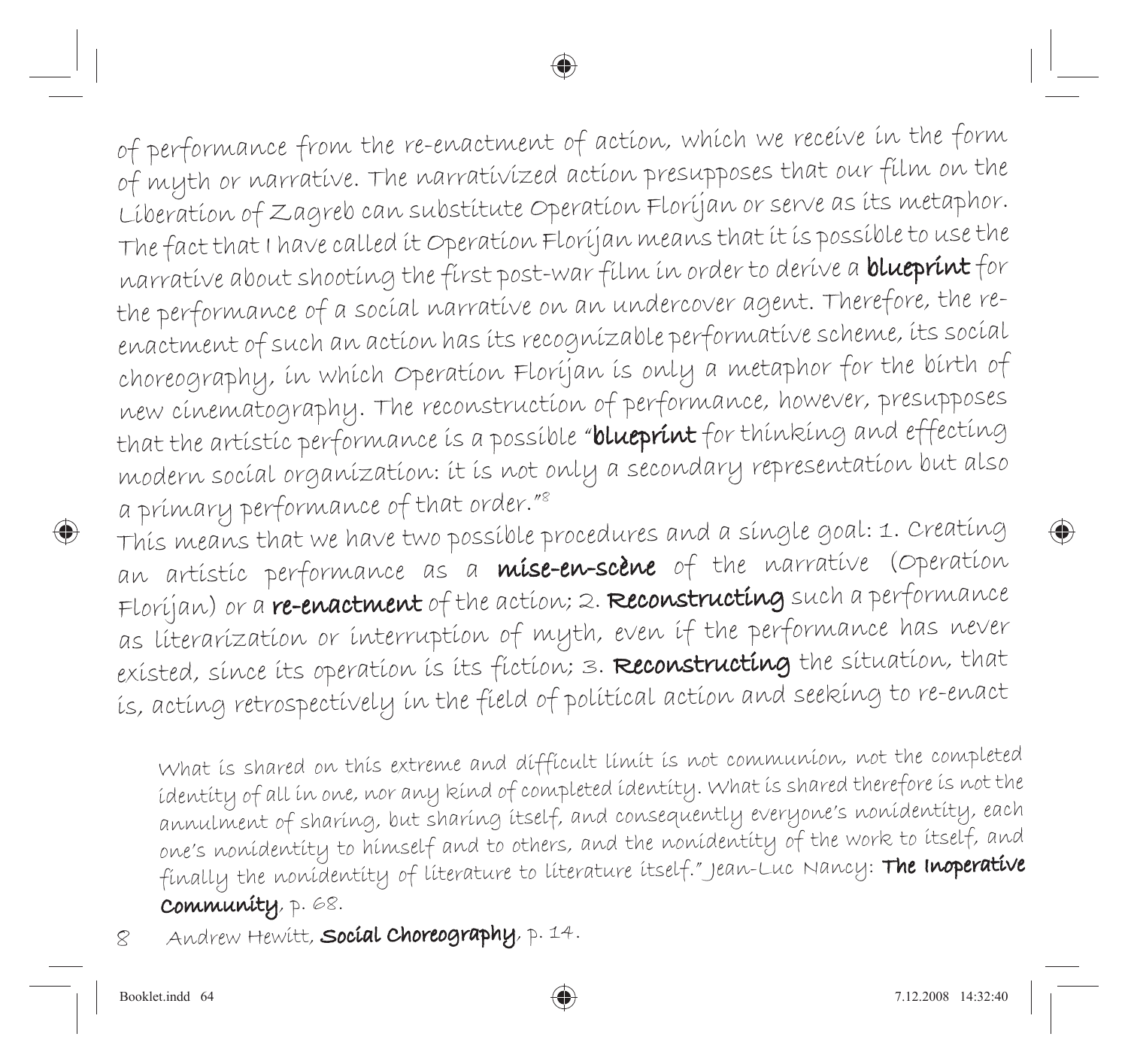the situation of the Liberation of Zagreb (whereby one should at least apply another type of situating, depriving Stalin of his revolution).

The interest of this artistic plan will remain in the field of reconstruction, primarily because re-enactment includes restarting the mechanism of the aesthetic ideology of action. Reconstruction presupposes a new approach to construction, in which we will find a place for the voice of those who speak nonconstitutively, at the brink of muteness, at the brink of becoming literature: "On this limit, the one who exposes himself and to whom – if we listen, if we read, if our ethical and political condition is one of listening or reading – we expose ourselves, does not deliver a founding speech. On the contrary, he suspends this speech, he interrupts it and he says that he is interrupting it."

The practice of re-enactment often comes close to the practice of reconstitution, namely in the case of re-enactment to which the author or performer of the original performance is invited. Instead of de-mythologization and nonidentitarian presentation, such re-enactment mythologizes the performance by placing it operatively in non-time, on the level of permanently possible rather than potential. Such practices never reach the brink of presentation in nonidentity, since they are identitarian and establish their origin and identity in time – falling into the utopian trap of aesthetic ideology.

- Therefore, reconstruction will open up the possibility of bringing mythologized
- h nd

d he

♠

- $\theta$
- Jean-Luc Nancy: **The Inoperative Community**, p. 68.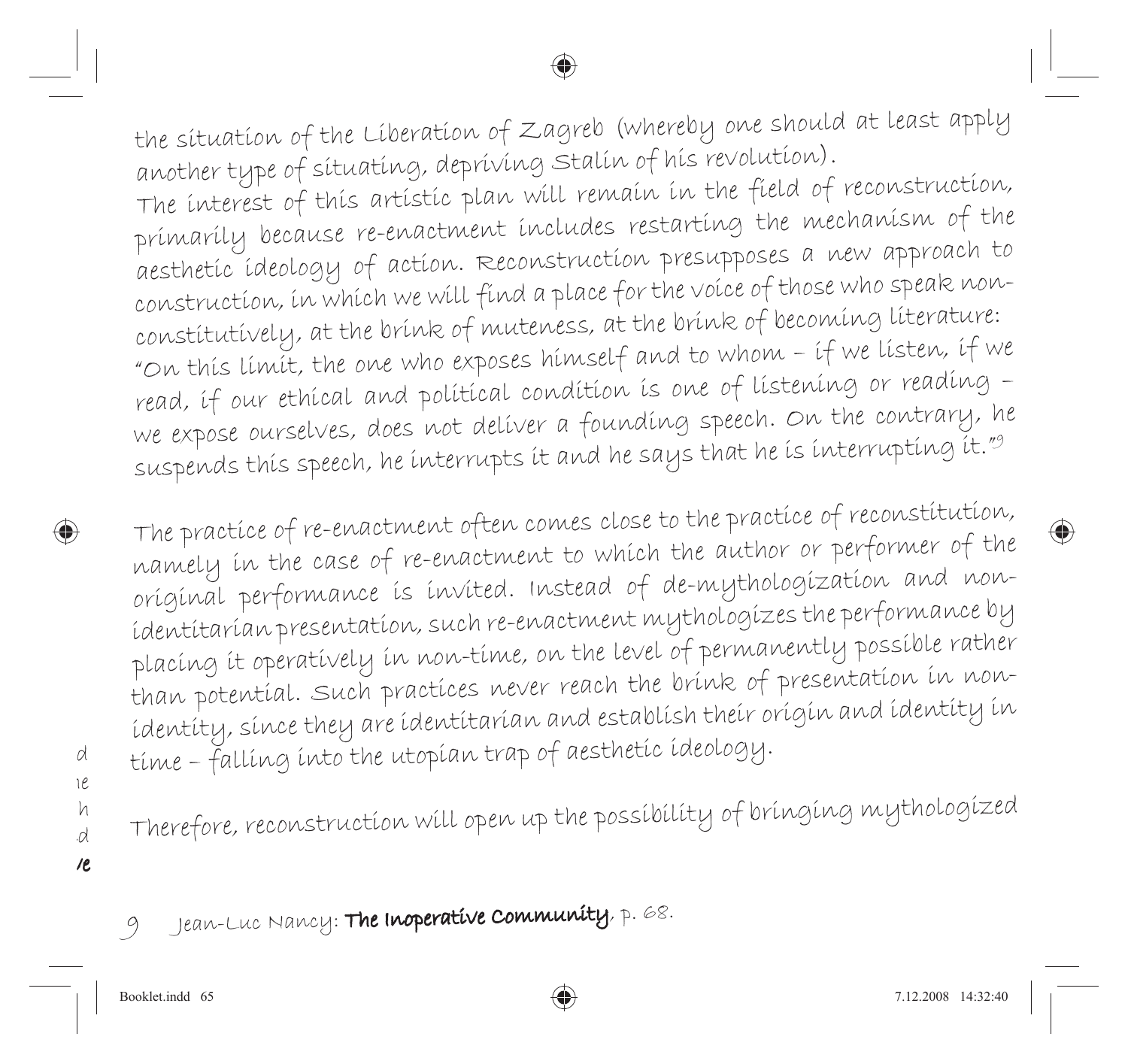♠

performance back into the field of affirmation, of the politics of emancipation rather than identification – by literarizing it, as Emil Hrvatin has done on the basis of Pupilija, papa Pupilo pa Pupilička, a mythical Slovenian performance from the 60s. Whereas originally it was performed by artists that were "illiterate" in terms of acting and dance – poets, musicians, and students – Hrvatin re-enacted it with a team of performers that were too literate for that – which generated an entirely knew relational frame and created a new performance, while its contextual and referential aspect was transferred to the presentation machinery of Power-Point, running in the background. The reconstruction consisted of a complex set of questions, suppositions, reenactments, footnotes, quotations, original shots, etc. However, there was a point in which the entire performance reopened into the field of myth, and that was the mise-en-scène of the Law, the scene that the reconstruction owed to the sacrifice as a constitutive act of Western society. The original performance of Pupilija ended by slaughtering one of the seven hens that were freely roaming around the scene. With no ritual whatsoever, the end of the performance ended the life of the hen – the Gallus sacer. By interpreting performance as a state of exception, a state of illusion, the act of subversive affirmation took the life of someone whose identity had been erased completely, by which he obtained a new identity, the identity of a performer. Until the moment of death, the moment of restarting the reality. And in that reality, the Reconstruction of **Pupilija** ends with a mise-en-scène of the Law: the version that I have seen ends with a video clip in which a lawyer explains the legal repercussions of killing an animal in public place. In another version, the audience votes for or against killing the hen. Eventually, the hen is not killed, since legal consequences are drastic,

◈

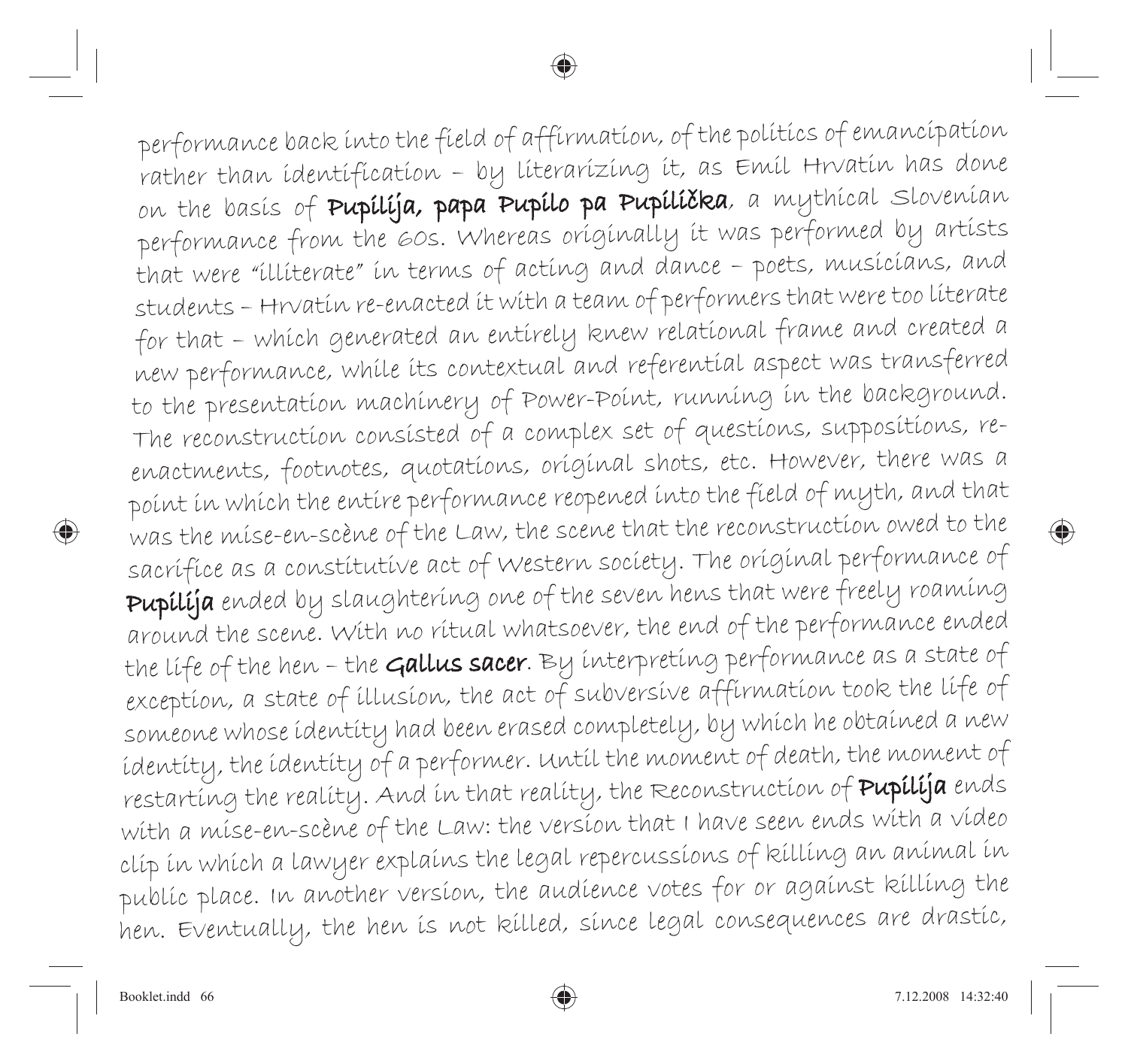while the fictional relationship between the law and violence gives a new fundamental power to Hrvatin's reconstruction, power of the community of those who, deprived of their identity, expose themselves to one another at the brink of the scene, on the margins of the law.

However, if we understand politics as the brink of the scene (rather than mere obscenity), the place where the subject is radicalised in performance, the procedures of reconstruction will open up numerous other issues – from the redundancy in art to the metaphor of art as a state of exception to the constitutive role of artistic experiment in the community or the problem of social invention in post-vanguard art.

In the performing arts, the majority of referential investigations or reconstructions focused on the 60s and on those authors whose work, among other things, did not set a disciplinary framework to their own artistic practices, but rather offered a possibility of participation to those who were illiterate in art, and even a possibility of becoming illiterate in the process, e.g. Yvone Reiner, Steve Paxton, Trisha Brown, etc. It is difficult to say whether it is the immanent politicality of social choreography, or the impression that all artistic practice in the 60s was steeped into the political tensions of the time, that has been so attractive to researchers interested in the political aspect of performance, but it is certain that the mythology of the 60s did deeply steep the performing arts of the time into the myth of politicality, which indirectly corresponds to the aestheticized policies of today. For this reason we find interest in the performance of **Majski i ostali** rituali. [Rituals of May and Other Rituals] from 1970 (which was actually

◈

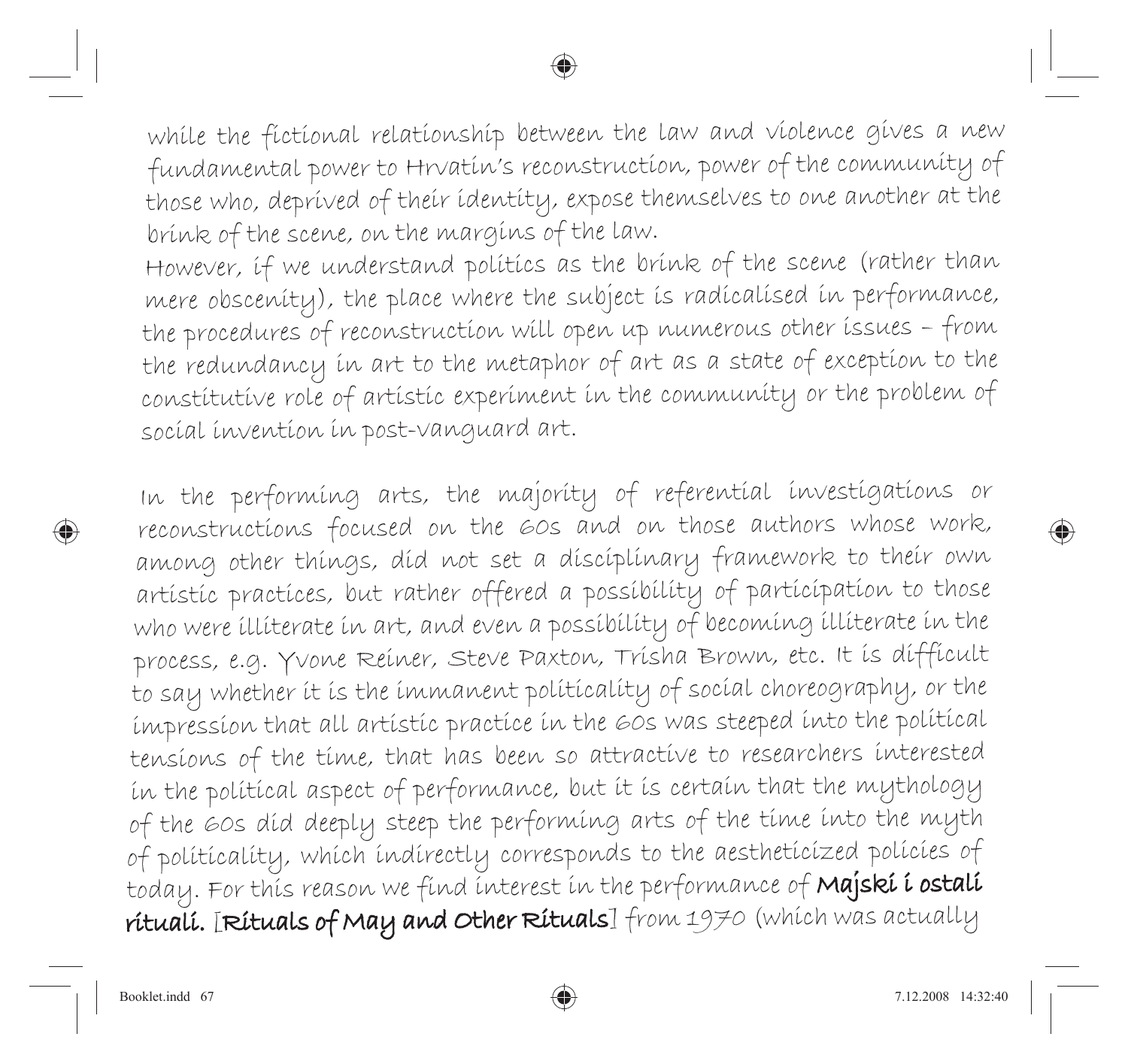interrupted by lowering the curtain and never performed completely), in which a group of filmmakers gathered under the name of PAN 69, among them the now famous visual artist Mladen Stilinovi<sup>ć</sup>, re-enacted some selected events of that historical month, such as: the celebration of 1 May – Workers' Day, the Youth Baton, Tito's birthday, the student protests, the speech of President Tito addressing the students, the expulsion from the Party, admittance to the Party, etc. These events are just as interesting as those from 1945, since the student protests of 1968 remain equally unreadable from today's perspective. It is generally known that there were protests and that they were an echo of those happening all over Europe, as well as that they occurred after the student demonstrations in Belgrade. It is known that they were organized and even the names of the leaders are known. However, very few people know the real proportions of the protests, whether the organizers of Operation 1968 fought purposefully, with the aim of achieving more communism, less socialism, or whatever. Thus, what we know about 1968 in Zagreb is a myth and we should reconstruct a whole series of events in order to obtain a real picture of the politics behind the protests, since many among the participants were later situated in the Croatian national movement of 1971, which had a significantly different

⊕

ideology from what we know about the myth of 1968. Seen from today's perspective, the events of 1968 have, unlike Operation Florijan, their own construction in the performative body of the happening of Majski i ostali rituali, which opens up space for investigating the blueprint of socio-political relations in the artistic community of Zagreb in the 60s. Majski i ostali rituali is a rather unknown happening and there is very few evidence that it has ever been actually performed. All that we may discover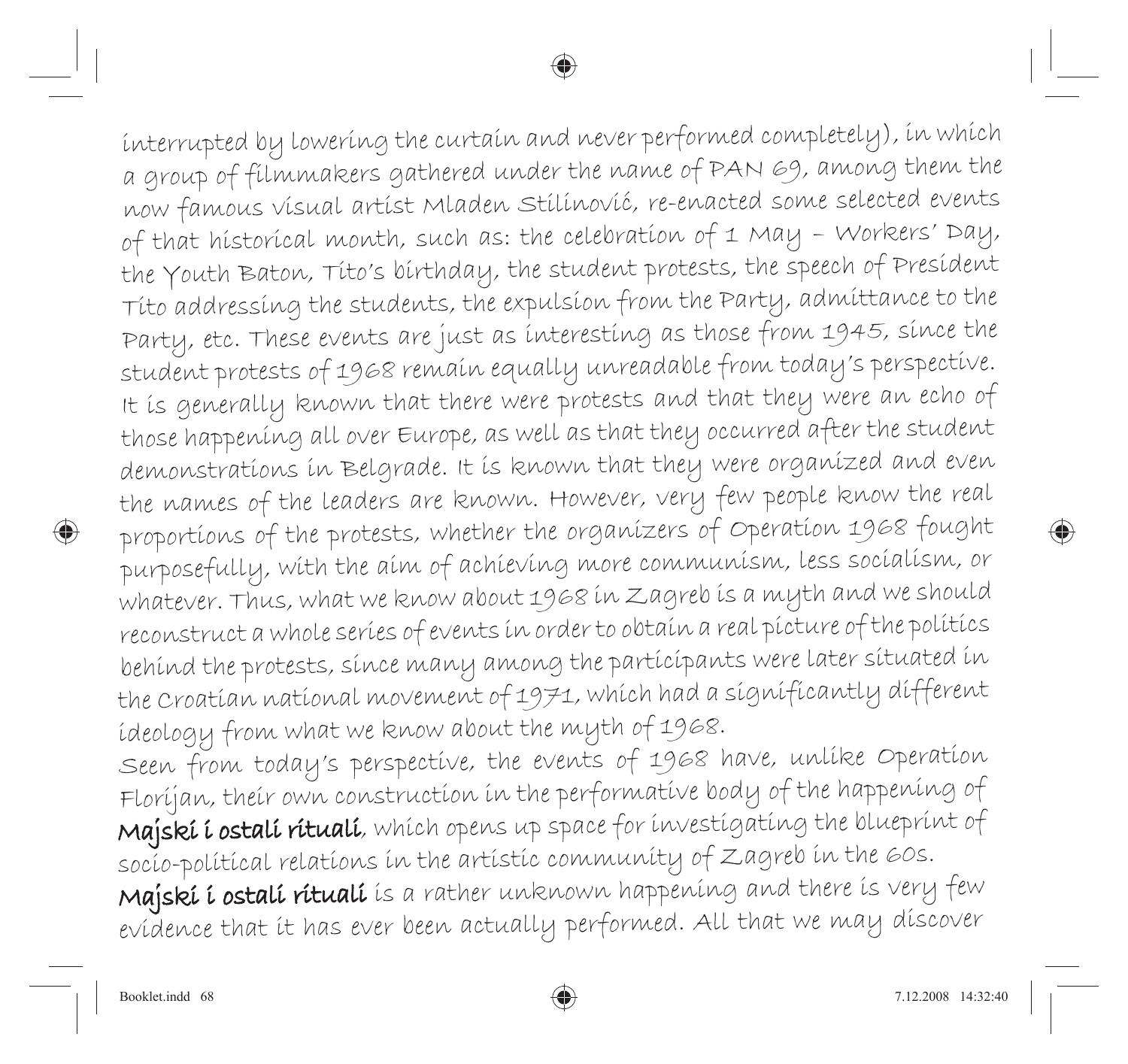or state about it today is actually constitutive and basic for the group that performed it and for the community in which it was created, as well as for the community that takes interest in historicizing a living artistic act. Someone might observe that these are only historical facts, just like any other facts in today's art of archivable data. However, that is not quite correct. What distinguishes a mythologized performance from an article about that performance, photographs from the past, or remnants of the action is precisely the fact that a performance, since performed live, is a specific and directly political or social intervention that establishes a new potential set of relations, a system that we may not understand at first, but if it offers the joy of production, it will certainly open up the possibility of a new social or communal organization. Here we must go beyond the framework of the production of meaning or context, beyond all interpretations indicating that it is possible to read what we call our present from those performances. It is precisely such interpretations that mythologize performance and identify invention with foundation.

⊕

♠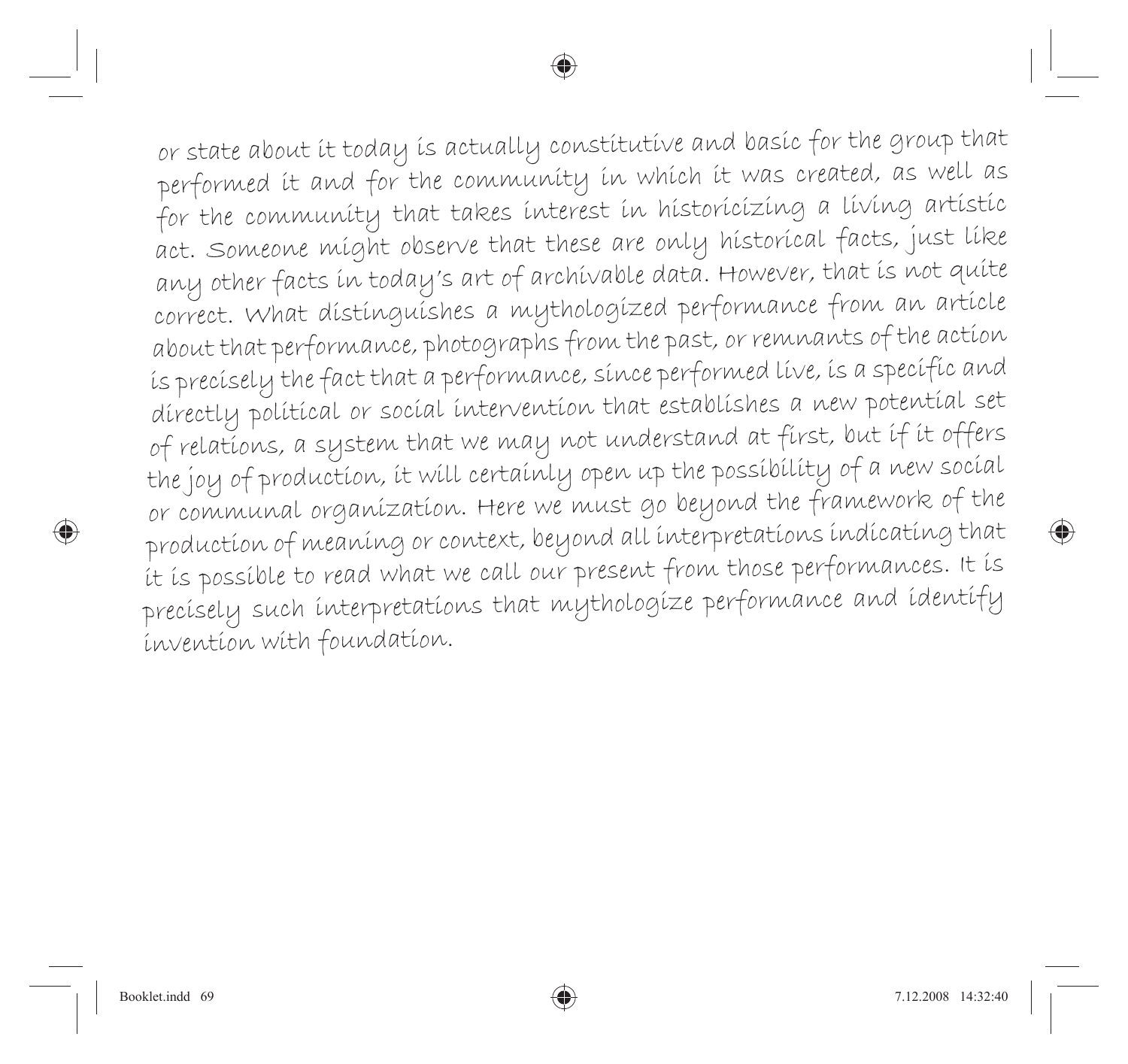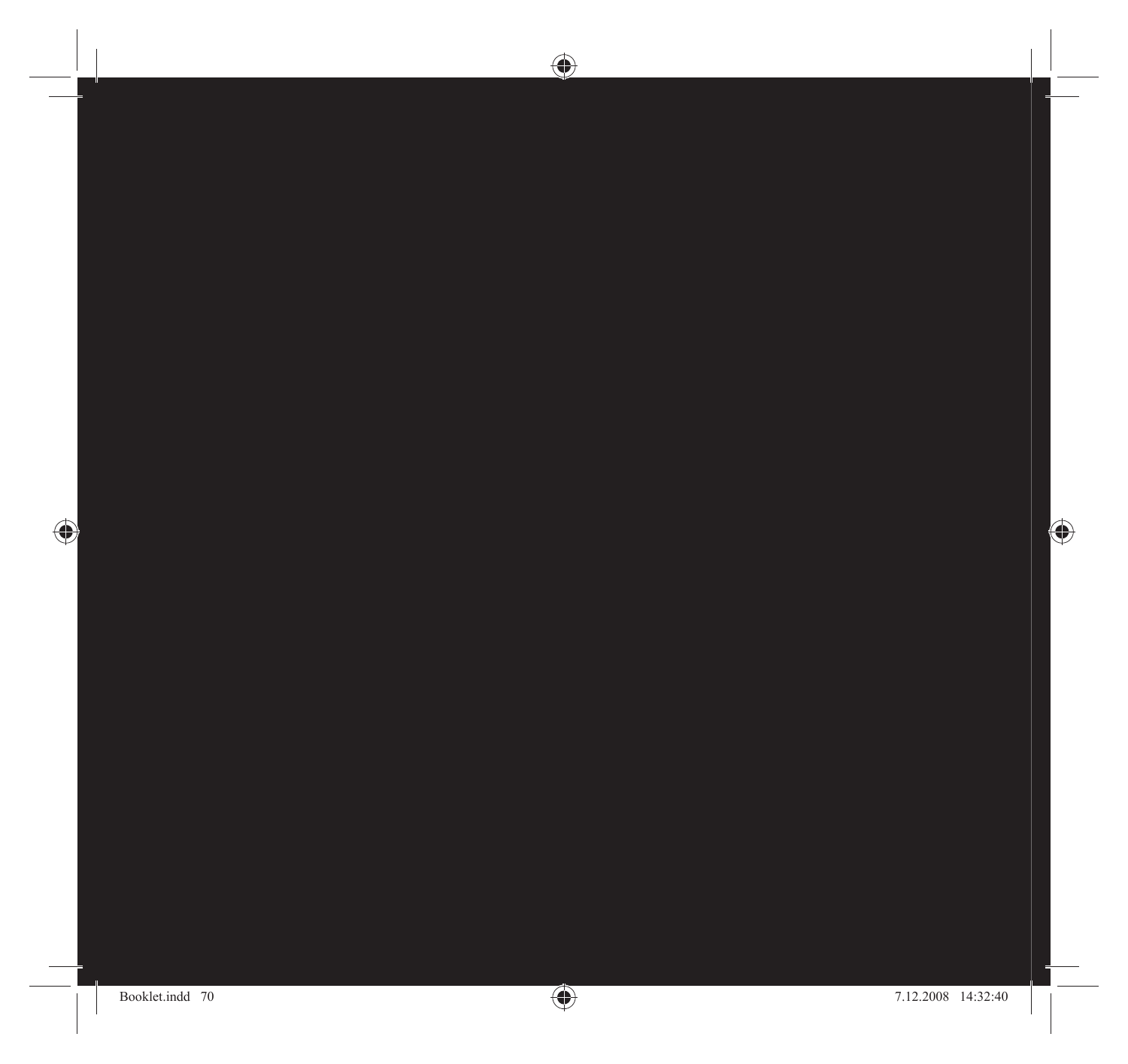